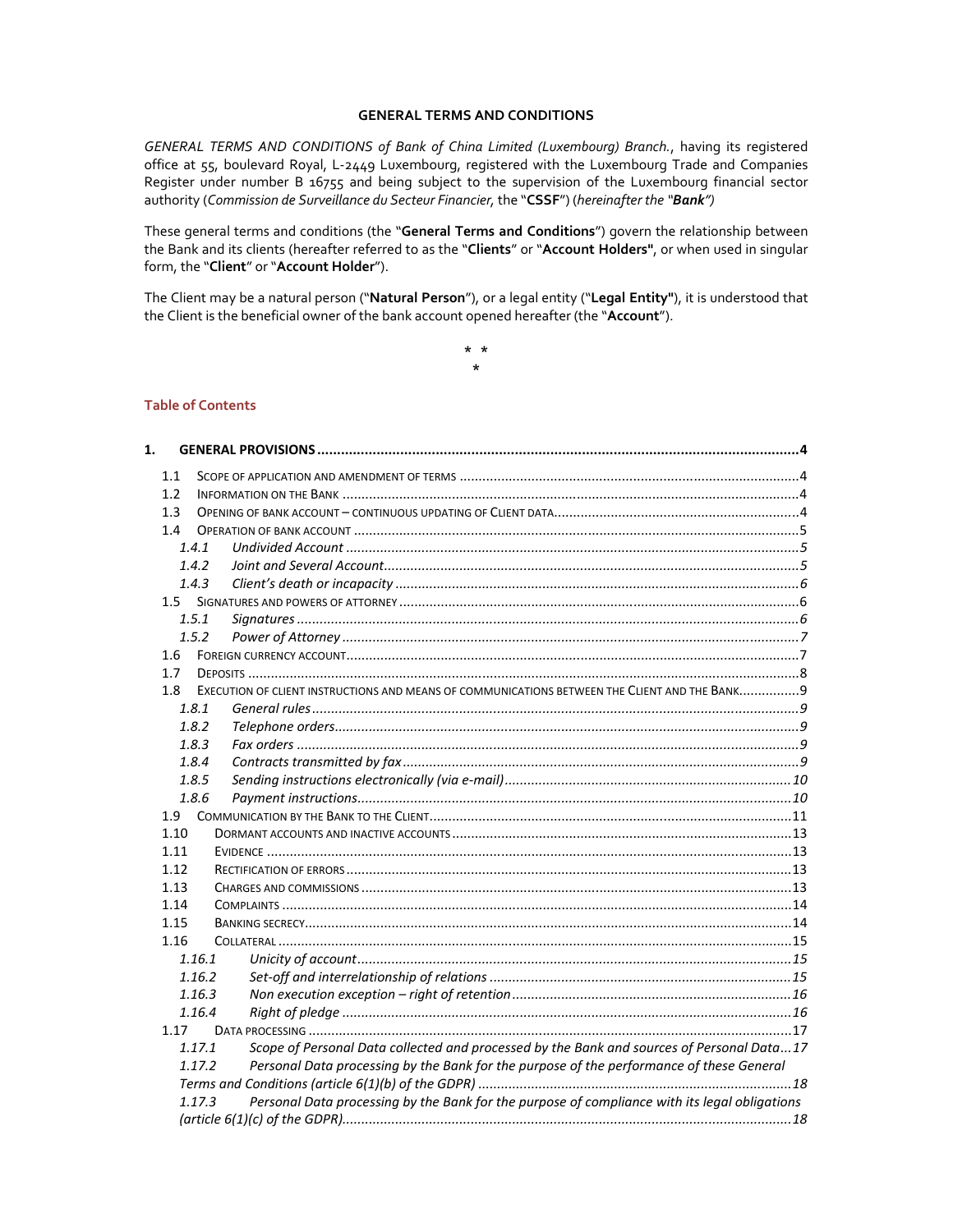|    | 1.17.4<br>GDPR) | Personal Data processing by the Bank for the Bank's legitimate interest (article 6(1)(f) of the<br>18                                                                                    |  |  |
|----|-----------------|------------------------------------------------------------------------------------------------------------------------------------------------------------------------------------------|--|--|
|    | 1.17.5          | Personal Data processing by the Bank on the basis of consent (article 6(1)(a) of the GDPR)18<br>Transfer of Personal Data by the Bank within the European Union / European Economic Area |  |  |
|    | 1.17.6          |                                                                                                                                                                                          |  |  |
|    | 1.17.7          | 18<br>Transfer of Personal Data by the Bank to third countries, including the United States and                                                                                          |  |  |
|    |                 |                                                                                                                                                                                          |  |  |
|    | 1.17.8          |                                                                                                                                                                                          |  |  |
|    | 1.17.9          |                                                                                                                                                                                          |  |  |
|    | 1.17.10         |                                                                                                                                                                                          |  |  |
|    | 1.17.11         |                                                                                                                                                                                          |  |  |
|    | 1.18            |                                                                                                                                                                                          |  |  |
|    | 1.18.1          |                                                                                                                                                                                          |  |  |
|    | 1.18.2          |                                                                                                                                                                                          |  |  |
|    | 1.18.3          |                                                                                                                                                                                          |  |  |
|    | 1.18.4          |                                                                                                                                                                                          |  |  |
|    | 1.18.5          |                                                                                                                                                                                          |  |  |
|    | 1.19            |                                                                                                                                                                                          |  |  |
|    | 1.20            |                                                                                                                                                                                          |  |  |
|    | 1.21            |                                                                                                                                                                                          |  |  |
|    | 1.22            |                                                                                                                                                                                          |  |  |
|    | 1.23            |                                                                                                                                                                                          |  |  |
|    | 1.24            |                                                                                                                                                                                          |  |  |
| 2. |                 |                                                                                                                                                                                          |  |  |
|    |                 |                                                                                                                                                                                          |  |  |
|    | 2.1             |                                                                                                                                                                                          |  |  |
|    | 2.1.1           |                                                                                                                                                                                          |  |  |
|    | 2.1.2           | Use of correspondents and centralised financial instruments depositaries27                                                                                                               |  |  |
|    | 2.1.3           |                                                                                                                                                                                          |  |  |
|    | 2.1.4<br>2.1.5  |                                                                                                                                                                                          |  |  |
|    | 2.1.6           |                                                                                                                                                                                          |  |  |
|    | $2.2^{\circ}$   |                                                                                                                                                                                          |  |  |
|    | 2.2.1           |                                                                                                                                                                                          |  |  |
|    | 2.2.2           |                                                                                                                                                                                          |  |  |
|    | 2.2.3           |                                                                                                                                                                                          |  |  |
|    | 2.2.4           |                                                                                                                                                                                          |  |  |
|    | 2.3             |                                                                                                                                                                                          |  |  |
|    | 2.4             |                                                                                                                                                                                          |  |  |
|    | 2.4.1           |                                                                                                                                                                                          |  |  |
|    | 2.4.2           |                                                                                                                                                                                          |  |  |
|    | 2.4.3           |                                                                                                                                                                                          |  |  |
|    | 2.4.4           |                                                                                                                                                                                          |  |  |
|    | 2.4.5           |                                                                                                                                                                                          |  |  |
|    | 2.4.6           |                                                                                                                                                                                          |  |  |
|    | 2.4.7           |                                                                                                                                                                                          |  |  |
|    | 2.4.8           |                                                                                                                                                                                          |  |  |
|    | 2.5             |                                                                                                                                                                                          |  |  |
|    | 2.6             |                                                                                                                                                                                          |  |  |
|    | 2.7             |                                                                                                                                                                                          |  |  |
|    | 2.7.1           |                                                                                                                                                                                          |  |  |
|    | 2.7.2           |                                                                                                                                                                                          |  |  |
|    | 2.7.3           |                                                                                                                                                                                          |  |  |
|    | 2.7.4           |                                                                                                                                                                                          |  |  |
|    | 2.8             |                                                                                                                                                                                          |  |  |
| 3  |                 |                                                                                                                                                                                          |  |  |
|    |                 |                                                                                                                                                                                          |  |  |
|    |                 |                                                                                                                                                                                          |  |  |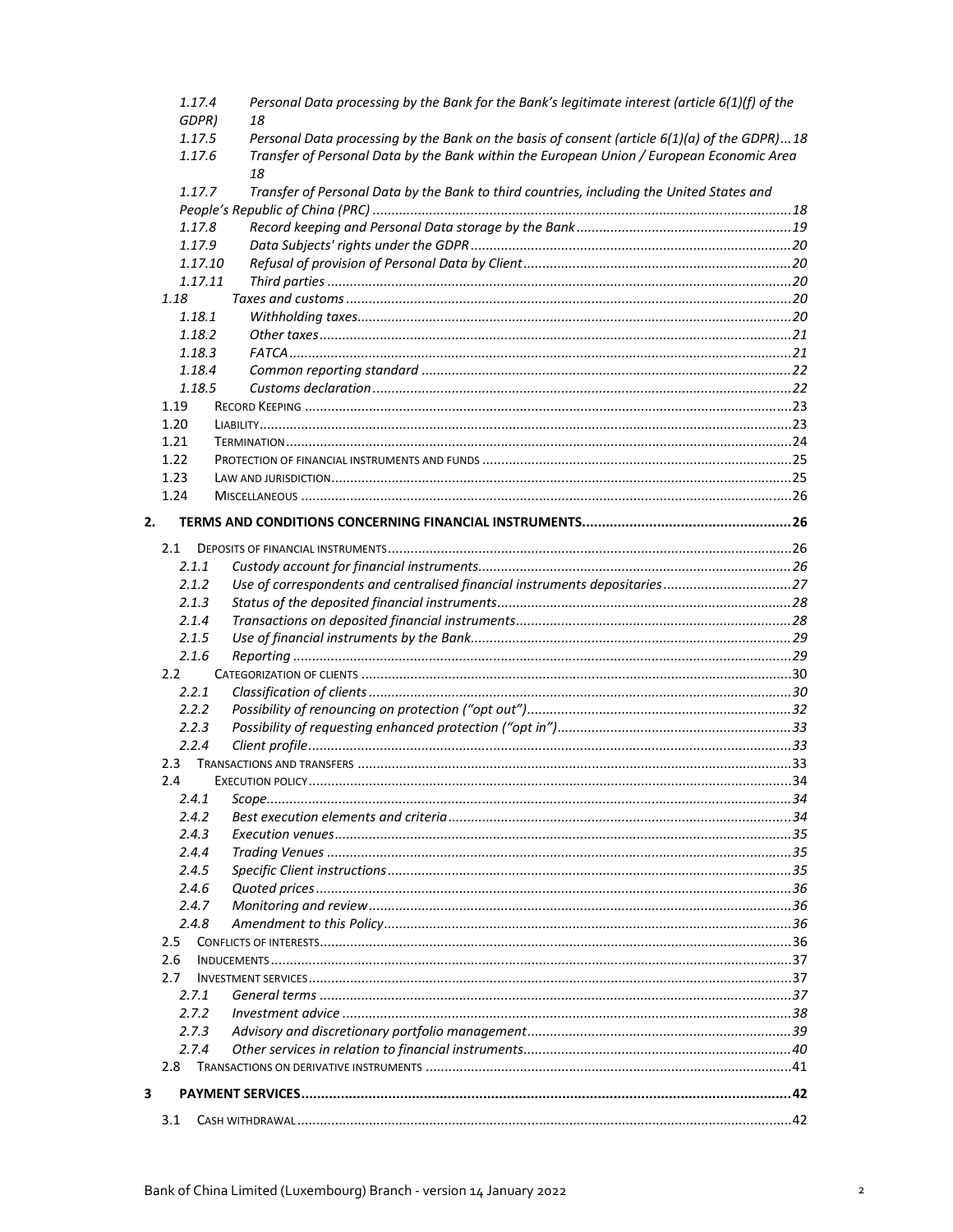|                         | 3.2 |                                                                                |                                                                                                |  |  |  |
|-------------------------|-----|--------------------------------------------------------------------------------|------------------------------------------------------------------------------------------------|--|--|--|
|                         | 3.3 |                                                                                |                                                                                                |  |  |  |
| 3.4                     |     |                                                                                |                                                                                                |  |  |  |
|                         |     | 3.4.1                                                                          |                                                                                                |  |  |  |
|                         |     | 3.4.2                                                                          |                                                                                                |  |  |  |
|                         |     | 3.4.3                                                                          |                                                                                                |  |  |  |
|                         |     | 3.4.4                                                                          |                                                                                                |  |  |  |
|                         |     | 3.4.5                                                                          |                                                                                                |  |  |  |
|                         |     | 3.4.6<br>3.4.7                                                                 |                                                                                                |  |  |  |
|                         |     |                                                                                |                                                                                                |  |  |  |
|                         |     | 3.4.8                                                                          |                                                                                                |  |  |  |
|                         |     | 3.4.8.1                                                                        |                                                                                                |  |  |  |
|                         |     | 3.4.8.2                                                                        |                                                                                                |  |  |  |
|                         |     | 3.4.9                                                                          |                                                                                                |  |  |  |
|                         |     | 3.4.10                                                                         |                                                                                                |  |  |  |
|                         |     | 3.4.11                                                                         | Liability of the Bank in case of non-execution, defective or late execution of payment order47 |  |  |  |
|                         |     | 3.4.12                                                                         |                                                                                                |  |  |  |
| 4                       |     |                                                                                |                                                                                                |  |  |  |
| 5                       |     |                                                                                |                                                                                                |  |  |  |
|                         | 5.1 |                                                                                |                                                                                                |  |  |  |
|                         | 5.2 |                                                                                |                                                                                                |  |  |  |
|                         | 5.3 |                                                                                |                                                                                                |  |  |  |
|                         | 5.4 |                                                                                |                                                                                                |  |  |  |
| 6                       |     |                                                                                |                                                                                                |  |  |  |
| 6.1                     |     | GENERAL INFORMATION ABOUT THE COLLECTION AND DISCOUNTING OF COMMERCIAL PAPER49 |                                                                                                |  |  |  |
|                         | 6.2 |                                                                                |                                                                                                |  |  |  |
|                         | 6.3 |                                                                                |                                                                                                |  |  |  |
| $\overline{\mathbf{z}}$ |     |                                                                                |                                                                                                |  |  |  |
| 8                       |     |                                                                                |                                                                                                |  |  |  |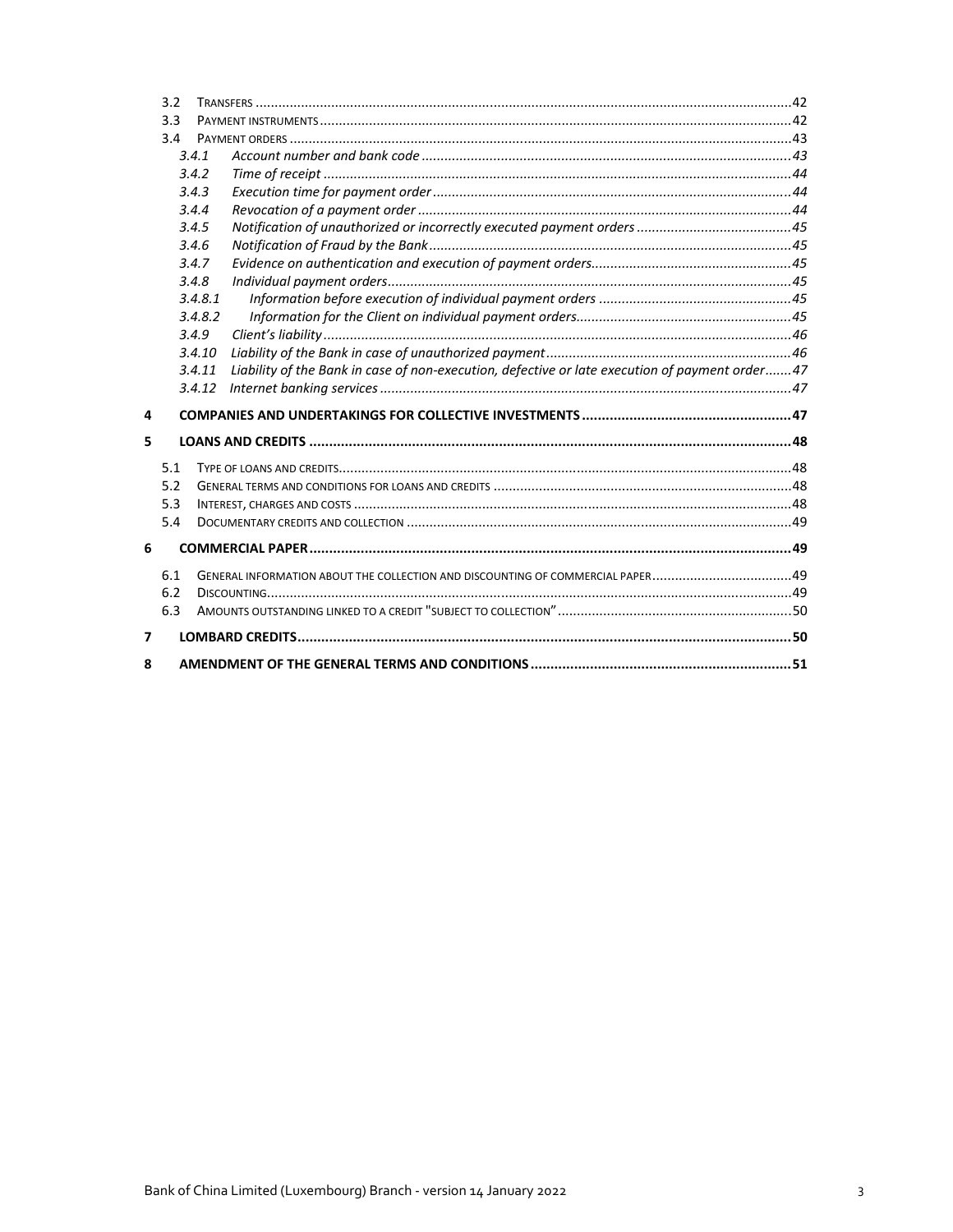# **1. General provisions**

### **1.1 Scope of application and amendment of terms**

Until termination (as referred to in Clause 1.21 below), relations between the Bank and its Clients are governed by these *General Terms and Conditions* and by any special agreements that may be entered into by the Bank and the Clients from time to time, together with all Luxembourg laws and regulations ("**Luxembourg Laws**") and usual banking practices recognized as such in Luxembourg.

The Bank may, at any time, amend these *General Terms and Conditions* unilaterally, subject to giving the Client at least thirty (30) days' notice, or sixty (60) days' notice in respect of a Consumer Client (as defined below), by mailing, electronic mail, account statement, notice on the website or other means of communication (including SWIFT), so as to take into account in particular any legislative or regulatory amendments, as well as changes in banking and market's practice.

For the purpose of the *General Terms and Conditions*, "**Consumer Client**" means a natural person who, in relation with payment service contracts, is acting for purposes other than his/her trade, business or profession. Furthermore, for the purpose of the General Terms and Conditions, "**you(r)**" refers to the Client and in the event that the Client is a Legal Person also to its representatives.

The Bank shall consider these amendments approved if it has received no written objection from the Client before the amendment takes effect. If the Client does not agree with the amendments, he shall be entitled to terminate its relations with the Bank in writing, at no cost, before the date the amendment takes effect.

By exception to the principles above:

- when informing you of any change in the collection or processing of your Personal Data, the Bank shall provide you the details required by articles 13 and 14 of the GDPR (both as defined below in Paragraph 1.17 of these General Terms and Conditions); and
- with respect to the collection or processing of your Personal Data which are carried out by the Bank on the lawful basis of your consent (as the case may arise), the changes will be subject to your express consent.

#### **1.2 Information on the Bank**

All general information on the Bank, its status, license and other relevant regulatory information, including an electronic leaflet listing the rights of the Client under the Directive (EU) 2015/2366 of the European Parliament and of the Council of 25 November 2015 on payment services in the internal market may be freely consulted on the website of the Bank at www.bankofchina.com/lu.

#### **1.3 Opening of bank account – continuous updating of Client data**

In accordance with the Client's demands, the Bank may open an Account once the Client has completed all account opening processes and documents to the Bank's satisfaction and has provided all information and documents requested by the Bank in accordance with Luxembourg laws and regulations, such as, but not limited to, those related to the fight against money laundering and terrorist financing and the automatic exchange of information, including the information that needs to be exchanged in fulfilment of the obligations described under Articles 1.18.3 (*FATCA*) and 1.18.4 (*CRS*) of these *General Terms and Conditions*.

The Client will not be allowed to open an account of whatever type nor will the Client be allowed to carry out any transaction until the Client has submitted all documents as requested by the Bank to the latter's full satisfaction, and the account number has been communicated to the Client.

To this end, the Client will fill in the appropriate documentation and provide the Bank with the requested information. The Client shall be held responsible when failing to communicate his/her/its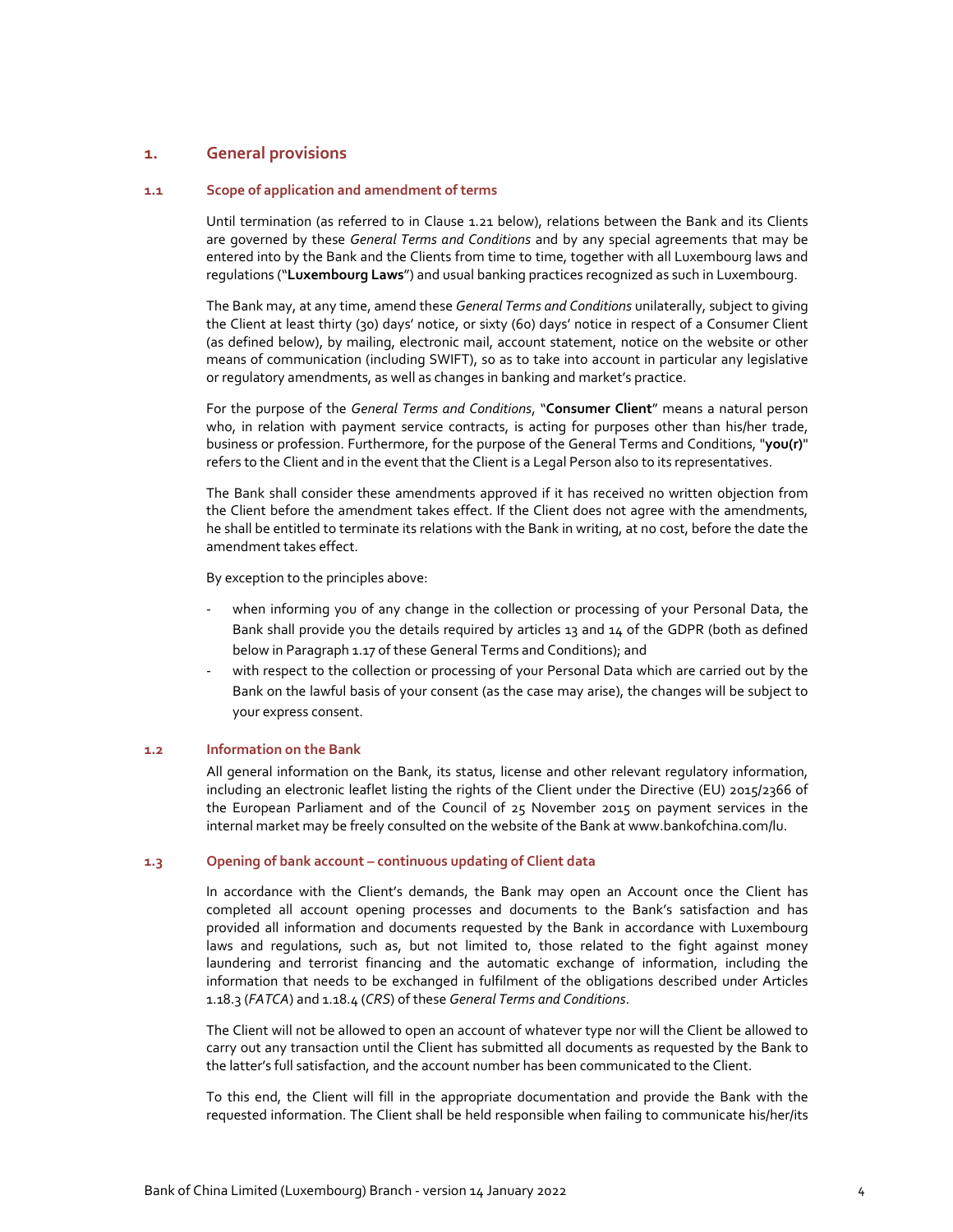correct status of US taxpayer as the case may be, especially when filling in the related part of documentation with respect to the opening of Account, including the *Private Opening Application Form* and *Information Reference* or the *Legal Entity Account Opening Information* and the *Company Account Application* or the *Bank Account Opening Application*.

The Client shall be the beneficiary owner of the assets and related income held with the Bank, while releasing the Bank of any tax-reporting obligation to third parties other than the reporting obligations specified in the provisions of Articles 1.17.3 and 1.17.4 of these General Terms and Conditions, save if mentioned to the contrary in any specific document.

Any change of Client's identification information must be notified to the Bank without delay. The Client being a natural person will promptly notify the Bank of any change of his/her certificate of identity, address, telephone number etc. in due course. A Client being a legal entity will promptly notify the Bank of any change related to its capacity or status and communicate all supporting documents if requested by the Bank. When appropriate, the Bank may accept a substitution of proxy holders.

The Bank reserves the right to decide at its sole discretion whether to accept or reject any Client and/or to terminate with immediate effect the relationship with its Client. If the Client fails to deliver any such document in a timely manner to the Bank, the Bank is authorized to liquidate the positions of the Client and to close the Account without further notice and to take any other action permitted or required by law. Should the identification not be fulfilled but the assets of the Client are already in custody at the Bank, these assets shall be frozen in a non‐interest bearing deposit until these identification requirements are fulfilled.

#### **1.4 Operation of bank account**

Accounts opened in the name of several Account Holders shall be held in a joint account ("**Joint Account**"), and can be operated either with a joint signature of the Account Holders ("**Undivided Account**") or with the individual signature of any of the Account Holders ("**Joint and Several Account**").

## **1.4.1 Undivided Account**

Operations on Undivided Accounts require the signature of all of the Account Holders. The Account Holders of an Undivided Account must give instructions jointly to the Bank in order to carry out any management operations or transactions on such Undivided Account, including closing the Undivided Account, entering into loans, granting to the Bank or to a third party or revoking any management and disposal powers, and pledging assets as security. However, a power to carry out any management operations or transactions granted by all of the Account Holders of an Undivided Account may be revoked at the request of any of the Account Holders.

All of the Account Holders of an Undivided Account are jointly and severally liable to the Bank for all associated obligations.

In the event of the death of one of the Account Holders of an Undivided Account, and unless otherwise provided by law, the deceased Account Holder will be automatically replaced by his beneficiaries. The heirs shall remain liable to the Bank for any obligations owed by the deceased Account Holder at the time of death as a result of his joint and several liability for debt.

## **1.4.2 Joint and Several Account**

Operations on Joint and Several Accounts require the signature of any one of the Account Holders of the Joint and Several Account. Each Account Holder of the Joint and Several Account is entitled to carry out any management operations or transactions, including closing the account, entering into loans, granting to the Bank or to a third party or revoking any management or disposal powers, and pledging assets as security, in which case the Bank will not be required to provide express notice thereof to the other Account Holders of the Joint and Several Account or heirs, if applicable.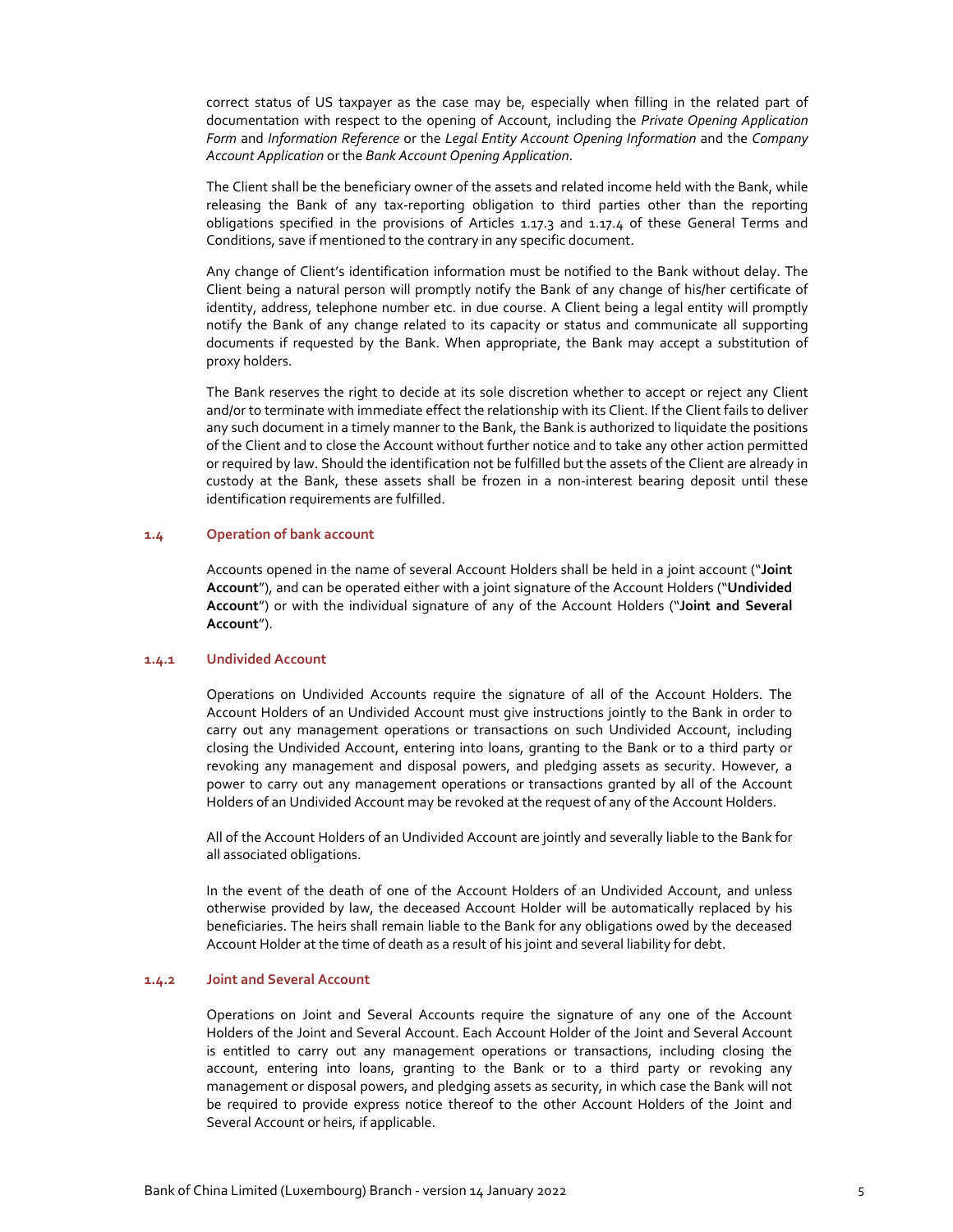In executing an instruction provided on the basis of the signature of one Account Holder of a Joint and Several Account, the Bank shall not be held liable with regard to the other Account Holder(s) of the Joint and Several Account, or to any deceased Account Holders of the Joint and Several Account, or any heirs or representatives, even if they are minors, of any of the Account Holders of the Joint and Several Account, or any beneficiaries whomsoever.

New holders of a Joint and Several Account may be added only with the consent of all of the other Account Holders.

All of the Account Holders of a Joint and Several Account shall be jointly and severally liable to the Bank for any obligations contracted individually or jointly with respect to the Joint and Several Account.

The death of one or more Account Holders of a Joint and Several Account will not affect the terms and conditions of the Joint and Several Account's operation.

In the event that one or more Account Holders of a Joint and Several Account, or one of the beneficiaries or legal representatives of a deceased Account Holder of a Joint and Several Account, notifies the Bank in writing of their objection to one or more instructions issued by one or more of the other Account Holders, the Bank will not execute the contested instruction(s) and it will deem the joint and several account agreement to be terminated. With respect to the Bank, the Account Holders' joint and several liability as creditors shall cease immediately. However, the Account Holders' joint and several liability as debtors shall remain unchanged. Following termination of the joint and several account agreement, the relevant Joint and Several Account will operate in accordance with the rules governing Undivided Accounts.

#### **1.4.3 Client's death or incapacity**

In the case of the Client's death or incapacity, the persons authorized to represent the deceased or incapacitated Client's estate or assets and liabilities (in particular, but without being limited to, the executor of the will or the heirs) shall or if otherwise provided for in the law, replace the Client in the relationship with the Bank.

Upon the death of the Client, the Bank may, without however being obliged to, demand the production of a certificate of inheritance or any other document that the Bank may deem is required (and in such form as the Bank may decide) in order to clarify the rights related to the late Client's assets deposited with the Bank (including, without however limitation, a death certificate ("*acte de décès*") issued by the competent Luxembourg or foreign public authority and a list of heirs issued by a notary public or a Luxembourg or foreign court). Except in the event of gross negligence or wilful misconduct on its part, the Bank may validly rely on such documents and consider any person(s) designated therein as the person(s) entitled to the assets of the late Client deposited with the Bank.

As long as the Bank has not been formally notified in writing about the death or the incapacity of the Client, the Bank may not be held liable when it carries out orders received from the holder of a power of attorney or proxy of the deceased or incapacitated Client.

Upon production of the relevant documentation in a form which is satisfactory to the Bank, any of the heirs of the late Client may withdraw or transfer the late Client's assets kept with the Bank on behalf of himself and on behalf of the other heirs.

## **1.5 Signatures and powers of attorney**

#### **1.5.1 Signatures**

The Client is required to deliver to the Bank a list of the persons authorized to sign on his behalf, together with their specimen signatures along with an indication of a sole signature (in respect of Joint and Several Account) or joint signatures (in respect of Undivided Account) being effective, and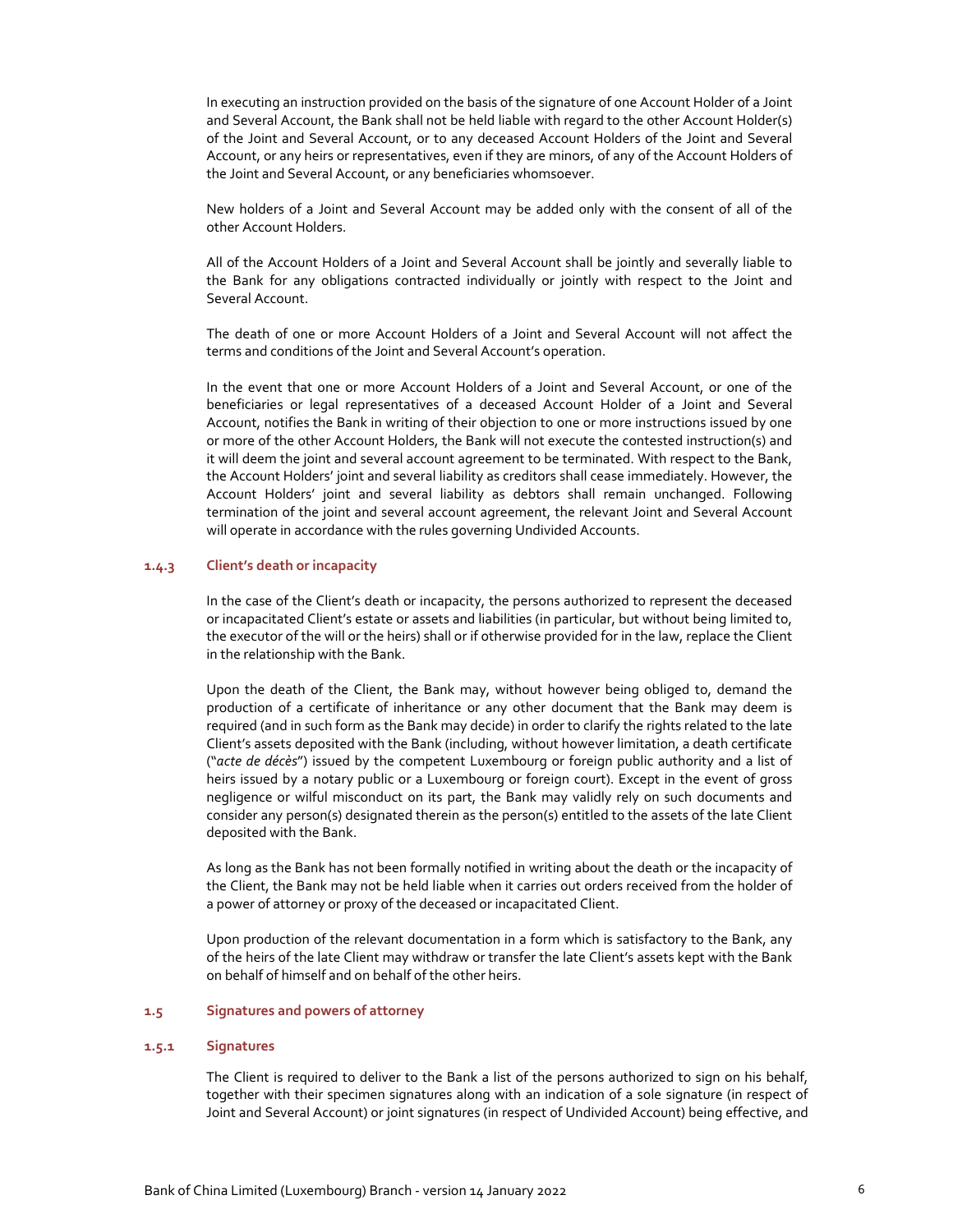give written notice to the Bank of any changes made to the list or to the signatures as soon as possible, together with any supporting documents and information that the Bank may request.

Once the Account is opened, the signatures conformity with the specimens is strictly required. Shall it not be the case, the Bank is entitled to refuse any requests or instructions from the Account Holder.

Any change, addition or cancellation of signature of the Account Holder must be confirmed by the previous Account signatory/signatories in case the Account Holder(s) is/are Natural Person(s) or should the Account Holder be a Legal Entity as evinced by a documentation in a form satisfactory to the Bank showing that the new Account signatory(ies) has/have been duly empowered by the Legal Entity for the purpose of the management and operation of the Account(s) concerned. The new signatory/ies is/are empowered to inquire about the Account activities conducted prior to the above change.

Regarding a Legal Entity, the signature specimen shall be given by validly authorized persons, so that any evidence of such authorization shall be provided to the Bank on request. The Bank assumes no responsibility for verifying the accuracy or the completeness of the data presented by the Client.

The signatures and signing power(s), which are on the Client specimen signature file or which have been notified in writing to the Bank, shall remain valid until the business day following the day on which an express written revocation has been received by the Bank, regardless of any entry or amendment in any companies register or publication. In particular, the Bank shall have no duty to verify whether the signatures and the signing power(s) are still valid.

The Bank shall not be held responsible for the fraudulent use by a third party of the signature of the Client, whether such a signature is authentic.

Any change in connection with the signature of the Account Holder must be notified to the Bank immediately, failing to which any consequences incurred in failing to act as such will be borne by the Client.

## **1.5.2 Power of Attorney**

The Client may be represented in dealing with the Bank, by one or several agents. The Client will provide the Bank with a list of all persons authorized to give instructions together with their specimen of signatures. In addition, the Client shall be required to provide the Bank with powers of attorney on a specific application (the "**Power of Attorney Application**") related to the Client's Account. The Bank accepts valid shareholders' resolutions and/or board resolutions or other delegation of powers in lieu of the Power of Attorney Application provided that they comply with the constitutional documents of the Client. The Bank assumes no responsibility for verifying the accuracy or the completeness of the data presented by the Client.

The Bank shall not be held liable for the consequences which may result from the forgery, imprecision or incompleteness of powers of attorney presented by the Client to the Bank.

The power of attorney shall be deposited with the Bank and shall remain effective until further written revocation or modification is submitted by the Client to the Bank.

In case of death of a Client being a Natural Person, or bankruptcy of a Client being a Legal Entity, the power of attorney shall cease to have effect following written notification of such an event to the Bank. The Bank is not required to gather such information on its own initiative.

## **1.6 Foreign currency account**

Accounts may be opened with the Bank in any currency acceptable to the Bank. Deposit in foreign currency means deposit in a currency other than Euro. The Bank may hold assets in currencies other than Euro for the account of the Client with correspondents either in the country of the currency or elsewhere. Such assets may be subject to (i) tax, restrictions, deductions and other legal or statutory regulations in force in the country of the correspondent or in other countries and (ii) occurrences of force majeure, civil uprising or war and other events which are not under the control of the Bank.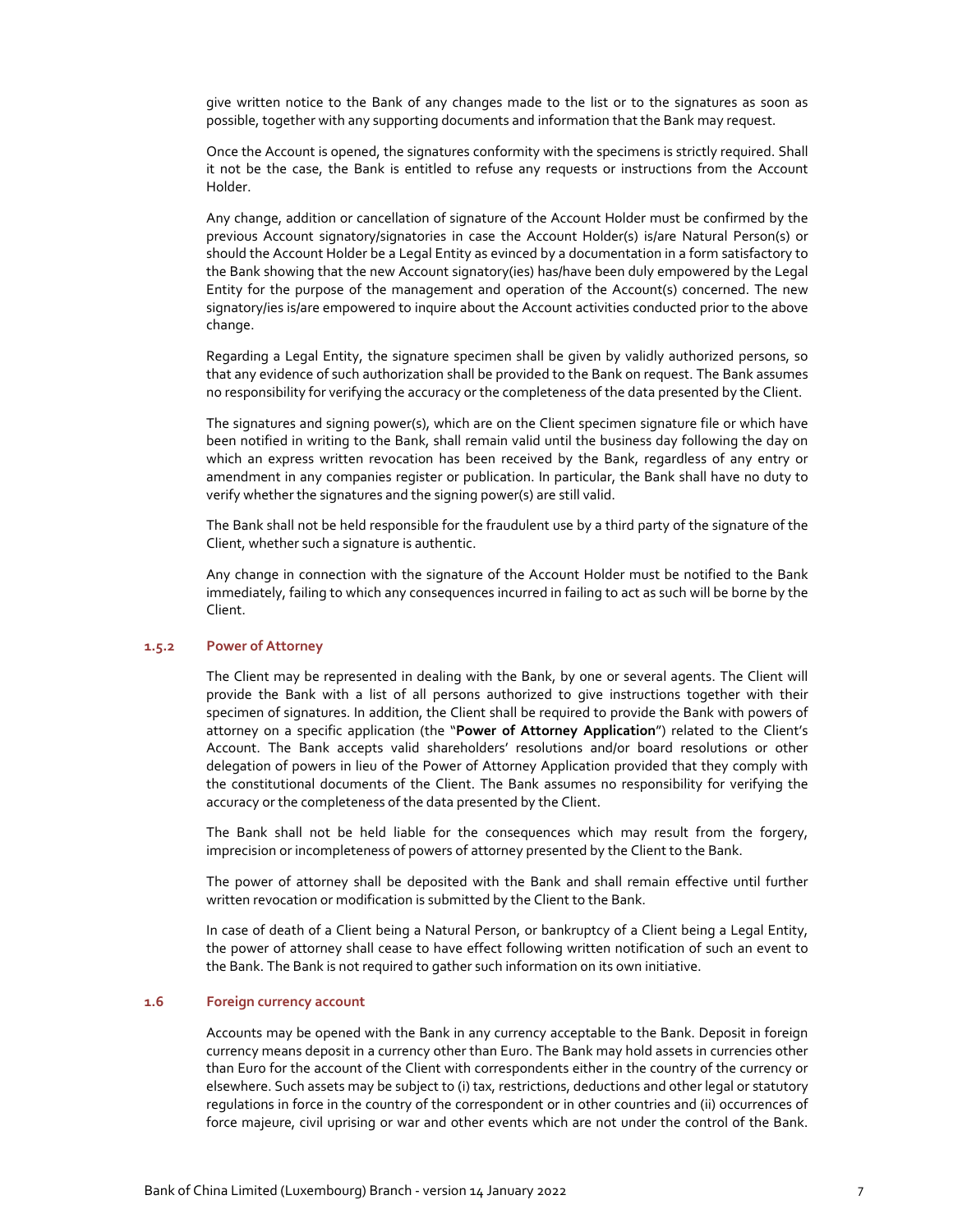The Client shall bear the legal and economic risks in relation to any of the events indicated in (i) and (ii) of the previous sentence.

Without prejudice to other provisions of the General Terms and Conditions, the Bank shall fulfil its obligations in the currency in which the Account is denominated. Unless authorized by the Bank in writing, the Client is not able to obtain the restitution of balance in another currency than the one in which the Account is denominated in. If the currency in question is unavailable or has suffered significant depreciation, the Bank may, but is not obliged, to repay the funds in a corresponding amount in EUR, all losses and costs, of exchange in particular, being borne by the Client.

The Bank shall be entitled to debit or credit any of the Client's accounts with the Bank when the Client does not possess an account in the currency of the transaction or when the credit balance in the currency of the transaction is insufficient. The exchange rate for foreign currency transactions is determined at the Bank's discretion, acting in good faith in line with the market and without prior notification.

When assets belonging to the Client or of which the Client is the holder, either directly or through the intermediary of the Bank, involve the Bank's correspondents in Luxembourg or abroad, the Client's rights shall also be subject to the laws, customs, rules and conventions applicable to the relevant correspondent. The Client shall be entitled to assert against the Bank only such rights as the Bank has *vis‐à‐vis* the correspondent.

### **1.7 Deposits**

The Bank provides current and term deposits. The major currencies that the Bank accepts are USD, EUR, GBP and RMB.

There is no amount limit for a Current Deposit Account. Current account deposits for Natural Persons and Legal Entities in EUR, USD, RMB and GBP are interest bearing, and interest is paid monthly, quarterly or half-yearly, at the rate set by the Bank on the basis of market conditions.

For any type of Term Deposit Account, the deposit amount is five thousand euros (EUR 5,000.00‐) minimum (or equivalent).

Any amount below the limit is not acceptable for term deposit, unless a specific agreement between the Bank and the Client is executed in this respect.

The Bank reserves the right to apply specific internal procedures with regard to cash transactions from time to time, in accordance with applicable legal and compliance requirements.

Where a Consumer Client places cash in an EEA currency at the Bank's counters, the Bank will immediately credit the Account of the Consumer Client after counting it and if necessary after conversion(where the Consumer Client has requested it beforehand) of the funds in the currency of the Account of the Consumer Client.

Where a Client who is not a Consumer Client places cash in an EEA currency at the Bank's counters, the Bank will credit the funds to the Account of the Client with a D+1 value date, at the latest.

In case of intention to change the period or the amount of the term deposit, the Client shall notify the Bank at least two (2) working days before the date of the payment of interest.

If such notification is not provided to the Bank on maturity date, then the term deposit account shall be automatically renewed, for roll-over term deposits, without further notice, for a further period of the same duration. It being understood that the principal shall remain as initially, save for the accrued interest and the new interest rate, decided in accordance with the conditions prevailing at the time of renewal.

As regards fixed‐term deposits, whether these are deposits with a fixed maturity or with any other agreed period of time by which the maturity or repayment date can be determined (any such deposit being a "term deposit"), the Bank is entitled to refuse an early repayment of any term deposit. The Bank may, in exceptional circumstances, authorize the early repayment of such term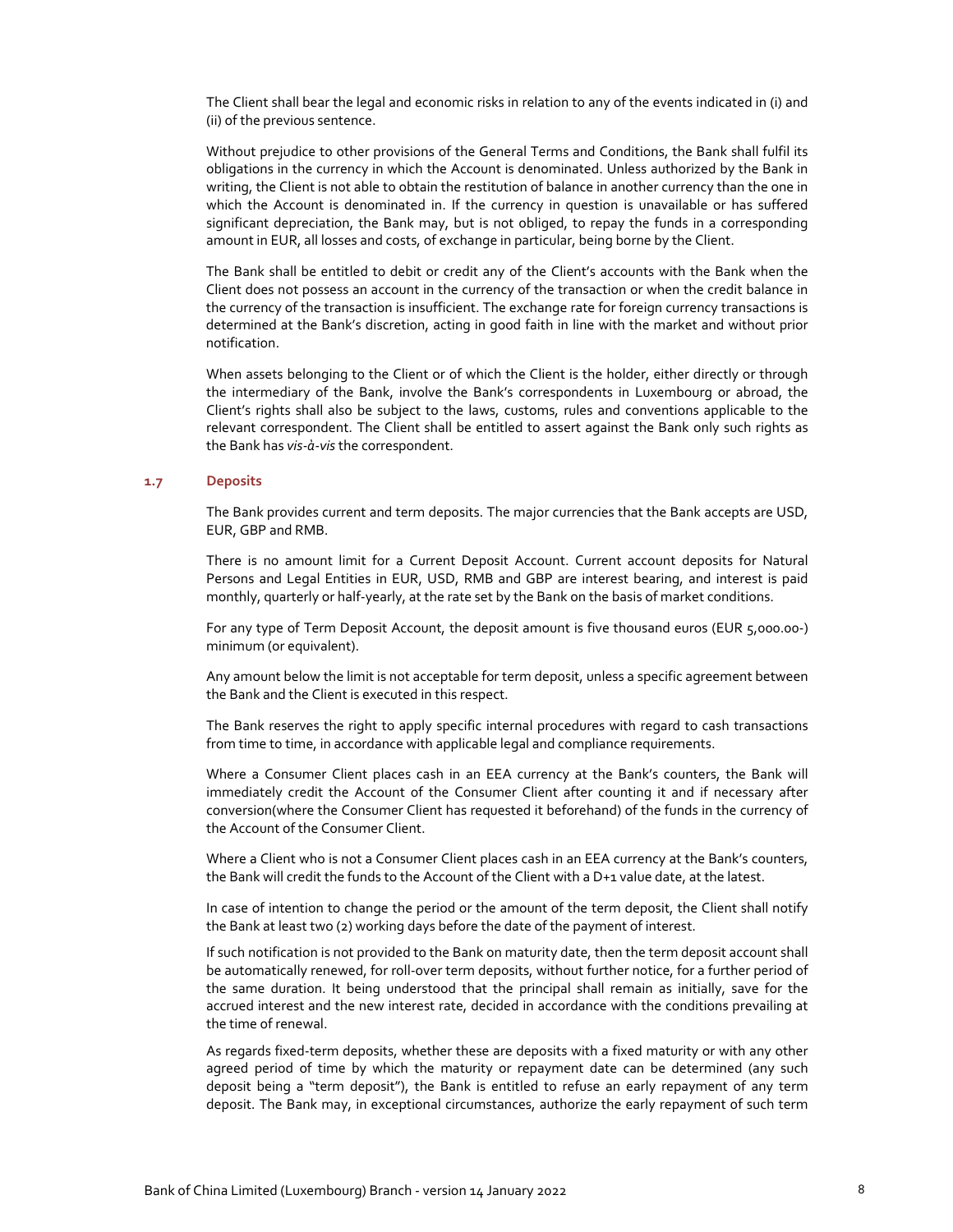deposits in exchange for the payment of a contractual penalty as compensation for the early termination of the term deposit.

#### **1.8 Execution of client instructions and means of communications between the Client and the Bank**

#### **1.8.1 General rules**

All relevant information or unique identifier required by the Bank to be able to execute a payment order has to be provided by the Client in a timely manner.

All communications and instructions from the Client to the Bank should be made in writing, by signed and dated letter and/or fax, or by SWIFT.

For the purposes of this article, the terms "instruction" or "order" shall comprise not only any orders relating to the purchase, subscription or sale of financial instruments or orders related to payment services, but also any type of instruction whatsoever or any request relating to the update of personal Client data as for example any amendments of the list of authorised signatories that can validly represent a Client which is a Legal Entity.

If the Bank departs from the rules regarding the means of communication as set out in articles 1.8.2 to 1.8.5 of the present General Terms and Conditions, it is expressly agreed that the Bank's written statements and transaction confirmations shall also suffice as autonomous proof that transactions based on orders given by the Client using one of the aforementioned means of communication have been performed in accordance with said orders, unless the Client provides evidence to the contrary.

Barring fraudulent conduct or gross negligence on the part of the Bank, the Client shall bear all risks resulting from misunderstandings, discrepancies and ambiguities, in particular those resulting from errors regarding the Client's identity and the fraudulent use of the means of communication referred to in the preceding paragraph by unauthorised parties.

#### **1.8.2 Telephone orders**

The Bank has the right to carry out instructions given by telephone, except in the case of an instruction related to a payment service. The instructions for a payment service provided by phone are performed only with specific approval from the Bank.

The Client authorises the Bank to record any telephone conversations between the Client and the Bank on tape or on any other type of medium. The recordings made by the Bank evidence the instructions, information and contractual obligations of the parties; they may be used as evidence in justice with the same probatory force as written and dated original documents.

The Bank will not use the recordings for another purpose than to prove the content of the conversations and the instructions given by the Client, save if otherwise agreed by the parties, or if a legal obligation so requires. The Bank informs the Client that the recordings will be retained for a maximum period of ten years.

To avoid duplication errors, all written confirmations of orders previously given by telephone must clearly refer to said orders given by telephone.

The recording of telephone conversations implies the processing of Personal Data; in this regard reference is made to section 1.17 below.

#### **1.8.3 Fax orders**

Any instruction given by fax may only be valid if the faxed copy in the Bank's possession contains the reproduction of the handwritten signature either of the Client (Natural Person) or of the person/s that act(s) as authorised signatory/ies of the Client (Legal Entity). The burden of proof regarding the existence and substance of the communication shall lie with the Client.

#### **1.8.4 Contracts transmitted by fax**

It is agreed between the Client and the Bank that the Bank may consider that contracts, bearing the handwritten signature of the Client and sent by fax to the Bank for execution, are validly entered into upon execution by the Bank, and that such contracts transmitted by fax may be produced by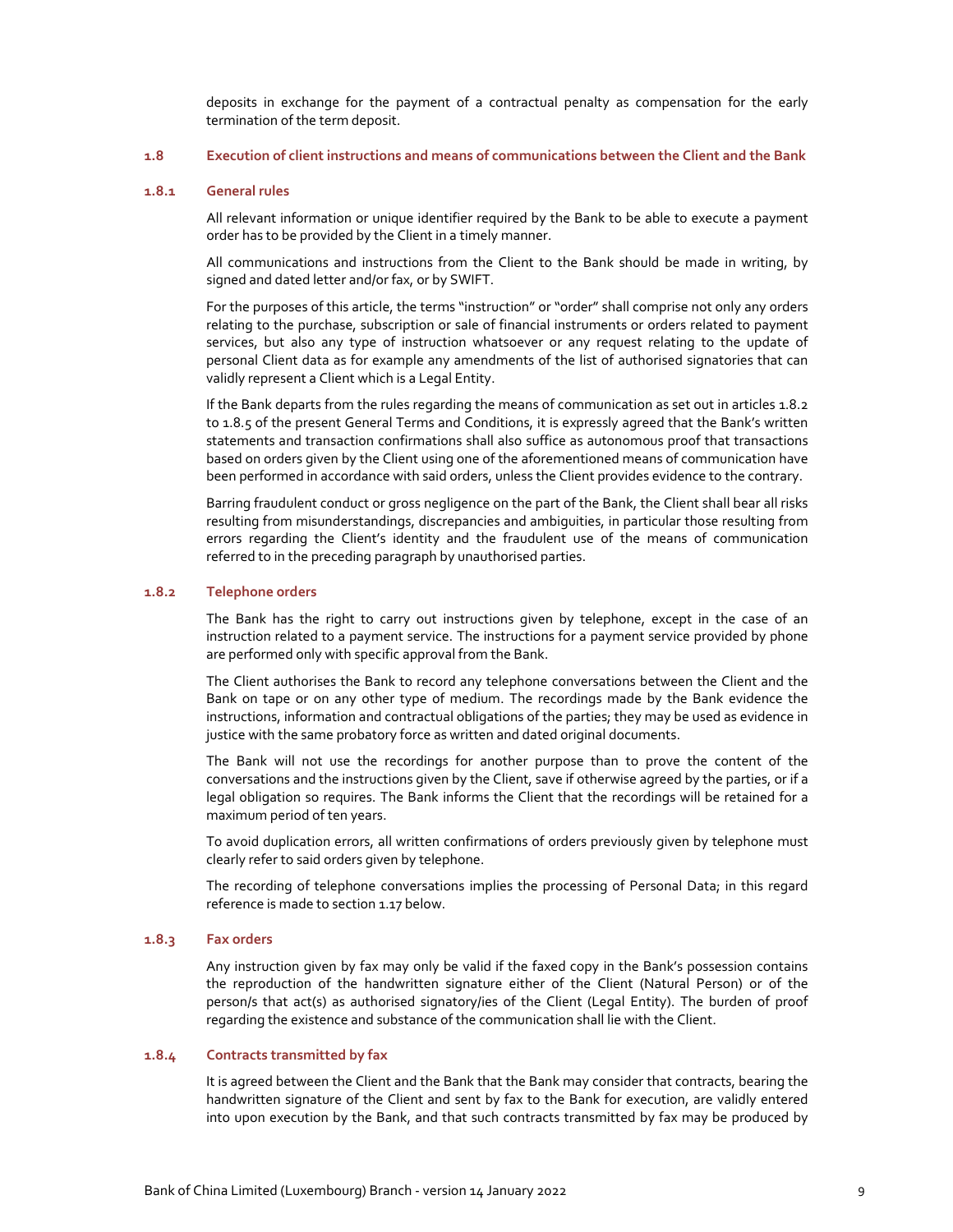the Client and/or the Bank as proof in justice with the same probatory force as written and signed original documents.

#### **1.8.5 Sending instructions electronically (via e‐mail)**

Unless otherwise agreed in writing, the Bank shall not perform any orders given electronically.

The Client further acknowledges that the instructions sent to the Bank via the secured e‐banking system are carried out by the Bank even if they do not bear an electronic signature as defined by Luxembourg law, thus in a way that the integrity, security and authentication of the issuer of the e‐ mail are not assured in such circumstances. Under such conditions, the Client undertakes to bear the consequences of any damages resulting from the use of the Internet and/or the use of his e-mail system, deriving particularly from any losses, delays, errors, misunderstandings, alterations, fraudulent modifications or double sending of the e‐mail.

Without prejudice to (i) the obligations of the Bank to report and address Personal Data breaches under the GDPR and any other financial sector specific regulatory incident reporting obligations of the Bank, nor to (ii) the accountability of the Bank as processor and / or controller under the GDPR, the Client recognises that the Internet is not secured and that the Bank cannot be held liable for possible defaults inherent to the Internet.

The Bank reserves the right to apply a "call-back" procedure before any fax or e-mail instruction given to the Bank is deemed conclusive and binding.

#### **1.8.6 Payment instructions**

The Client is required to inform the Bank in writing of any special case where payments are linked to the compliance with a deadline and where delays in the performance could cause a damage. However, such payment instructions must always be given sufficiently in advance, and are subject to the normal terms and conditions of performance. Failing any prior notice, the Bank shall only be liable in the case of gross negligence.

In the event the Bank cannot carry out said instructions within the required time period and only if sufficient time has been provided, its liability towards the Client shall be limited to the loss of interests due to late performance. Such interests shall be calculated at the market rate of the currency in question. Failing any prior notice, the Bank shall only be liable in case of gross negligence.

The Bank may refuse to carry out any incomplete or imprecise order or instruction given by the Client. Nevertheless, should the Bank carry‐out such orders, it shall not be liable for any errors or delays resulting from the incomplete nature or from the lack of precision of such orders or instructions. In any event, the Bank shall not be liable for any refusal to carry out an order or an instruction. If the Bank considers the instructions in the above manners to be incomplete, ambiguous or lacking sufficient proof of authenticity, it reserves the right to refuse or postpone, at its own discretion, to execute such instructions until complete information or written confirmation is duly provided to the Bank. If the Client sends the Bank a written message to confirm or amend an instruction without specifying any reference to the initial instruction, the Bank shall be entitled to consider this communication as a new instruction in addition to the previous one. Any consequences thus incurred shall be borne by the Client.

The Bank applies strong customer authentication where the Client:

- (i) accesses its payment account online;
- (ii) initiates an electronic payment transaction;
- (iii) carries out any action through a remote channel which may imply a risk of payment fraud or other abuses.

In case of initiation of electronic payment transactions remotely, the Bank applies strong customer authentication that includes elements, which dynamically link the transaction to a specific amount and a specific payee.

The Bank has put in place adequate security measures to protect the confidentiality and integrity of the Client' personalised security credentials.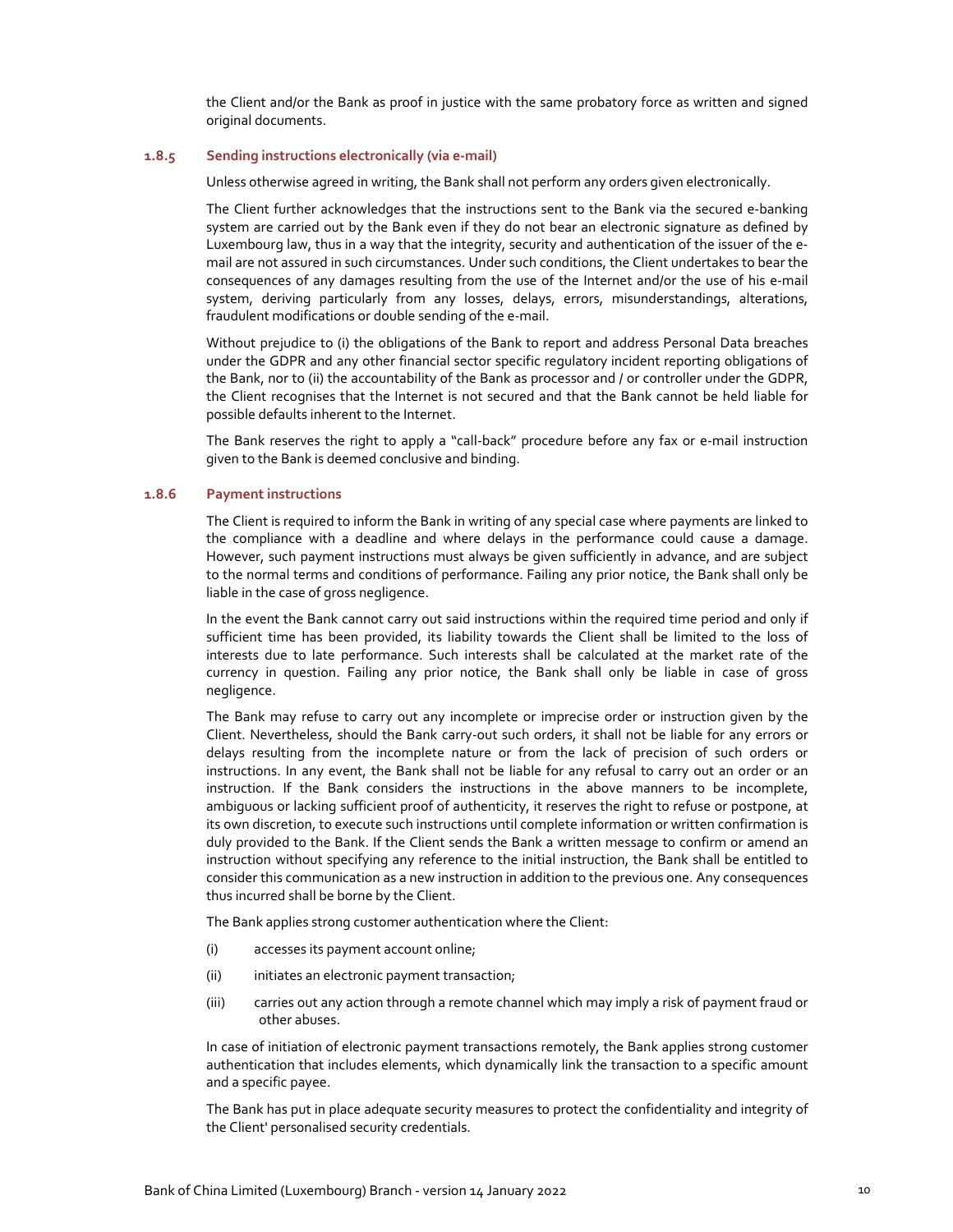The Bank ensures that, when exchanging data by means of the Internet, secure encryption is applied between the communicating parties throughout the respective communication session in order to safeguard the confidentiality and the integrity of the data, using strong and widely recognised encryption techniques.

The Bank may subject the performance of all transactions with its Clients to the receipt of any information it considers necessary, or to the delivery by Clients of all documents or supporting documents, in particular those connected to the Bank's obligations with regard to the fight against money laundering and terrorism financing or any other obligation imposed by regulation. The Bank may ask the Client to produce any information that can justify the transaction from an economic perspective. In the event documents issued in a foreign country are submitted to the Bank, the latter shall not be responsible for their authenticity, validity, translation or interpretation. Indeed, the Client shall guarantee the authenticity of any documents he or his representative(s) submit/s.

The Bank is also entitled to refuse to carry out orders or instructions given by the means referred to in articles 1.8.2 to 1.8.5 of the General Terms and Conditions, if there are any doubts regarding the issuer or their authenticity.

The Client undertakes to bear the consequences of any damages resulting from the use of the means referred to in articles 1.8.2 to 1.8.5 including any issue which result from postal services, telephone operators or express mail delivery companies, and particularly from losses, delays, errors, misunderstandings, alterations or double sending.

### **1.9 Communication by the Bank to the Client**

Correspondence between the Bank and Clients will be in the language(s) agreed between parties. The Client confirms that he/she/it fully understands the language(s) in question.

Clients agree that the following means of communication may be used by the Bank to correspond with them: meeting with their contact person, letter, fax, SWIFT, banking statements, including online banking, email, telephone.

In giving the Bank their e‐mail address, Clients agree to the Bank contacting them via their e‐mail address and authorize the Bank to send information and documents concerning their business dealings by e‐mail and any other relevant information the bank may be required to communicate to the Client. The Client also agrees that the Bank and the persons acting on behalf of the Client may communicate by e‐mail. The Client acknowledges that the integrity, authenticity and confidentiality of data exchanged by e‐mail cannot be guaranteed and exonerates the Bank from any liability for any direct or indirect adverse consequences which may arise from using it.

Communications from the Bank shall be deemed to be delivered from the moment that they are dispatched to the latest address indicated for this purpose by the Client. Mail regarding Accounts with several Account Holders will be sent to a common address indicated to the Bank. If no such address has been indicated, the mail shall be forwarded to any of such Clients. In the event of the death of the Client, they shall continue to be validly addressed to the Client's latest address or to that of one of his heirs. In case of any change of address, the Client must duly notify the Bank in written form. Otherwise, the Client shall be held liable for any consequences incurred.

The date shown on the copy or on the mailing record in the possession of the Bank is presumed to be the date of dispatch. Mail in custody with the Bank is deemed delivered as of the date it bears. Copies of correspondence shall be considered proof of dispatch.

If correspondence is returned to the Bank with an indication that the addressee is unknown at the address indicated or no longer lives there, the Bank shall be entitled to hold this correspondence in its files as well as all subsequent correspondence intended for the Client at the same address, at the liability of the Client.

The Bank reserves the right to send any important information concerning the Client's Accounts directly to the address instructed by the Client as well as the correspondence kept for collection by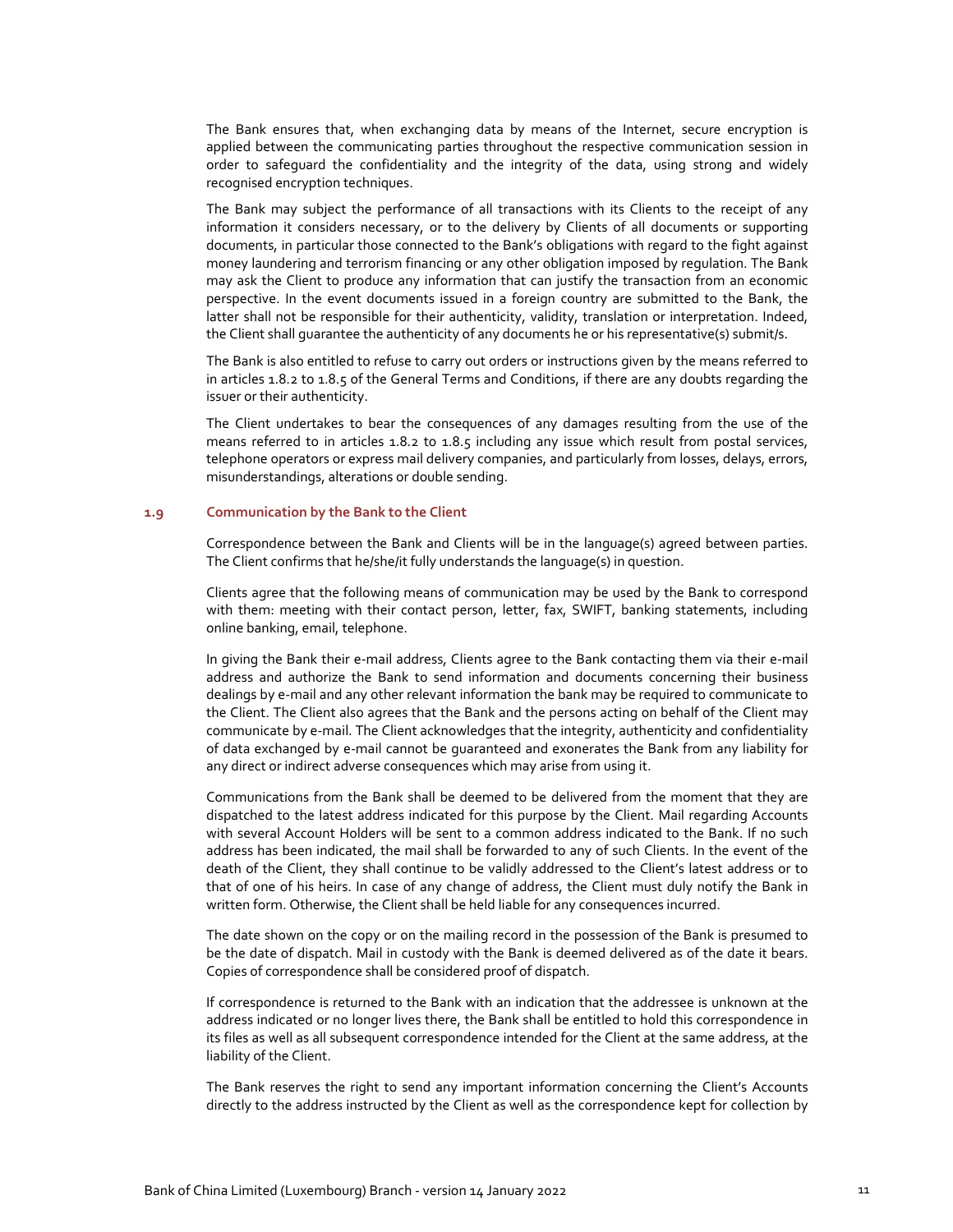the Client, whenever it deems such action appropriate. The Bank shall not be held liable as a result of any prejudicial consequences of such dispatch.

The Bank shall not be held liable for the losses that may result during the transmission of any correspondence or documents, nor does it assume liability for any consequences resulting from the non‐withdrawal of the correspondence retained at the Bank.

The Bank shall not be held liable for losses resulting from the Client's failure to receive communications from the Bank. Nevertheless, the Bank shall inform the Client of such correspondence. The Client undertakes to verify his/her/its mail on a regular basis.

In case of a requirement to dispatch a correspondence, the Client may indicate his/her/its preference in the Account-opening documents with certification of one authorized Bank staff, or later on by any written notice sent to the Bank. Upon the termination of existing business relationship, the above correspondence arrangements shall then become invalid.

With regard to the dispatch of Account statements and the other related documents of a particular transaction, in case of non‐receipt within a reasonable period for postal delivery, the Client should duly notify the Bank to this effect.

In the case of mail being retained by the Bank, the Bank may nevertheless contact the Client by any means whatsoever when it deems such action to be appropriate and may in particular send to this effect any type of mail to the last address communicated by the Client.

In the case where the Client instructs the Bank to hold all bank correspondence related to his Account or Accounts, such correspondence will be held on the following terms and conditions:

This instruction includes no waiver; it is valid until the Client cancels the instructions.

The Client unreservedly acknowledges that the Bank is entitled to consider that all letters and communications have been duly delivered to the Client's address, as dated, on the sole basis of the fact that the Bank is holding such correspondence on the intention of the Client. It follows that the Client shall assume full liability for any consequences whatsoever that may arise from the fact that these letters, communications and advices directly or indirectly related to the Account or Accounts concerned are not sent to his address. He renounces the right to bring a claim against the Bank in respect of the contents of such correspondence of which he could not have been aware until opening his mail

Dispatch of any communication will be recorded, including the date of dispatch, through the provision by the Bank of a printed or a computer-stored copy or other mailing record of such communication. The transmission report (in case of facsimile) shall constitute conclusive evidence of the dispatch of any communication by the Bank and the receipt thereof by the Client.

At the Client's request, the Bank may keep any correspondence up to one year, or send it to the Client on fixed dates. All the expenses incurred in this respect will be borne by the Client's Account. At the expiration of such one‐year deadline, the Bank shall have the right to destroy any unclaimed documents.

The Client is informed and accepts that the Bank may record telephone conversations with the Client for the purpose of providing a proof for commercial transaction or communication in the event of dispute. The absence of recording or keeping of the recordings may not be used against the Bank.

The Bank will retain recordings of telephone communications for a maximum period of 10 years.

The recording of telephone conversations implies the processing of Personal Data; in this regard reference is made to section 1.17 below.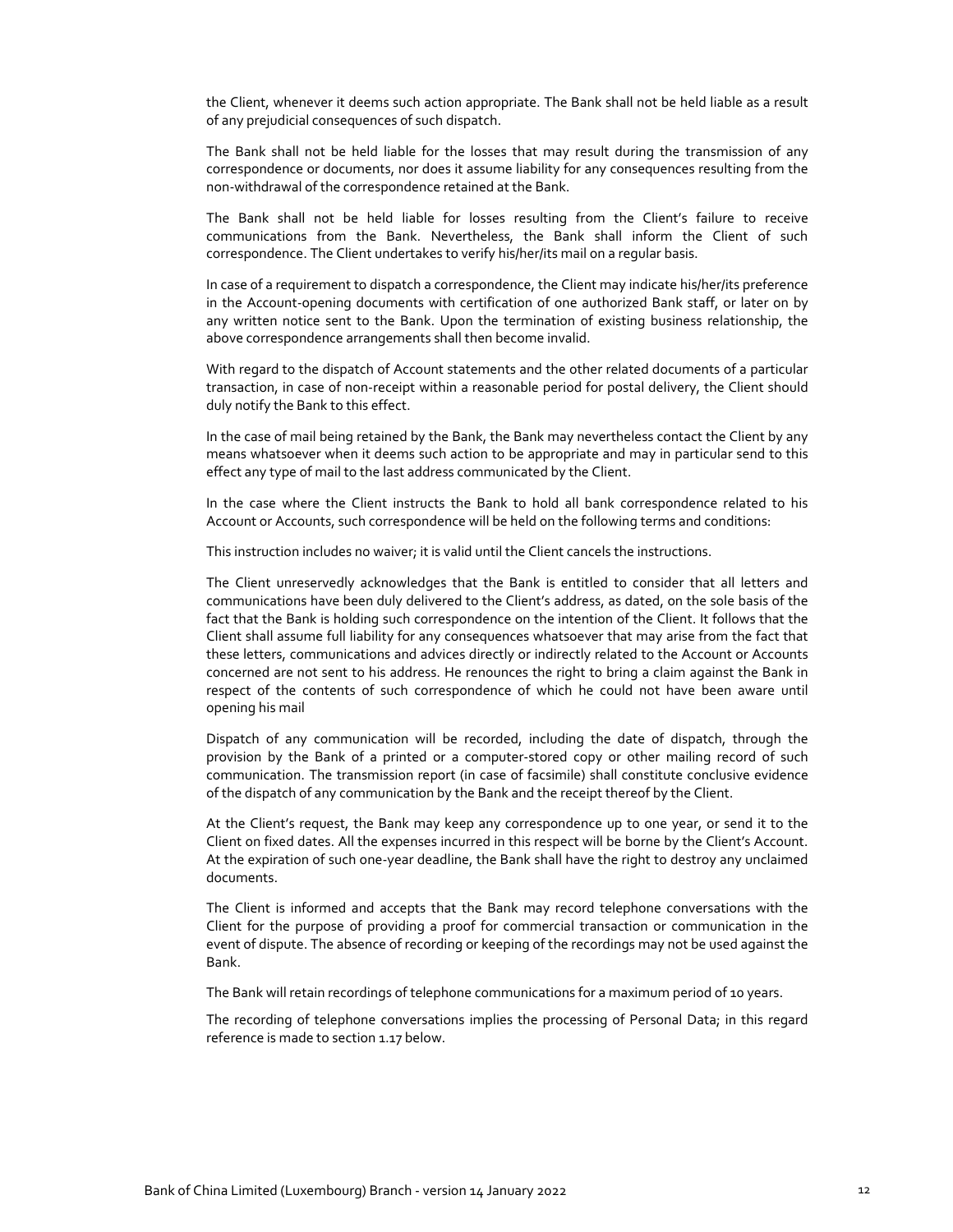#### **1.10 Dormant accounts and inactive accounts**

The Bank will address inactive accounts and / or dormant accounts in accordance with the principles set forth in the CSSF Circular 15/631 of 28 December 2015 on dormant or inactive accounts, as well as in accordance with its internal procedures in relation to inactive and dormant accounts.

An account management fee will be charged accordingly annually.

### **1.11 Evidence**

Without contrary evidence, the books and documents retained at the Bank shall be considered as the proof of the execution of instructions.

The Bank is entitled to keep the transaction records (including Personal Data and records of Personal Data processing) by means of computerized data. The Client may disprove such computerized recording only by submitting an original document of the same nature in writing.

In the case of transactions executed on the basis of telephone instructions from the Client, the Bank reserves the right to record such telephone instructions, in accordance with the GDPR.

## **1.12 Rectification of errors**

The Client shall be obliged to check the accuracy, correctness and completeness of the Account balance within one month after the date on which the Account balance is actually changed. Any delay in such a check shall be deemed to be a recognition of recording made by the Bank.

The Client shall be obliged to inform the Bank of any errors in the documents and Account statements delivered by the Bank. Any complaint relating to the Account statements shall be filed to the usual contact of the Client or to the compliance function of the Bank within thirty (30) days following the dispatch of documents, failing to do so with such documents, the Account shall be deemed to be approved unless significant error exists therein.

The Bank reserves the right, in all cases and without prior notice, to rectify any material errors it may have made by a new entry in its books with a proper value date. If after such a re‐entry into the books, the account shows a debit balance, overdraft interest will be automatically due, without formal notice, as from the effective date of the overdraft.

#### **1.13 Charges and commissions**

Before any transactions, the Client should be provided by the Bank with the related *Standards of Charges and Commission*, a copy of which is available on the Bank's website (www.bankofchina.com/lu).

The Client authorizes the Bank to debit any charges and commissions from the Client's Account, indicated in the Account statements rather than to invoice the amount charged and debited. They are payable at the end of each period and are due for the whole period, except in the case of written agreement to the contrary.

The Bank reserves the right to amend at any time the *Standards of Charges and Commissions* according to market conditions and market practices, provided that a written prior notice is given to the Client before a transaction with an amended charge or commission shall occur. Any details on the nature and the amount on these charges and commissions shall be requested to the Bank at any time. The Client has the right not to enter into the relevant transaction if he does not agree with such amendments.

The Client shall bear the costs for research, mail and telecommunication, fees, taxes and duties or payment on Account or in the event of any transactions made with the Bank.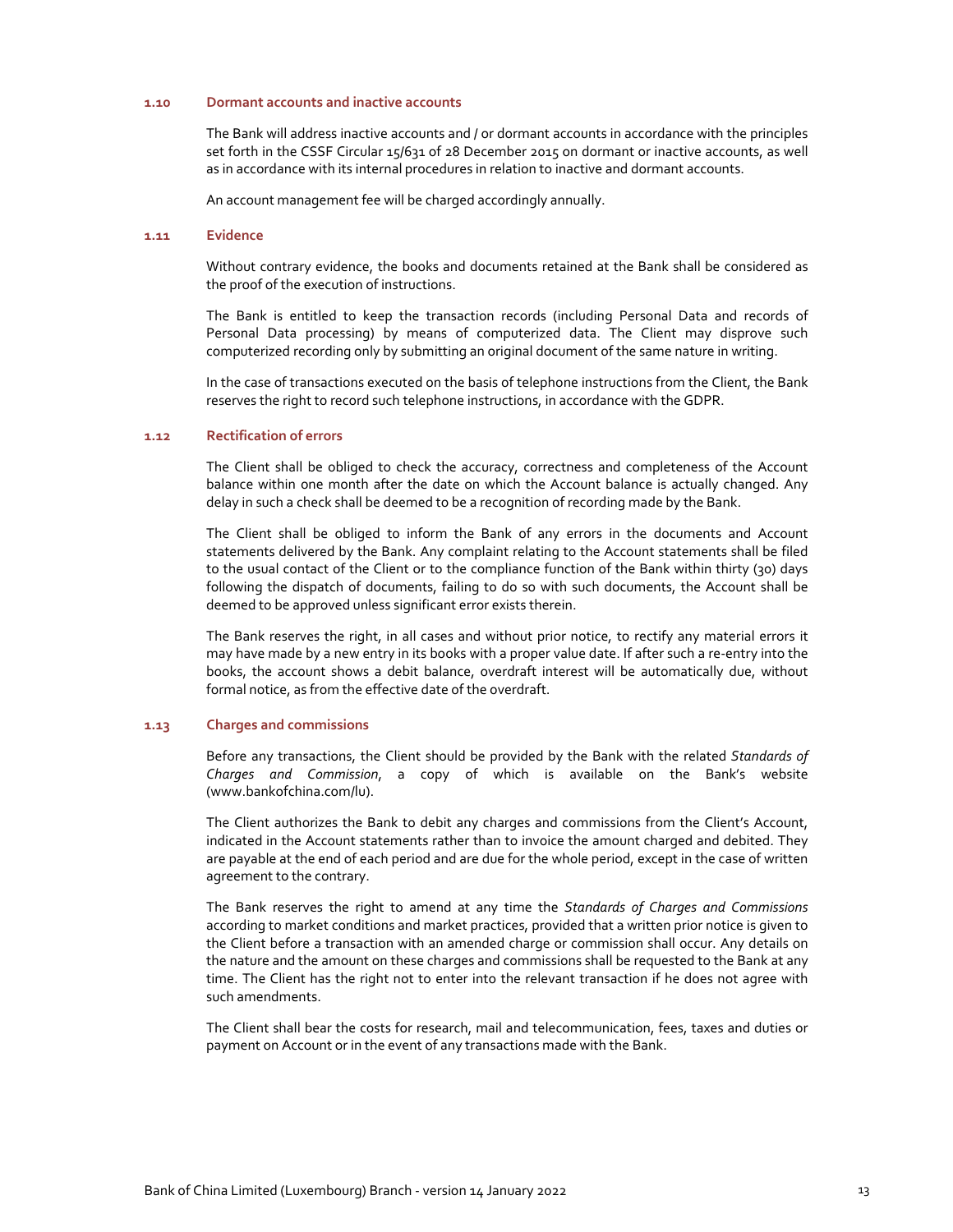## **1.14 Complaints**

The following outlines the complaint handling procedure of the Bank.

The Client may address a complaint in writing (preferable) by post, email or fax, or by telephone to the attention of the below contact persons. The Client's Personal Data will be kept and processed in accordance with applicable data protection laws.

The procedure to address a complaint should be as follows:

First: Contact the Legal & Compliance Department and/or Client's contact person in the Bank. Bank of China Limited, Luxembourg Branch 55, Boulevard Royal L‐2449 Luxembourg Tel:(352) 268 688 Fax: (352) 268 688 504 (attn. Legal and Compliance Department) Email: legalcompliance.lu@bankofchina.com

Complaints must clearly indicate the contact details and the account number (if relevant) of the Client and include a brief description of the factual situation and reason for the complaint.

The Bank will send a reply within 10 bank working days from the receipt of the complaint. If the answer to the complaint cannot be given within 10 bank working days, the Bank will send a holding reply specifying the deadline by which the Client will receive the reply which will not exceed 30 bank working days.

Second: Contact the Authorized Manager in charge of complaint handling.

If the Client is not satisfied with the handling of his complaint, he may contact the authorized manager in charge of the handling of complaints within the Bank (the "Authorized Manager"), in writing addressed to "Authorized Manager".

To help the Bank to ensure the best possible follow‐up, the Client shall indicate the reference information in the letter of response that he received from the Bank.

Third: Contact the Commission de Surveillance du Secteur Financier (CSSF).

If, after having contacted the Authorized Manager in charge of complaint handling, the Client does not receive a response within the given deadline or the response is not satisfactory to him, an outof‐court complaint resolution procedure in front of the CSSF is provided for in accordance with the provision of CSSF Requlation Nº 16-07 relating to out-of-court complaint resolution. The Client must file his/her request with CSSF within one year after the complaint is filed with the Bank. The Client may contact the CSSF by post:

Commission de Surveillance du Secteur Financier Département juridique ‐ Service JUR ‐ CC 283 route d'Arlon L‐2991 Luxembourg by fax: (+352) 26 25 1‐2601 by email: reclamation@cssf.lu

If the complaint is linked to the processing or collection of Personal Data, or in order to exercise or enquire about your rights under the applicable data protection laws, including the GDPR, and in connection with your Personal Data, you must instead follow the procedure as set out in Paragraph 1.17.9 below.

## **1.15 Banking secrecy**

The Client's personal and transaction information shall be strictly kept secret by the Bank in accordance with customs and practice and in compliance with banking secrecy regulated by the Luxembourg law, unless the Bank has obtained the Client's prior specific instruction to disclose personal and/or transactional information. Such instruction shall being granted (i) on specific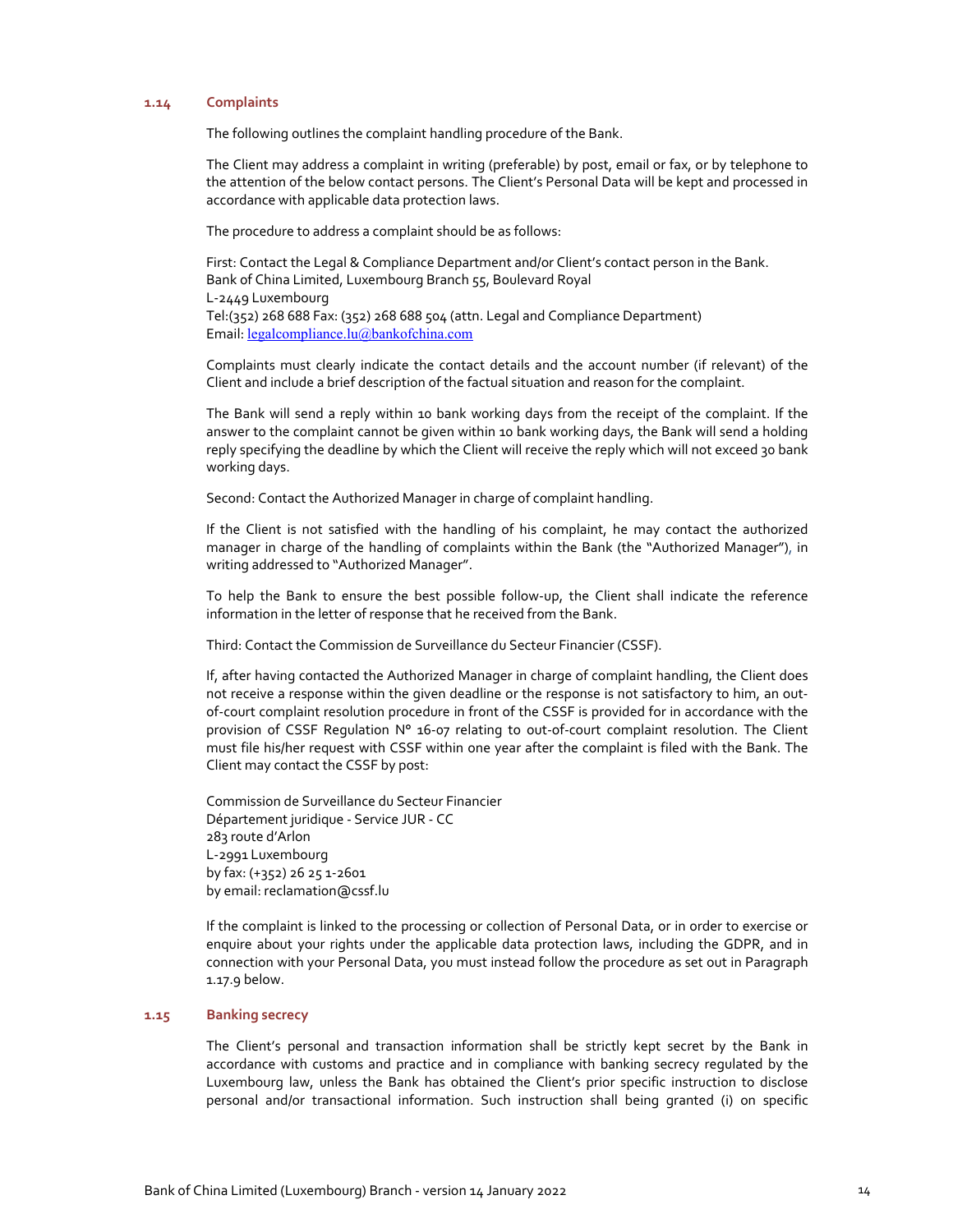information, (ii) to a determined group of addressees, (iii) for a certain period, and (iv) in the final client's interest.

Nevertheless, in specific cases, provided for by laws in Luxembourg, the Bank may have to disclose information to judicial (e.g. where ordered by a competent court) or supervisory authorities.

The Client is duly informed that the Bank, as a financial institution, might be required to share any information such as address, identification details, account number, transaction carried and more generally any other Client information with the Luxembourg competent institutions and/or tax authorities under the laws and regulations in force notably but not restricted to inter‐governmental agreements entered into or as implemented by Luxembourg from time to time for improving and promoting the international tax transparency and the fight against tax evasion, as well as the EU regulations on administrative cooperation in the field of taxation and on mutual assistance for the recovery of claims relating to taxes, duties and other measures or the European directive on taxation of savings income.

The Client is informed and gives his express consent, to the extent that such consent is required for professional secrecy purposes, for the transfer and storage of his information to third parties (including any financial institutions or correspondent bank) in the European Union (the "**EU**") or outside it, including the Unites States of America, in view of executing domestic or international payment instructions (such as SWIFT) or executing any transaction order issued by the Client and which could require the intervention of a third party. The Client is informed that the authorities of such third countries, notably the United States of America, may request access to information stored in processing centres as part of their fight against terrorism.

The Client is informed and gives his express consent for the transfer and storage of his information to third parties which might be involved in the execution of any transaction order he may issue and which may need the provision of such information in order to comply with any legal, regulatory or policy requirements applicable to them and in particular requirements which may result of the application of Anti Money Laundering and/or Know Your Customer laws, regulations or policies.

### **1.16 Collateral**

### **1.16.1 Unicity of account**

All accounts of the Client, whether denominated in one currency or in different currencies, whether for a fixed-term or callable, and whether they bear different rates of interest, shall be deemed to constitute the elements of a single and indivisible current account (the "**Single Current Account**") in which the credit or debit position in respect of the Bank shall be determined only after conversion of any foreign currency balances into a currency that is legal tender in Luxembourg at the exchange rate applying on the day the accounts are closed.

Any credit or debit transaction between the Client and the Bank passes through the Single Current Account which transforms those transactions into more credit and debit items in this Single Current Account and generate at any moment, and in particular at the closing of the Single Current Account, a due credit or debit balance.

The said debit balance is immediately payable together with debit interests and charges.

The debit balance of the Single Current Account shall be guaranteed, after it has been drawn up and above-mentioned conversions carried out, by all the assets of the Client, collateral, quarantees and security interests ("sûretés") linked to any of the various sub-accounts.

## **1.16.2 Set‐off and interrelationship of relations**

All transactions the Client carries out with the Bank are deemed to be interrelated. Notwithstanding any provision to the contrary, it is agreed that the Bank shall be entitled at any time, even after bankruptcy proceedings of the Client, and without formal notice or prior authorization to offset the credit balance, whether payable or not, in one sub‐account against the debit balance, whether payable or not, in another sub-account, and this up to the amount required to offset the overdraft in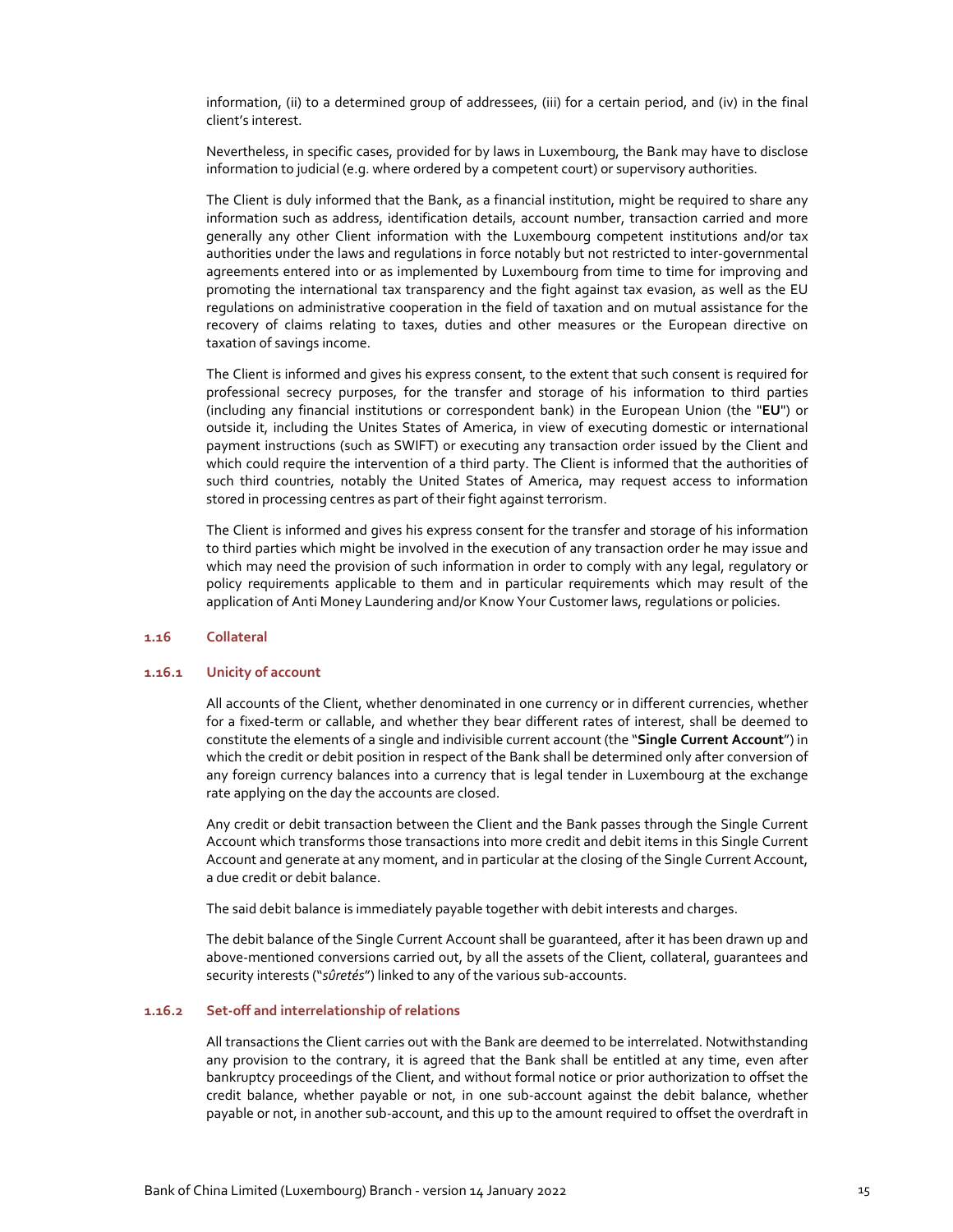the latter, irrespective of the nature of the sub‐accounts, and to carry out currency conversions to this effect if necessary. The Bank shall determine at its own discretion which of its claims it shall set‐ off.

Unless otherwise agreed, the Client waives the right to invoke art. 1253 of the Luxembourg Civil code and agrees that the Bank may, at its own discretion, apply any sums received from the Client to the debt or proportion of the debt it is intended to reduce.

## **1.16.3 Non execution exception – right of retention**

The Bank is entitled not to carry out its obligations should the Client fail to meet any obligation incumbent upon him.

The Bank is entitled to refuse the execution of standing orders (for example, conversion of foreign currencies, payment orders, periodical transfers) if the Client's account does not have sufficient disposable funds and no credit limit is available.

All funds and securities, regardless of their type, held by the Bank on behalf of the Client may be retained by the Bank in the event of the Client's non-performance or late performance of his obligations. Should the Client not pay at maturity a debt to the Bank, or if it becomes highly likely, in the reasonable opinion of the Bank, that he will not do so, all debts of any nature, including term obligations that the Client has towards the Bank, will become immediately due. The Bank is entitled (but not obliged to) contact the Client in order to check the reason for the non payment. The Bank is furthermore entitled to set off those debts without formal notice and in the order of priority it considers most suitable.

The Account Holder, and, in case of more than one Account Holder, all Account Holders agree with the fact that all data necessary for the execution of the instructed transaction may be processed outside of the Bank's payment and settlement system(s) and outside of Luxembourg and the EU. The companies involved by the Bank to execute instructions include the SWIFT.

#### **1.16.4 Right of pledge**

As security for all his present and future obligations and liabilities towards the Bank (whether in principal, interest, fees or costs), the Client (for the purpose of this clause, such term shall refer to the Account Holder or, in the case of a Joint Account, the Account Holders of such Joint Account) hereby pledges in favor of the Bank all the assets which the Bank holds for the Client (whether in custody or not), including, but not limited to (i) all securities and other financial instruments whatsoever deposited now or in the future to the Bank and/or credited to an account opened with the Bank as well as (ii) all present and future cash claims resulting from the balance of the Client's account(s) with the Bank, in whatever currency.

Any security or financial instrument pledged pursuant to this Article 1.16 will be designated in the books of the Bank as being pledged as first ranking security in the Bank's favor, without there being however a need to mention such pledge on the account statements produced by the Bank and made available to the Client.

If the Client fails to honor any claim whatsoever towards the Bank when the latter falls due, the Bank shall be authorized, without prior notice to the Client, to enforce the pledge created hereunder and to appropriate or sell the pledged assets in the most favorable manner permitted by the law. In particular the Bank shall be authorized to appropriate or sell any securities pledged in its favor in the most favorable manner provided for by law and to offset cash claims of the Client against the Bank against the claims of the Bank against the Client.

Without prejudice to any specific collateral the Bank may have obtained and that resulting from the foregoing provisions, the Bank is entitled to call at any time for the deposit of replacement or additional collateral in order to cover all the risks it runs owing to transactions entered into with the Client, whether such transactions have been completed or are forward, unconditional or subject to a condition precedent or subsequent.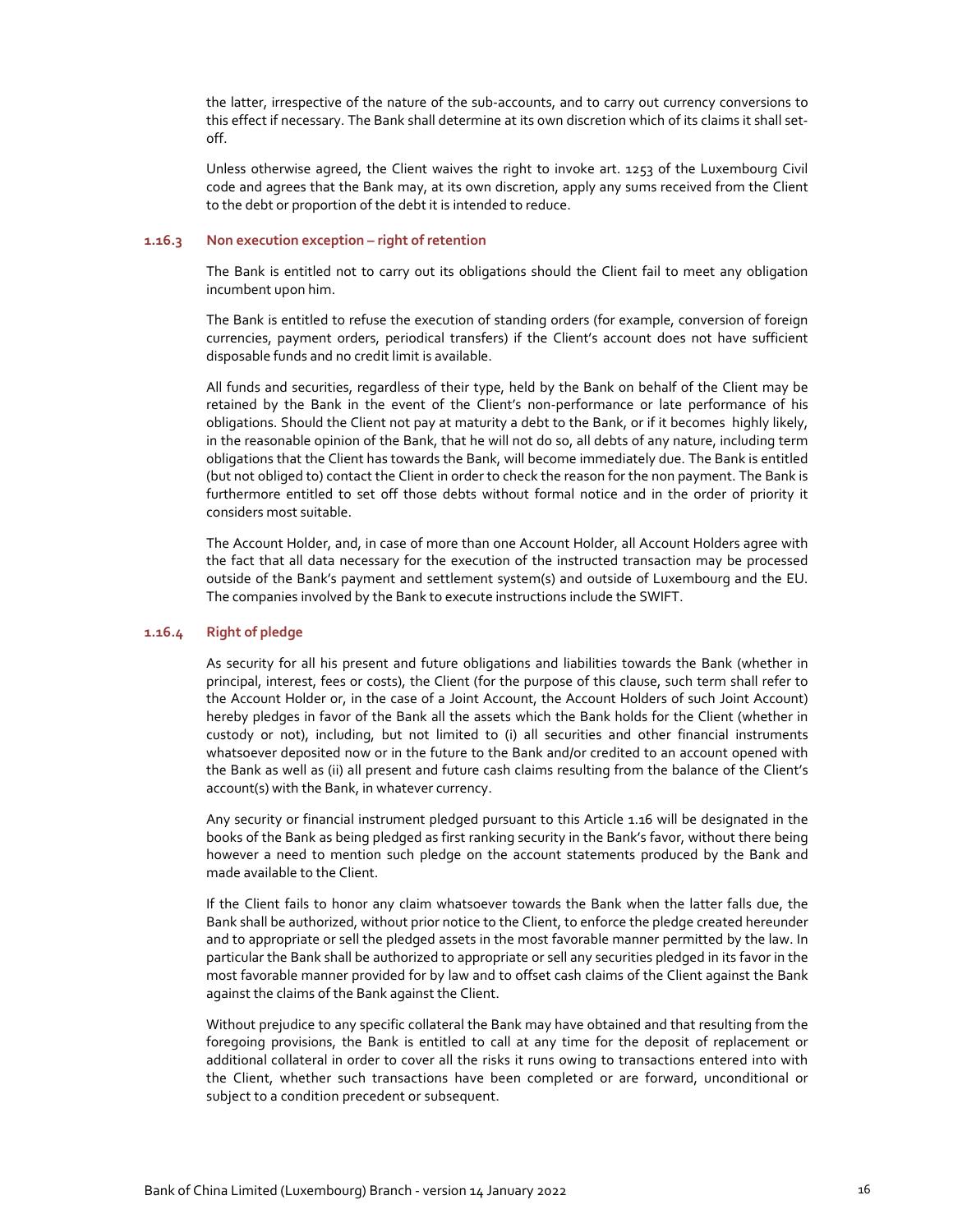The Client waives his rights under Article 1253 of the Luxembourg Civil Code and agrees that the Bank may apply any sums received from the Client to the debt or part of the debt that it wishes to solve.

### **1.17 Data processing**

In accordance with applicable data protection laws, and in particular the Regulation (EU) 2016/679 of 27 April 2016 on the protection of natural persons with regard to the processing of personal data and on the free movement of such data (the "**GDPR**"), the Bank in its capacity as a data controller in each of the cases listed in this article 1.17 processes Personal Data of the Client, and, in case the Client is a Legal Entity, its proxies or representatives and ultimate beneficial owners (all together the "**Data Subjects**"), as the case may be.

The Client shall inform the Bank as soon as possible of any changes in Personal Data collected.

### **1.17.1 Scope of Personal Data collected and processed by the Bank and sources of Personal Data**

The Bank will collect and process the following categories of personal data pertaining to the Client and any other Data Subjects (together the "**Personal Data**"):

- ‐ personal details, e.g. names, previous names, gender, date and place of birth, family details such as details about your spouse and/or children;
- contact details, e.g. address, email address, landline and mobile numbers;
- information concerning your identity e.g. photo ID, passport information, National Insurance number or social security number;
- National ID card and nationality;
- tax domicile and other tax-related documents and information;
- financial information, including payment and transaction records and information relating to your assets (including fixed properties), financial statements, liabilities, taxes, revenues, earnings and investments (including your investment objectives); salary details, information relating to complaints and disputes;
- information we use to identify and authenticate the Data Subjects, e.g. their signature;
- ‐ details of communication with you, including records of phone calls, emails and messages through other social communication platforms;
- Records of any advice that we have given to you and the products and services you use;
- Professional information about you, your investment knowledge, experience and objectives;
- investigations data, e.g. due diligence checks, sanctions and anti-money laundering checks, external intelligence reports, content and metadata related to relevant exchanges of information between and among individuals and/or organisations, including emails, voicemail, live chat, etc;

information that we need to support our regulatory obligations, e.g. information about transaction details, detection of any suspicious and unusual activity and information about parties connected to you or these activities.

The Bank mostly obtains Personal Data directly from the Client. The Bank may however obtain the Personal Data from a different source, such as Personal Data that are generated in the context of the Bank's services or products that you use, or Personal Data that stem from publicly available sources.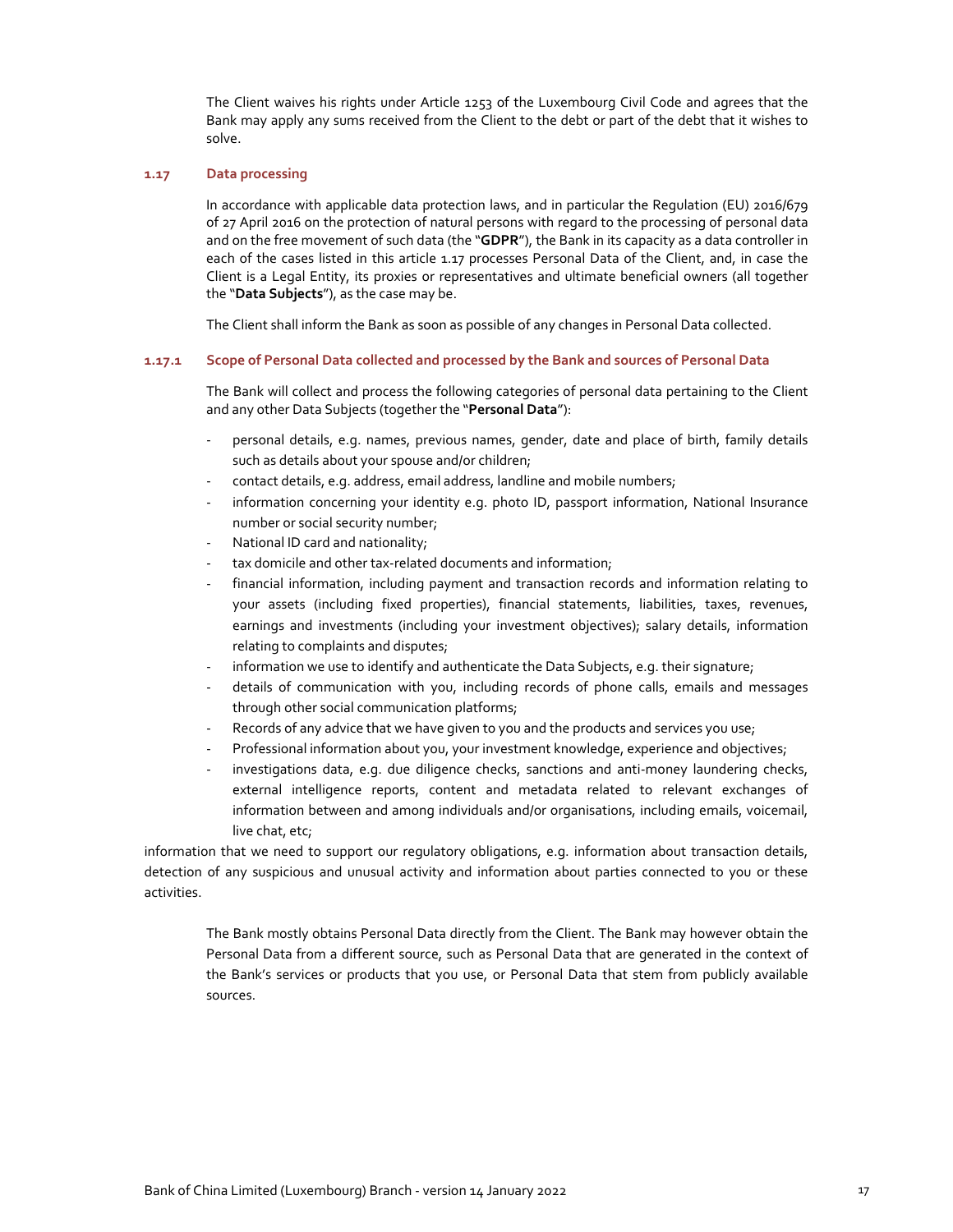## **1.17.2 Personal Data processing by the Bank for the purpose of the performance of these General Terms and Conditions (article 6(1)(b) of the GDPR)**

The Bank will process Personal Data for the purpose of performing its services and obligations under these Terms and Conditions, including but not limited to managing customer relationship, managing Client's accounts, providing and proving related products and services, or executing transactions.

## **1.17.3 Personal Data processing by the Bank for the purpose of compliance with its legal obligations (article 6(1)(c) of the GDPR)**

The Bank will process Personal Data because such collection is necessary for the purpose of complying with the Bank's obligations under AML and Know your Customer laws and regulations, and for the purpose of any other mandatory law binding on the Bank.

## **1.17.4 Personal Data processing by the Bank for the Bank's legitimate interest (article 6(1)(f) of the GDPR)**

The Bank will process Personal Data for the Bank's marketing purposes, including developing commercial offers, sending unsolicited communications regarding similar services and products of the Bank, where the Bank considers marketing purposes to be a legitimate interest as confirmed by Recital (47) of the GDPR. Furthermore, the Bank processes Personal Data in order to defend its legal position and interests, including in legal proceedings.

## **1.17.5 Personal Data processing by the Bank on the basis of consent (article 6(1)(a) of the GDPR)**

To the extent the Bank would intend to process Personal Data on the lawful basis of consent, the Bank shall not carry out such processing without obtaining such prior express consent in compliance with the GDPR.

### **1.17.6 Transfer of Personal Data by the Bank within the European Union / European Economic Area**

To the extent allowed by applicable law, in certain cases the Bank may need to transfer Personal Data to Bank's subcontractors, companies belonging to the Bank of China group, outside services providers or other companies, within the European Union / European Economic Area, the involvement of which is necessary to provide the services of the Bank. Furthermore, the Bank may also need to share Personal Data with competent authorities and governmental institutions.

Such Personal Data will then be subject to processing by the concerned recipient.

Also, Personal Data included in money transfers is processed by the Bank and other specialised companies, such as SWIFT (Society for Worldwide Interbank Financial Telecommunication). Such processing may be operated through centers located in other European Union countries such as the country in which you ask a money transfer. The legal basis for such processing will be that the Bank needs to perform this processing to be able to perform its obligations under these GTCs (article 6(1)(b) of the GDPR).

If a recipient processes Personal Data as a "processor" on behalf of the Bank, then the Bank will enter into a data processing agreement with the recipient compliant with article 28 of the GDPR.

## **1.17.7 Transfer of Personal Data by the Bank to third countries, including the United States and People's Republic of China (PRC)**

Personal Data included in money transfers is processed by the Bank and other specialised companies, such as SWIFT (Society for Worldwide Interbank Financial Telecommunication). Depending on the characteristics and the destination of the payments, it may become necessary that such processing must be operated through centers located in the United States of America or other third non‐EEA countries, according to their local legislation, whereby these countries do not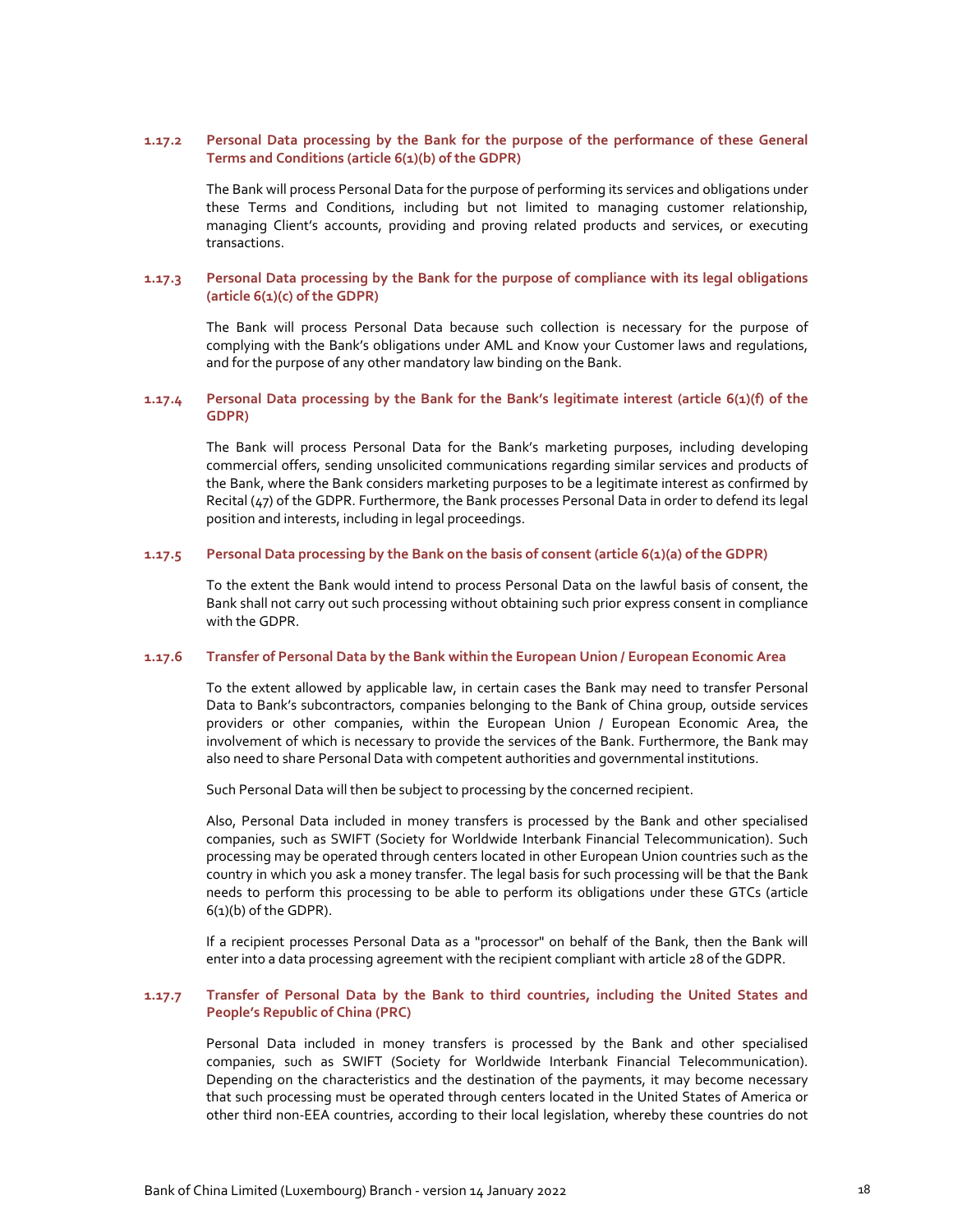benefit from a decision of the European Commission establishing an adequate level of data protection. As a result, the United States of America authorities or authorities from other third countries can for instance request access to Personal Data held in such operating centers for the purposes of fighting terrorism and more generally might (request) access to Personal Data for surveillance purposes. The Client understands and accepts such risk that all data elements, including Personal Data, necessary for the correct completion of the transaction may be processed in the United States of America or another third country when instructing the Bank to execute a payment order.

If a recipient processes Personal Data as a "processor" on behalf of the Bank, then the Bank will enter into a data processing agreement with the recipient compliant with article 28 of the GDPR.

Personal Data will be processed by the Bank for the purpose of anonymization of such Personal Data and, upon such anonymization, will be transferred to the Bank's head office **in People's Republic of China (PRC)**, for the purpose of internal management, statistics, accounting and reporting, to allow the Bank to provide its service and perform its contractual obligations towards you.

These transfers of Personal Data to the Bank's head office **in People's Republic of China (PRC):** 

- will be made while ensuring that your rights and effective legal remedies remain fully enforceable (article 46 (1) of the GDPR);
- will rely on appropriate safeguards compliant with article 46(2) GDPR, including the European Union Standard Contractual Clause entered into with the Bank's head office and our Service Level Agreement, as the case may be complemented by supplementary measures as required under the GDPR.

Such transfer of Personal Data to PRC will be made by the Bank on the basis of agreement(s) with the recipient compliant with article 28 of the GDPR.

In addition, Personal Data may be transferred, for processing and storage, to other recipients in countries outside the European Union and /or the European Economic Area (EEA), including to recipients in countries that do not benefit from a decision by the European Commission establishing an adequate level of protection, but always in conformity with Chapter V of the GDPR. This means that such third country transfers will take place if:

- an adequacy decision from the European Commission applies to the recipient, meaning that the country of destination offers an adequate level of data protection;
- appropriate safeguards have been put in place, such as binding corporate rules or a data transfer agreement on the basis of EU standard contractual clauses; if needed complemented by supplementary measures ; or
- ‐ a specific derogation applies on the basis of applicable data protection laws.

If your Personal Data are transferred pursuant to appropriate safeguards, you can request a copy as part of your right of access. Where appropriate, the same applies to specific derogations.

Such third country recipients include the Bank's group companies, correspondent banks or financial institutions, outside service providers or other companies, competent authorities and governmental institutions

## **1.17.8 Record keeping and Personal Data storage by the Bank**

The Bank will keep record of the details about its processing of Personal Data in the conditions of article 30 of the GDPR.

Personal Data will be stored by the Bank for the retention periods mentioned in article 1.19 (Record Keeping) of the present General Terms and Conditions.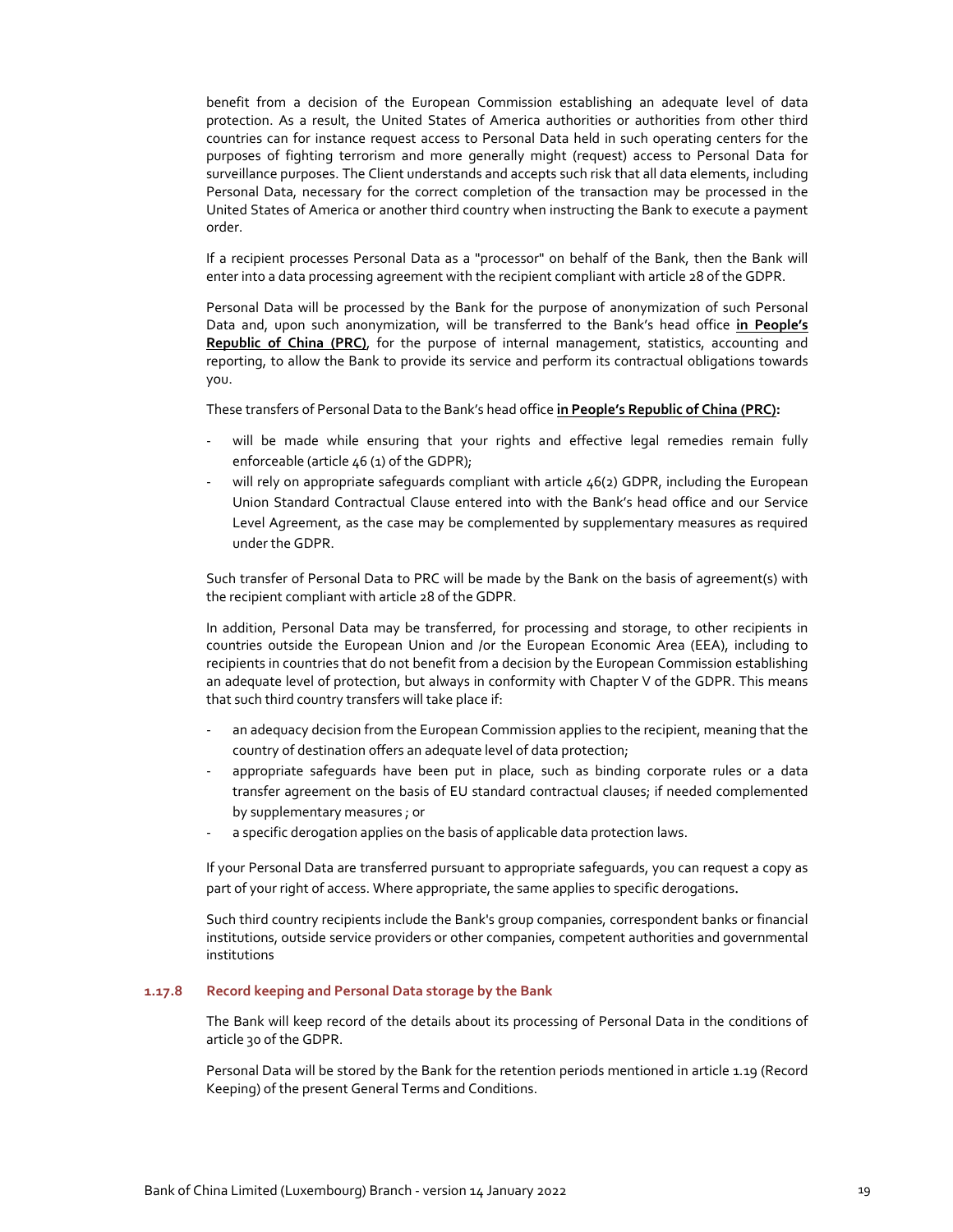## **1.17.9 Data Subjects' rights under the GDPR**

The Data Subjects have the rights, under the provisions and conditions set out in the GDPR, to request from the Bank, in its capacity as controller, access to and rectification or erasure of their Personal Data or restriction of processing or to object to processing as well as the right to portability of their Personal Data.

To the extent that the processing of Personal Data is based on the consent of the Data Subject, the Data Subject has the right to withdraw such consent at any time, without affecting the lawfulness of processing prior to the withdrawal.

To make use of these rights, the Data Subjects may contact the Bank by electronic mail at the address service.lu@bankofchina.com, or by mail at the following address: Bank of China Limited (Luxembourg) Branch, 55 Boulevard Royal, L‐2448 Luxembourg.

For any question or request, you may also contact our data protection officer at Bank of China Limited (Luxembourg) Branch., 55 Boulevard Royal, L‐2448 Luxembourg, or email address: service.lu@bankofchina.com.

The Data Subjects have the right under the GDPR and Luxembourg laws, to lodge complaints with the Luxembourg *Commission Nationale pour la Protection des Données* :

Commission Nationale pour la Protection des Données

Service des réclamations

15, Boulevard du Jazz

L‐4370 Belvaux

Tel.: (+352) 26 10 60‐1

By filing the following complaint form: https://cnpd.public.lu/en/particuliers/faire-valoir/formulaireplainte.html

## **1.17.10 Refusal of provision of Personal Data by Client**

In the case of refusal by the Client to provide the Personal Data which are asked by the Bank as described herein and to the extent that such Personal Data are necessary for the provision of the Bank's services as described herein or for compliance by the Bank with its legal obligations, the Bank may reject the entering into business relations with him/her/it or may decide to suspend or terminate the existing relationship, without prejudice to the pre‐existing relation and rights of the Client.

### **1.17.11 Third parties**

Outside the situations described above, the Bank shall not disclose the collected Personal Data to third parties, except on the express instructions of the Client or if legally required to do so.

The Client – Legal Entity ‐ shall make all necessary actions to receive the consents necessary from its representatives, agents and any other contacts, the processing of whose Personal Data is concerned as well as to provide them with the above information regarding processing of their Personal Data, including informing them about their rights (right to access and rectify data, etc.).

### **1.18 Taxes and customs**

#### **1.18.1 Withholding taxes**

The Bank will automatically with no authorization being required from the Client, deduct all taxes that the Bank is required to withhold by Luxembourg or foreign laws or in execution of these General Terms and Conditions. The Client undertakes to provide the Bank within a reasonable period of time or within the deadline as indicated by the Bank in its request to the Client with any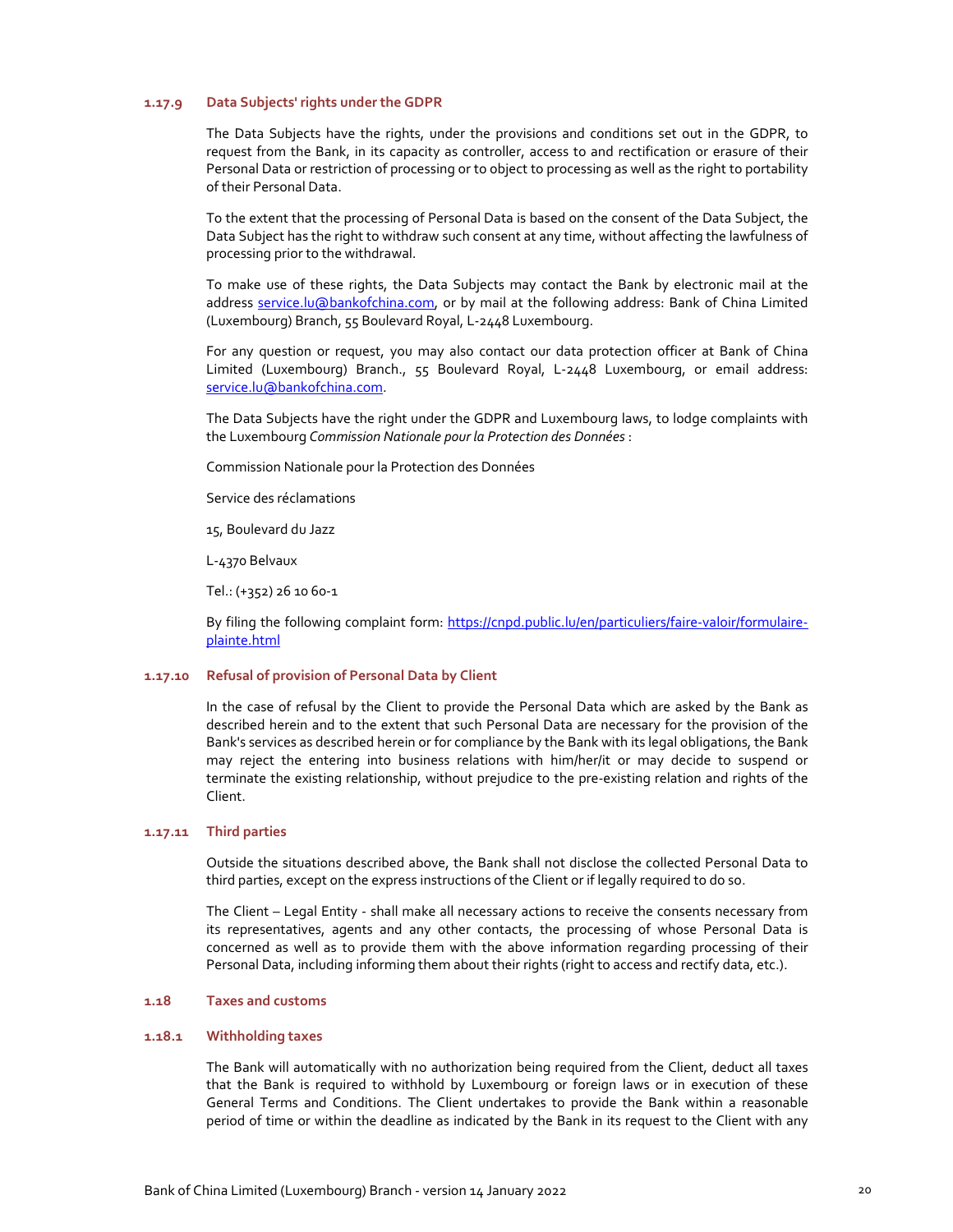written confirmation and other document that the Bank may deem necessary in this respect. An incomplete or incorrect or delayed answer from the Client can lead to penalties and/or increased withholding tax that will be borne by the Client.

Except as otherwise provided by law, the Bank will not be responsible for the failure to execute or the failure to correctly execute any withholding taxes.

## **1.18.2 Other taxes**

The Client will be responsible for fulfilling his/her/its tax obligations according to the laws applicable to his/her/its (personal) situation and commits towards the Bank to fulfill at any time his/her/its civil, criminal and administrative duties as to avoid hazarding the Bank's reputation.

The Client will bear the taxes applicable on the income and, where applicable, gross proceeds received in the accounts maintained on his behalf with the Bank.

In case any transfer taxes or registration duties or financial taxes or any type of duties is applicable to transactions carried out by the Client, the latter will be solely responsible for their settlement unless required by the law, but it will then be debited from the Client's account(s).

The Client acknowledges that any sum potentially borne by the Bank in the frame of the execution of the Client's transaction and / or otherwise borne on behalf of the Client, will be automatically debited from his account (or any account if the Client holds more than one) without the Client's prior consent. In case the account(s) is (are) already closed, the Client will still be obliged to reimburse the said sums and the Bank can exercise its right to recover such sums within the limits and conditions allowed by the law.

The Client undertakes towards the Bank to comply with his/her/its tax obligations in relation with any deposit or assets deposited and/or held with the Bank, and/or managed by the Bank. The absence of fulfillment of certain tax obligations may trigger financial penalties and criminal sanctions all to be borne by the Client.

The Bank shall not be held liable for any adverse consequences for the Client resulting from (i) failure by the Client to declare or fulfill his/her/its tax / legal obligations and/or (ii) the communication by the Bank of information related to the Client to the competent institutions/tax authorities in fulfillment of the laws and regulations in force.

The Client acknowledges and agrees that any tax reimbursement or credit which the Bank might have to undertake in favor of the Client pursuant to Luxembourg or foreign law, will be settled in Euro only to an account denominated in Euro, notwithstanding the provisions of Article 1.6 (Foreign currency accounts) of these General Terms and Conditions and irrespective of whether the tax has been withheld on or paid by an account not denominated in Euro.

#### **1.18.3 FATCA**

The Client declares, accepts and undertakes to inform the Bank whether he is or when he becomes a U.S. taxpayer within the U.S. tax rules, more particularly under the U.S. Internal Revenue Code, the "Foreign Account Tax Compliance Act" (**FATCA**) and the inter‐governmental agreement as entered into by the United States of America and the Grand Duchy of Luxembourg on 28 March 2014 (the "**IGA**") and implemented in Luxembourg by a law dated 1 July 2015.

In the event certain indications lead the Bank to presume that the Client could be a U.S. taxpayer, the Client may be required to provide the Bank with (i) information to enable the latter to determine his/her/its link with the United States and his/her/its status under FATCA and the IGA and (ii) the relevant documentation evidencing his/her/its status.

The Client is informed that in accordance with the IGA the Bank may have to (i) report to the competent tax authorities certain information related to the Client and his accounts and assets and / or income received for the final reporting to the US tax authorities (the "**IRS**"); or (ii) where and if applicable withhold taxes.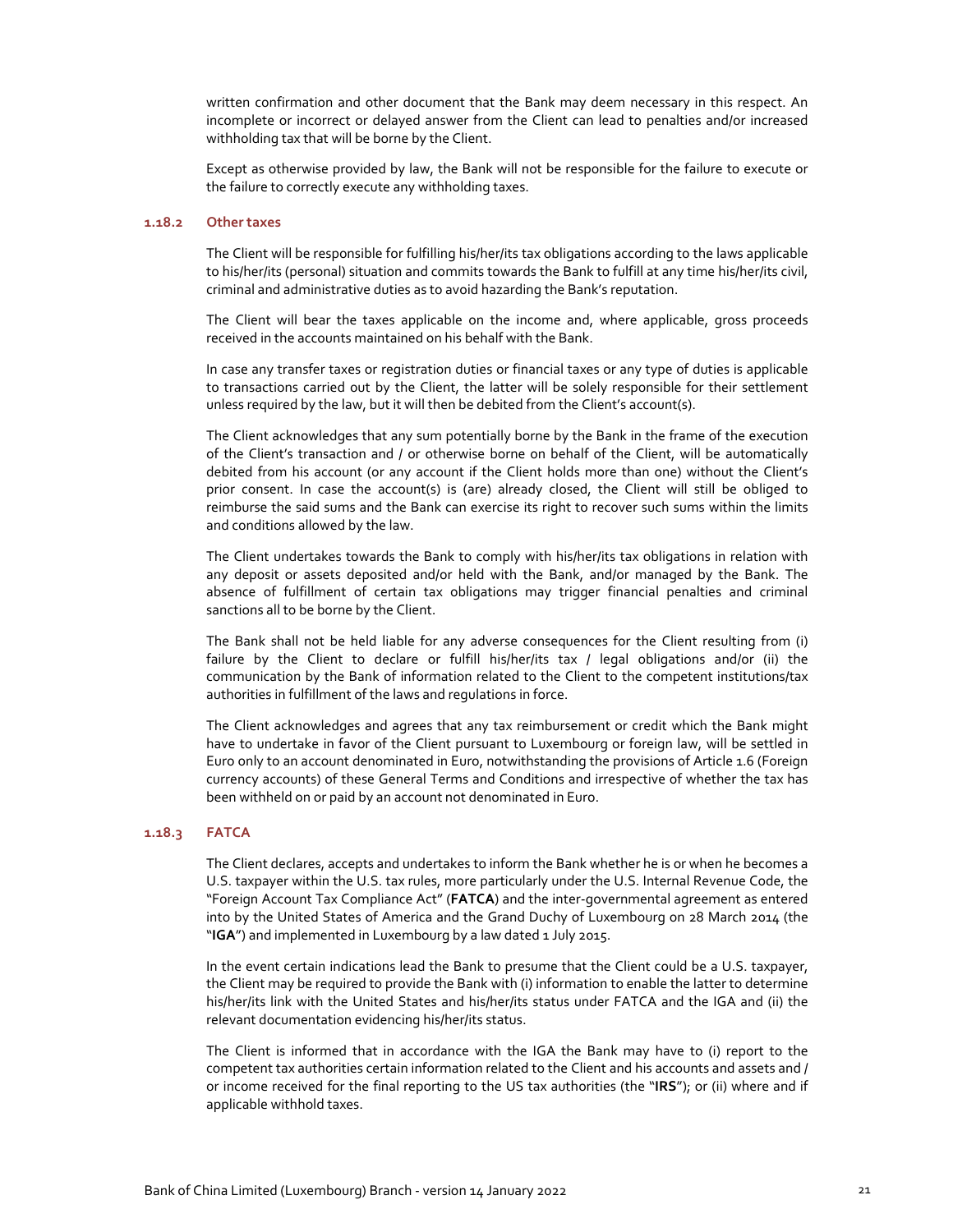The Client has a right to access and rectify Personal Data provided to the tax authorities. These rights may be exercised as described under 1.17 above.

The Client also undertakes to provide the Bank with all information that the Bank may request from the Client in order to fulfill the above described reporting obligation.

The Client is aware that the failure in providing the Bank with the requested information within the relevant time period, could trigger sanctions and penalties.

The Bank cannot under any circumstances be liable for any losses or adverse consequences resulting from a failure to make a declaration, from a false or erroneous declaration by the Client of his/her/its US taxpayer status and/or any reporting of relevant data related to the Client and his account(s).

The Client hereby declares, accepts and undertakes to indemnify the Bank from any losses that might arise due to such causes.

#### **1.18.4 Common reporting standard**

The Common Reporting Standard ("**CRS**") has been implemented at European Union level through the directive on administrative cooperation (Directive 2014/107/UE), known as ("**DAC 2**"). Relationship with non‐EU countries are ruled by mean of multilateral agreements. Luxembourg, as a European Union member state, has implemented the "DAC 2" and CRS in his national legislation by the Law of 18 December 2015 (the "**CRS Law**").

The CRS requires Luxembourg financial institutions to collect and report to the Luxembourg tax authorities information on financial accounts held, directly or indirectly, by account holders that are tax residents in a CRS jurisdiction. The Luxembourg tax authorities will in turn communicate this information to the tax authorities of the account holder's countries of tax residence(s).

For the purpose of identifying CRS-jurisdiction residents, the Bank is entitled to obtain a selfcertification from their accounts holders. Among others, self‐certifications information must include the country/(ies) of tax residence and the tax identification number(s).

The Client is aware of this obligation of the Bank and agrees by entering into these General Terms and Conditions to provide to the Bank with a signed and dated self‐certification in order to certify his/her/its tax status and provide the information required by the CRS Law. The Client acknowledges that the information subject to be exchanged may include (but not only) name and address, jurisdiction of tax residence, tax identification number, place and date of birth or incorporation, account number, account balances, gross proceeds generated by the assets held in the account and payments made from the account.

The Client acknowledges that unresolved situations may give rise to undocumented account and/or closed accounts reporting to the tax authorities.

The Bank cannot under any circumstances be liable for any losses or adverse consequences resulting from a failure to make a declaration, from a false or erroneous declaration by the Client and/or any reporting of relevant data related to the Client and his account(s).

The Client hereby declares, accepts and undertakes to indemnify the Bank from any losses that might arise due to such causes. The provisions of Article 1.18.2 are applicable.

## **1.18.5 Customs declaration**

The Client is informed and aware of the fact that a declaration must be submitted to the Luxembourg customs and excise authorities in the event that cash amounts greater than or equal to ten thousand Euros (EUR 10,000.00) or the equivalent (including bearer instruments) leave the territory of Luxembourg, in accordance with the law of 27 October 2010 on organizing the controls of physical transport of cash entering, transiting through or leaving the Grand Duchy of Luxembourg, or in the event that these sums enter or leave the European Union, in accordance with Regulation (EC) No. 1889/2005 of 26 October 2005 on controls of cash entering or leaving the European Union.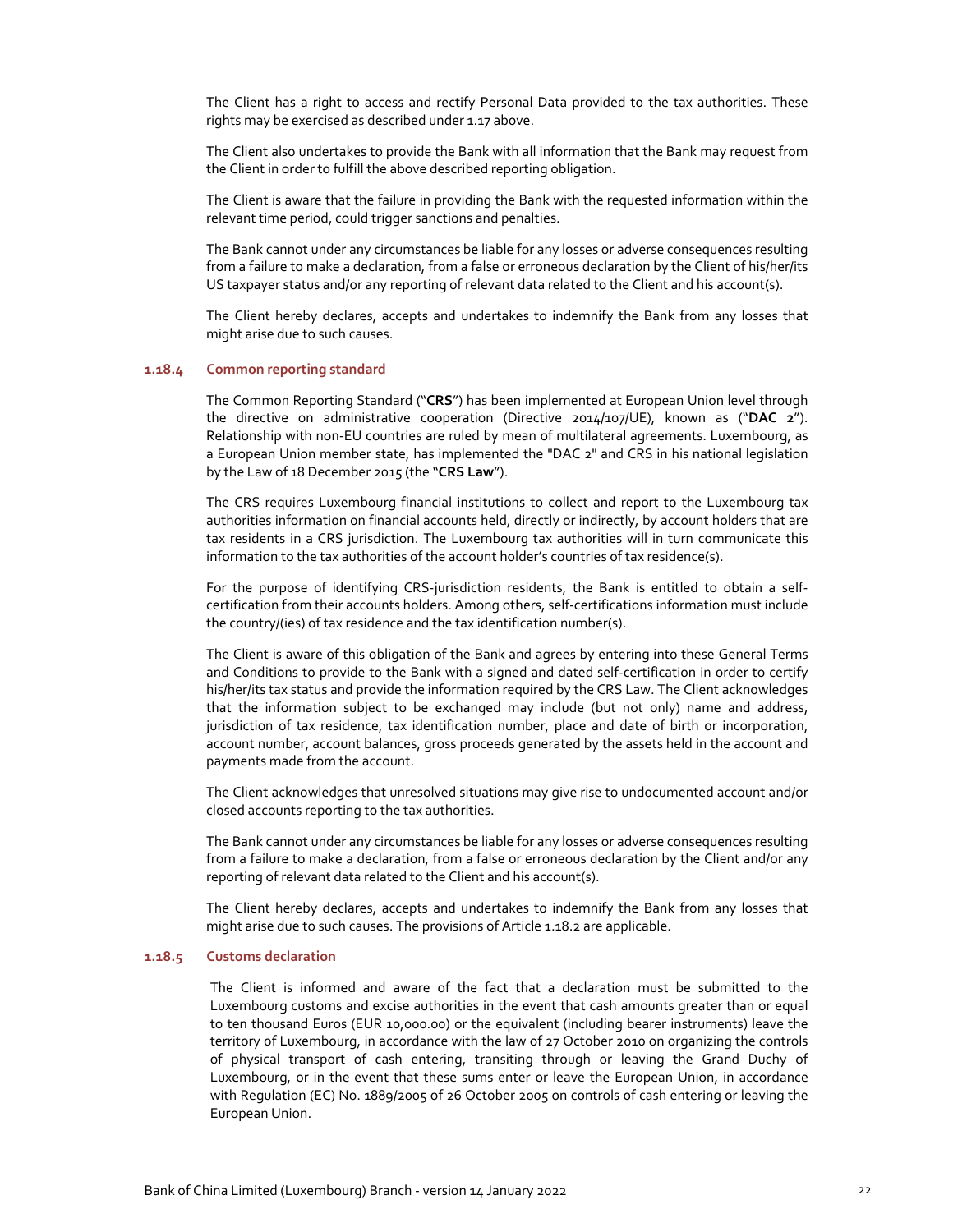## **1.19 Record Keeping**

The Bank must retain Clients' identity and transaction documents, and may use them as evidence in any money laundering or terrorist financing investigation. Identity documents and transaction documents will be retained for at least 5 years from the date of termination of the business relationship, or from the date of execution of the transaction respectively to comply with Bank's legal obligations regarding fight against terrorism and money laundering. The Bank may also retain these documents for a longer period if required by law, notably when appropriate the Bank will retain transaction documents for 10 years to respect its obligations under the Luxembourg Commercial Code.

Client identification documents, including but not limited to:

- ‐ Client signed and dated account application form, specifying in detail his / her / its full name, date of birth/incorporation, address, occupation, account number, official identity documents with relevant dates;- If applicable, copy of official identity document needs to be certified by competent authority;
- ‐ Documents proving the identity of the beneficial owner(s).

Transaction documents, including but not limited to:

- ‐ The transaction description (nature of the transaction, the transaction date, transaction currency, the transaction amount, account type and quantity);
- Contact person(s);
- ‐ Contract if applicable.

These documents must correspond to individual transactions. If after review of the transaction and if the transaction is suspected of association with money laundering and terrorist financing, or the relevant financial service/professional is suspected of association with money laundering or terrorist financing, these data/documents must also be retained.

In addition, the Bank will keep record of the details of its processing of Personal Data in furtherance of the requirements of article 30 of the GDPR.

### **1.20 Liability**

With care and due diligence, the Bank shall act honestly, fairly and promptly in conducting its business activities in the best interests of its Client.

With regard to the Client's questions or inquiries, the Bank will do its utmost to give appropriate responses. In case the Bank is not in a position to give the reply, reasonable explanations shall be duly provided.

The Bank may offer products and services whose conditions are dependent on the regulations and policies of Mainland China regulatory and political bodies. The Bank may not undertake and accepts no responsibility or liability as to the continuity, sustainability or possibility that the services/products will remain feasible, liquid or existent in time. Whenever new policies or regulatory issues arise from Mainland China that impact those services or products that the Bank is offering or offered, the Bank has to comply and adapt to these new rules.

To the extent permitted by applicable laws, the Bank shall, in general, be liable only for gross negligence (*faute lourde*), or willful misconduct (*faute intentionnelle*) and fraud (not being external fraud). It shall not be liable for any damage that may be caused by or in connection with the following:

(1) The legal incapacity of the Client, his/her/its agents, heirs, legates and beneficiaries;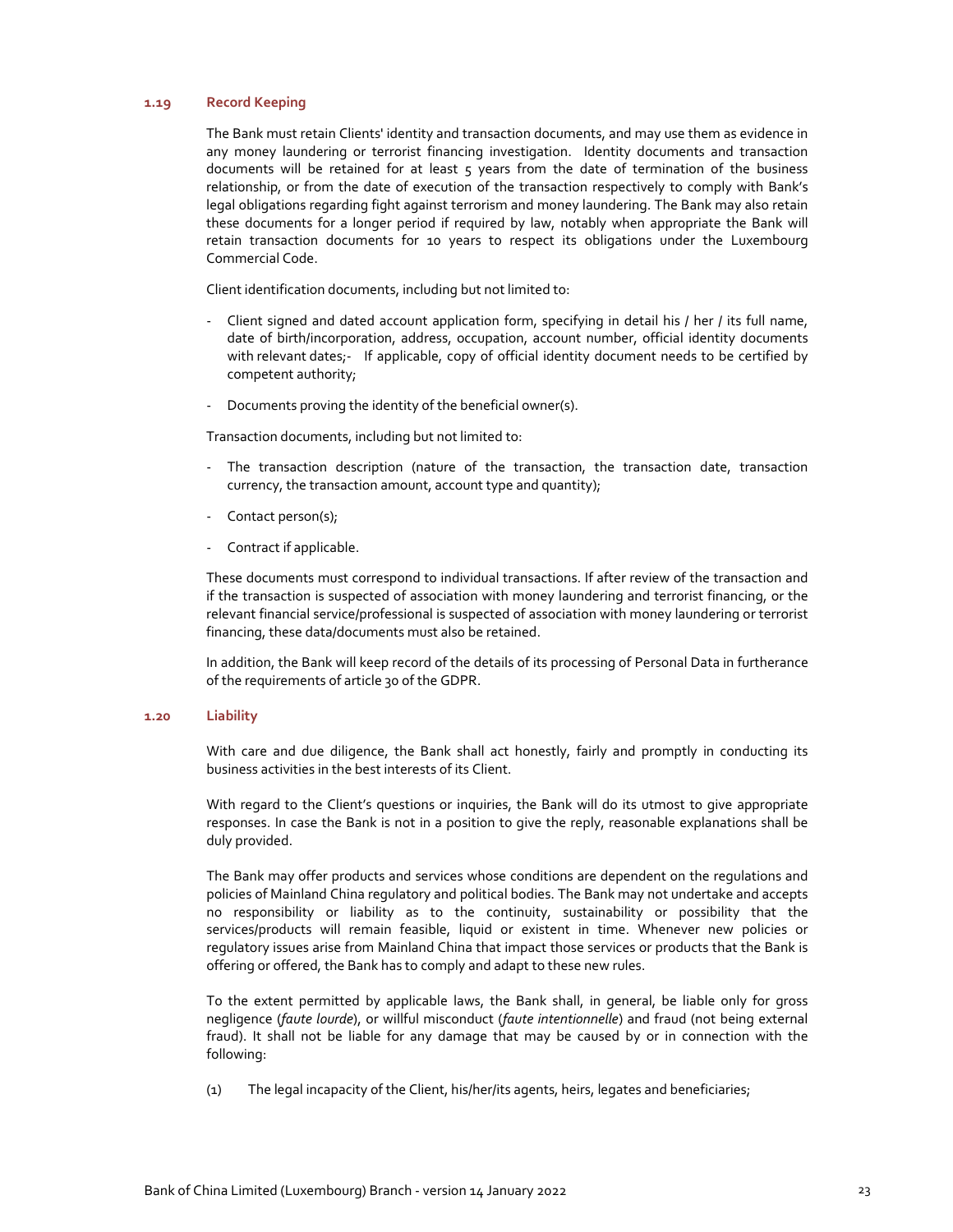- (2) Non‐receipt of notification of the death of the Natural Person in due course; errors in the estate devolution of the deceased Client; inaccurate statements by the attorney of a deceased Client as to existence of the power of attorney and inaccurate indications of the identities of the heirs;
- (3) The forgery or invalidity of authorization held by Client, the agent or representative of the legal entity or company in bankruptcy, mandate, liquidation or other forms of such legal mandates or liquidations.
- (4) Lack of authenticity of signatures on orders given to the Bank; Failure by the Client to replace the past due signature specimens or untrue signature on the Client order;
- (5) Errors and delays in the placement of orders and delay in the execution of an order unless the Client has specifically informed the Bank of the deadline by which the order must be executed, in which case the Bank's liability shall be limited to the loss in interest that may result from the delay;
- (6) Failure by the Client of lodging disagreement or delay in doing so;
- (7) Client's misconduct in legal proceedings, in the case of suspicious transactions that may be connected to money laundering or financing of terrorism, the money shall be blocked, while the Bank has the duty to inform the competent authority, as stipulated in the law of 12 December 2004 on the fight against money laundering and terrorist financing, as amended from time to time;
- (8) Failure to effect, or to effect correctly any applicable tax deductions;
- (9) Risks arising in the third party services which are used by the Bank because the Client requested it specifically. The liability of the Bank is also exempted in the case that the third party has been specifically requested, and its appointment suggested and designated by the Client;
- (10) The transmission of information in accordance with banking customs and practice and in compliance with banking secrecy;
- (11) The non‐receipt by the Client of any messages such as facsimile or letters from the Bank due to any errors arising in the transmission;
- (12) Any force majeure, or any political, economic or social event that may interfere with the services of the Bank;
- (13) The provision of false, inaccurate, out‐of‐date or incomplete information;
- (14) External fraud;
- $(15)$  The transmissions of price, news opinions or other information given by the Bank as a convenience to the Client shall not constitute investment advice or any kind of recommendations. The Bank shall not bear liabilities for any losses, costs, liabilities, or expenses that may arise directly or indirectly from the use of such information.

## **1.21 Termination**

In the case of zero balance of an Account, the Bank is, with a written prior notice of 60 (sixty) days, entitled to close the Account for Consumer Clients and with a prior notice of 30 (thirty) days for non-Consumer Clients.

In one of the following cases, the Bank may terminate the business relationship with the Client with a prior notice of 60 (sixty) days in case of a Consumer Client only:

- solvency of the Consumer Client is compromised;
- requested quarantees have not been obtained;
- ‐ guarantees obtained are insufficient;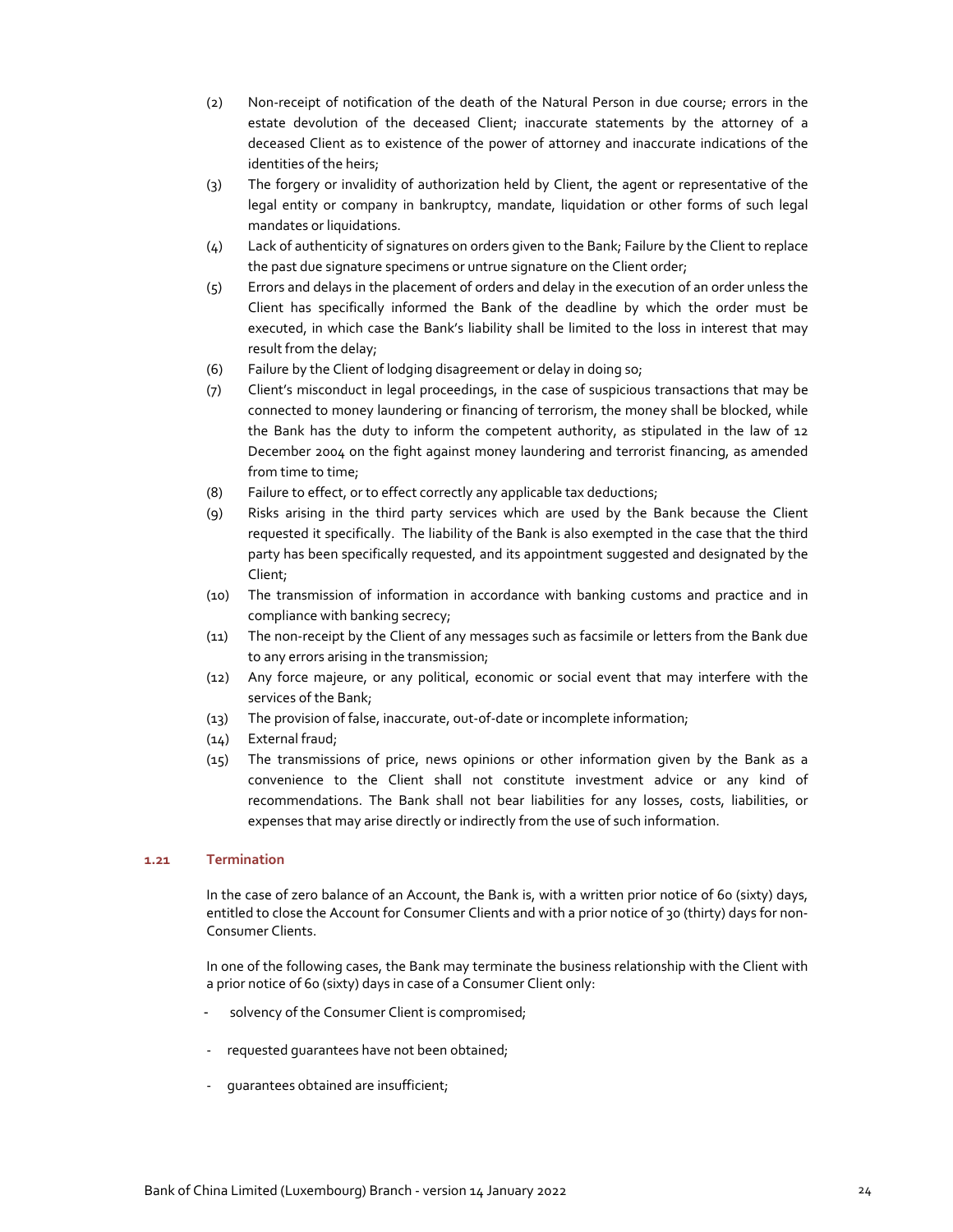- ‐ the Bank may incur liability as a result of the continuation of its relationships with the Consumer Client;
- it appears that the Consumer Client's operations may be contrary to public order or morality;
- ‐ for any other reason at the discretion of the Bank.

The Client may terminate the business relationship at any time without stating a reason with a written prior notice of 30 (thirty) days. Independently of a formal notice of termination, the Bank may with a prior written notice of 30 (thirty) days, require the reimbursement of credits that it has granted, terminate collateral granted in favor of the Client or cancel credit lines whenever it may reasonably assume that the financial situation of the Client or a person financially linked to or affiliated with him/her/it may jeopardize the prompt and complete performance of the Client's obligations. The Bank may at any time request new or supplementary collateral from the Client to cover the Client's obligations to the Bank. If the Client fails to comply with such request within the prescribed period, therein, the Bank may consider the business relationship with the Client as being terminated.

In case that the Bank has to liquidate a Term Deposit or any other term transaction prior to maturity date, the Bank will do so and the Client may not hold the Bank liable for loss of opportunity resulting from early termination.

Termination of the business relationship is free of charge for the Client but the Bank may charge the Client in the event such termination occurs within 6 months as from the starting date of the business relationship between the Bank and the Client.

## **1.22 Protection of financial instruments and funds**

The Bank is member of the "*Fonds de Garantie des Dépôts Luxembourg*" ("**FGDL**"), which ensures the protection of Client's deposits (up to certain amounts) in case of the Bank's default.

A document describing the main features of this protection system and the other steps taken by us to ensure the protection of Client's deposits is available on the website www.fgdl.lu and is available from us upon request.

Deposits will be guaranteed within the limits and under the conditions set out in the Luxembourg law of 18 December 2015, as amended (*loi modifiée du 18 décembre 2015 relative à la défaillance des établissements de crédit et de certaines entreprises d'investissement*) by the FGDL under the supervision of the Conseil de protection des déposants et des investisseurs ("**CPDI**"). Depositors' debts due to us will be taken into consideration for the calculation of the reimbursement they are entitled to.

The financial instruments and money in connection with investment activities of Clients will be compensated within the limits and under the conditions set out in the Luxembourg law of 18 December 2015, as amended (*loi modifiée du 18 décembre 2015 relative à la défaillance des établissements de crédit et de certaines entreprises d'investissement*) by the *Système d'indémnisation des investisseurs au Luxembourg* ("**SIIL**") under the supervision of the CPDI.

#### **1.23 Law and jurisdiction**

The *General Terms and Conditions* are governed by, and shall be construed in accordance with, Luxembourg law.

Each party hereby submits to the exclusive jurisdiction of the courts of Luxembourg City in respect of all matters arising out of or in connection with the *General Terms and Conditions*.

It should be noted that the Bank is established in Luxembourg as a branch ("succursale") of Bank of China Limited, Beijing, China ("BoC") and, as such, does not have any legal personality ("*personnalité morale*") separate from BoC. Therefore, when entering into a relationship with the Bank, a client enters into a contract with BoC, which is a bank incorporated under the laws of People's Republic of China ("PRC") and subject to the supervision of the China Banking Regulatory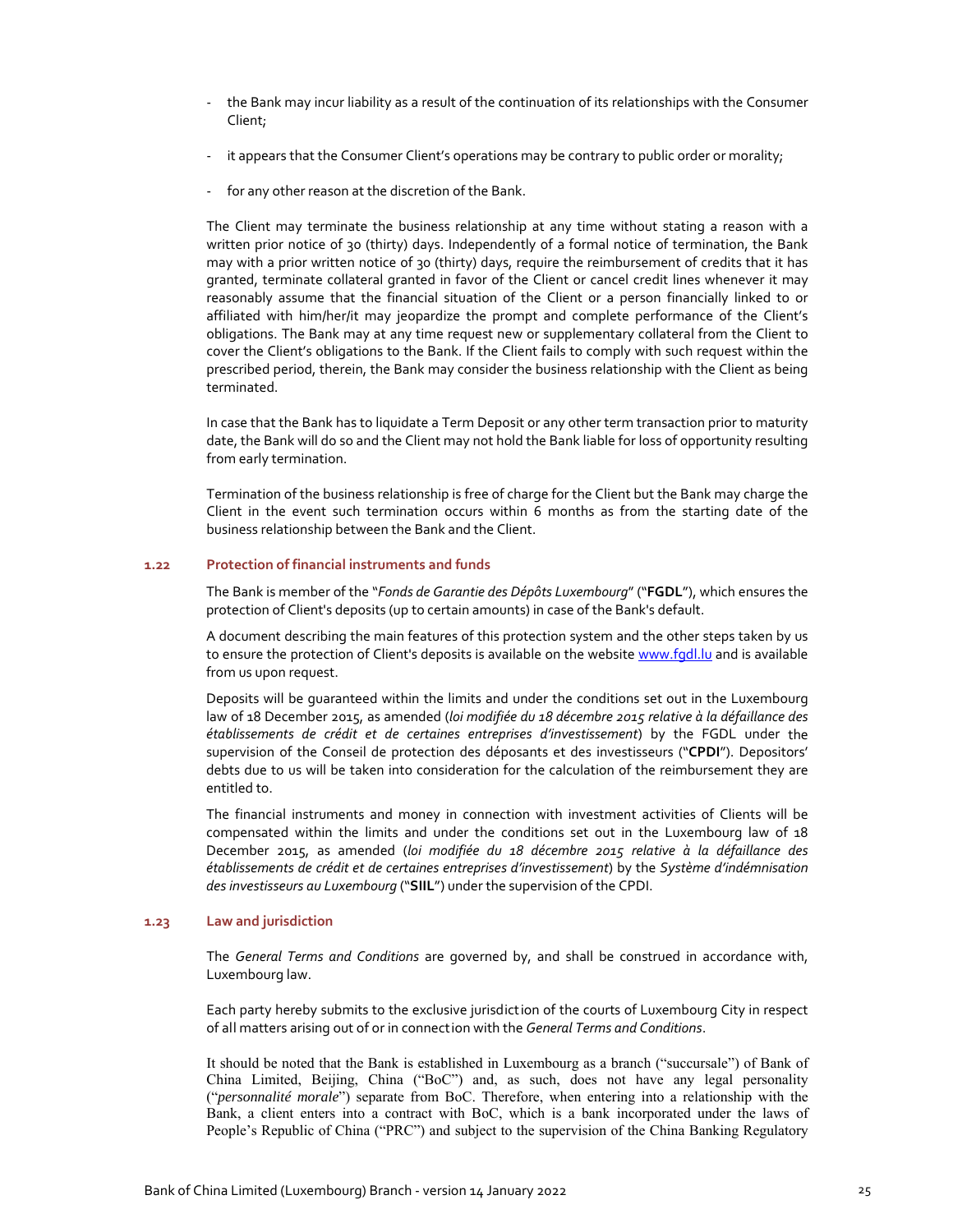Commission. As a matter of principle, the administrative and judicial authorities of the PRC shall be competent to declare the winding up, dissolution and liquidation of BoC, including for the Bank which would thus be subject for that matter to the laws, regulations and procedures applicable in the PRC. In any such scenario, unless otherwise provided under Luxembourg law, the Bank's asset and liabilities towards its creditors (including its clients) would be pooled with, and from part of, the assets and liabilities of BoC for the purpose of, among others, determining the liquidation proceeds. Therefore, depositors and investors of the Bank shall ensure that they are fully aware of their obligations in the context of winding up, dissolution and liquidation proceedings in the PRC to secure the recognition of their claims (if any) against BoC. The above is without prejudice to, among other applicable laws and regulations of Luxembourg, the provisions of the law of 18 December 2015 on the failure of credit institutions and certain investment firms applicable to the resolution of Luxembourg branches of non-European banks and the recognition and enforcement of third country resolution proceedings.

## **1.24 Miscellaneous**

The Client hereby acknowledges having received a copy of the Bank's General Terms and Conditions and its attachments (as applicable), in English and Chinese (as applicable), and having read and understood their contents. At any time during the contractual relationship, the Client shall have the right to request the Bank's General Terms and Conditions on paper or on another durable medium.

In case of a discrepancy between the English version and the Chinese version of these General Terms and Conditions or in case the Chinese version is not available, the English version will prevail.

If any term hereof is held invalid, void or unenforceable by any court or body of competent jurisdiction or by virtue of any legislation to which it is subject or by virtue of any other reason whatsoever, it shall be void or unenforceable to that extent only and the validity and enforceability of any of the other provisions of these General Terms and Conditions shall not be affected thereby to the extent allowed by law.

#### **2. Terms and conditions concerning financial instruments**

The Bank has appointed a single officer of sufficient skill and authority with specific responsibility for matters relating to the compliance by the Bank with its obligations regarding the safeguarding of clients financial instruments and funds, in accordance with the applicable provisions of the MiFID Rules.

#### **2.1 Deposits of financial instruments**

#### **2.1.1 Custody account for financial instruments**

The Bank may accept any Luxembourg or foreign financial instruments on deposit and shall accept no obligations towards the Client other than those set out in articles 1927 and seq. of the Luxembourg Civil Code and the MiFID Rules (as defined below).

In the absence of any special agreement to the contrary, financial instruments are deposited in a fungible account. As a consequence, the Bank is obliged to return to the Client financial instruments of the same type but not bearing the same numbers, it being understood that the Bank shall keep records and accounts enabling it at any time to distinguish assets held for each client and its own assets in accordance with the applicable MiFID Rules.

The creation of any deposit of financial instruments shall comprise the opening of a cash current account unless the Client already has such an account. Debits and credits relating to purchases and sales of financial instruments, financial instruments transactions and payments of fees and commissions can be entered into the cash account relating to the financial instruments deposit.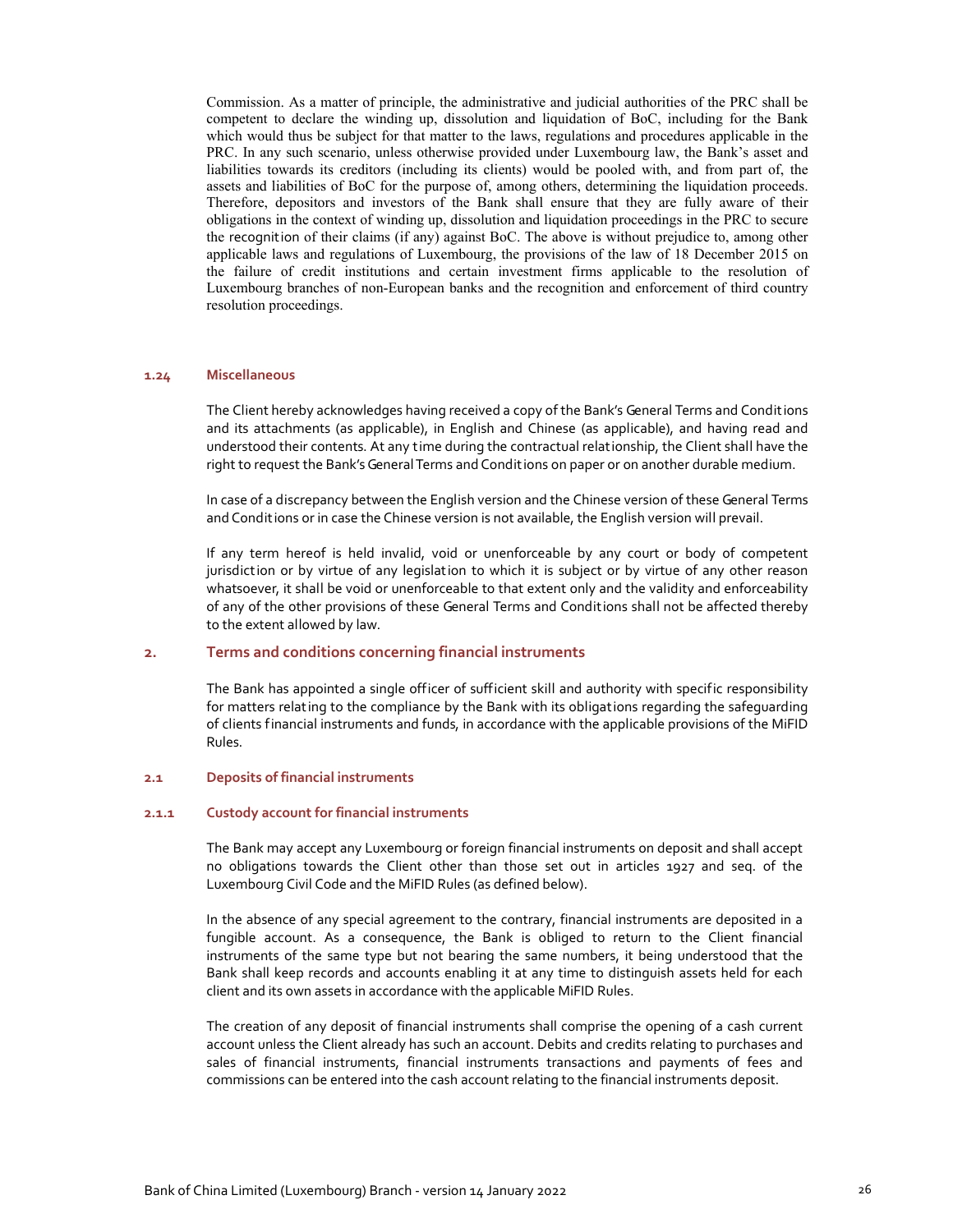The Client agrees that any fees and commissions due to the Bank for the custody of the financial instruments will be debited periodically from the Client's current account in accordance with the Bank's Standards of Charges and Commission, as amended from time to time.

#### **2.1.2 Use of correspondents and centralised financial instruments depositaries**

The Bank is hereby authorized, on behalf of and at the risk of the Client, to deposit the financial instruments held on the Client's custody account with its local or foreign correspondents or with centralised financial instruments depositaries chosen by the Bank.

Deposits abroad are subject to the laws, regulations and market practice of the place of the deposit. Clients' rights in relation to their financial instruments may vary according to these laws, regulations and market practices.

It might be that in a given country, the regulations do not allow the financial instruments belonging to the custodian to be segregated and identified separately from the financial instruments belonging to the Clients. In case of default or bankruptcy of one of these custodians, the Client may therefore not recover integrally its deposit. The Bank shall only be responsible for selecting and monitoring the third party depositary it has appointed with due skill, care and diligence in the selection in accordance with the applicable MiFID Rules and in any case, in the event of gross negligence or wilful misconduct on its part. To the widest extent authorized by law, the Bank shall be neither accountable for the solvency of the correspondents and/or collective depository institutions, nor liable for negligence or misconduct by them in the course of their activities. The Bank will be obliged to restore the financial instruments to the Client only insofar as these have been returned to it by the custodians, in particular in the case of the bankruptcy of the latter.

These deposits are not considered final until the third party depositary confirms that they have been recorded.

The Client shall bear, in proportion to his share in the Bank's assets held with such correspondent, sub‐custodian or centralised financial instruments depositary, all consequences of an economic, political, legal, judicial or other nature which may affect any of the Bank's assets held with such correspondents, sub‐custodians and clearing institutions. Each Client will accordingly bear a part of the losses affecting the specific financial instruments held for his account in proportion to his share in the total specific instruments held by the Bank. Such consequences may, for example, result from measures taken by the authorities or courts of the country of origin of such correspondent, sub-custodian or centralised financial instruments depositary, or by third countries as well as bankruptcy, liquidation, force majeure, riots, war, fraud or other acts or situations beyond the Bank's control resulting in the Bank being unable to repay the Client's assets.

The Client states he is aware that in the event the Luxembourg or foreign financial instruments are not held directly by the Client in the issuer's register but indirectly through one or more custodians (including where the Bank acts as nominee), the Bank may not be able to notify him, or to notify him in due time, of certain information about the issuer or the financial instruments. The Bank shall only be liable in the case of gross negligence or wilful misconduct on its part. In particular, the Bank shall not have any liability in respect of the exercise of company rights attaching to the financial instruments held indirectly by the Client (including where the Bank acts as nominee or where the form of the financial instruments does not allow these rights to be exercised), in particular notices of general meetings, the right to attend and vote at general meetings and the right to bring proceedings against the issuer, within the context of both collective and individual proceedings.

Unless expressly agreed otherwise between the Client and the Bank, the Bank shall not have any duty to act as the Client's mandate holder, agent, proxy or in any similar capacity in order to exercise the Client's rights. At the express request of the Client, the Bank undertakes to issue declarations certifying the number and type of the financial instruments registered in the Client's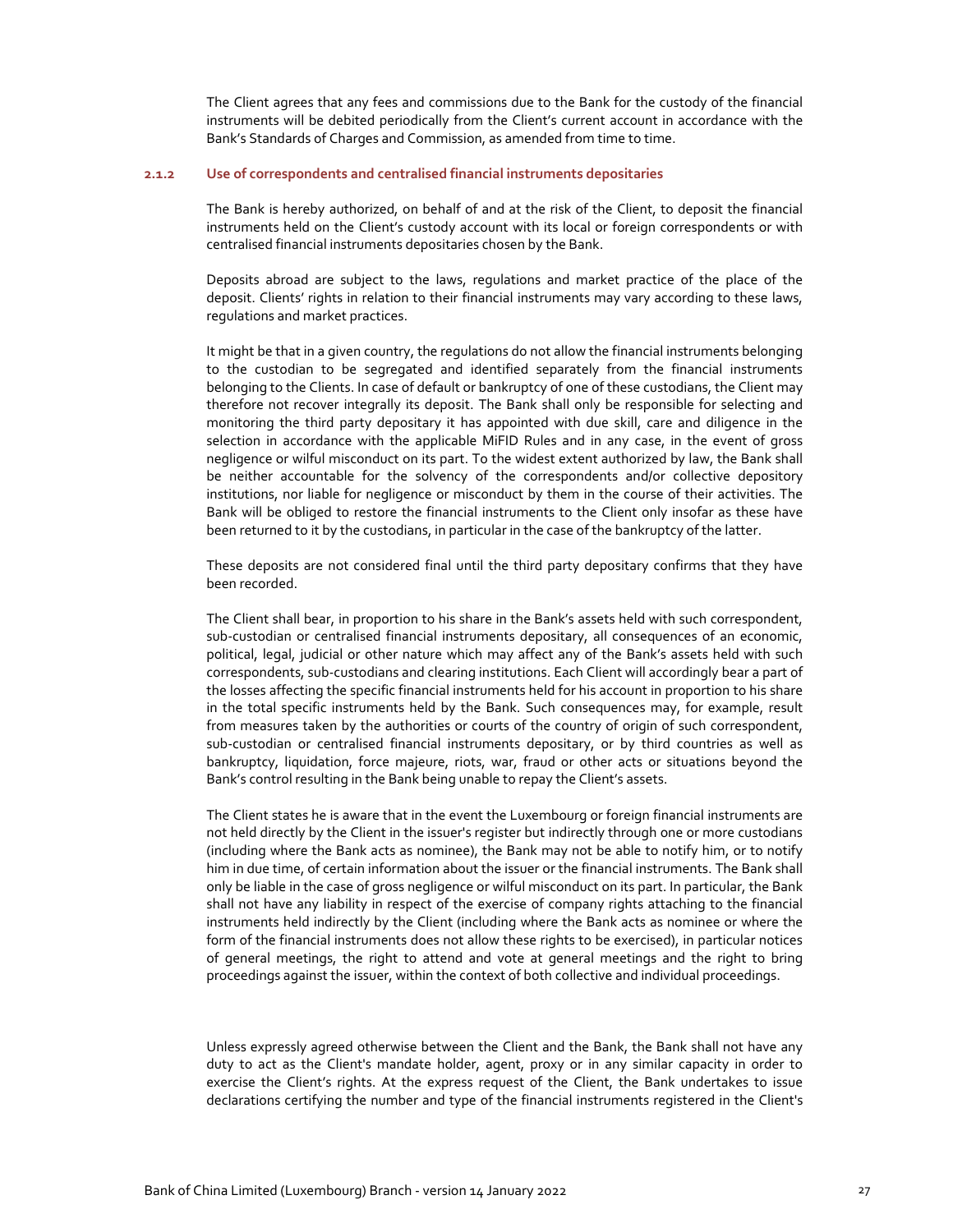account in order to facilitate exercise by the Client of the company rights attaching to the financial instruments.

Furthermore, in the event that a financial instrument is in dematerialized form, the Client irrevocably authorizes and empowers the Bank to disclose his identity at the request of the issuer of the financial instruments in question. The Client therefore releases the Bank from its professional secrecy obligation in this regard.

#### **2.1.3 Status of the deposited financial instruments**

Deposited financial instruments must be recognised as "good delivery", meaning they must be authentic, in good material condition, not subject to protest, forfeiture or sequestration anywhere whatsoever and complete with all coupons due. The Client shall be liable for damages and related costs resulting from any defect apparent or hidden on the financial instruments deposited. The Bank is authorized to debit the Client's current account with any costs and fees related thereto.

In the event that financial instruments are not delivered satisfactorily, it must be noted that financial instruments subject to opposition will be blocked, financial instruments in poor physical condition will be replaced where possible and at the Client's expense, or returned, and finally that forged financial instruments will be seized. Deposit, may, as soon as it is established that this financial instrument belongs to the Client, be withdrawn from the Client's financial instruments portfolio and returned or blocked pending regularization of the situation. If the situation is not regularized, the Client's cash account shall be debited with the amount equal to the value of the financial instruments, plus all expenses and commissions, at the rate of the day.

The Client must notify the Bank immediately of any disputes he is aware of relating to the financial instruments he holds.

## **2.1.4 Transactions on deposited financial instruments**

Each time within the limits set forth in the MiFID Rules, the Client shall give the necessary instructions as regards any specific transaction to be carried out with respect to financial instruments held on the Client's custody account. The Bank shall not be held liable for any direct or indirect damages when acting upon instructions of the Client. In the absence of instructions on the part of the Client or in case of instruction received after the deadline fixed by the Bank, the Bank shall take the usual administrative measures on behalf of the Client in the best possible way. In these cases, the Bank shall not be held liable for any failure in carrying out the transaction or any delay in such a transaction nor for the financial result of it.

In this respect, the Bank undertakes to execute all purchase and sale transactions in financial instruments in Luxembourg or abroad in accordance with the instructions given by the Client.

The Client undertakes before subscribing in an undertaking for collective investment in transferable securities ("**UCITS**") to read carefully the latest updated version of the key investor information document ("**KIID**"). This is applicable for any subsequent subscriptions. KIID for which the Bank acts as distributor can be obtained on the following website www.fundsquare.net for download or at the counter of the Bank during the Bank's business hours on days on which banks are normally open for business in Luxembourg.

When instructing the Bank to buy or sell financial instruments on its behalf, the Client shall ensure that either the corresponding amount of money is available on its current account or deliver the financial instruments that are to be sold. If there is not enough money on the current account, the Bank has the option to either refuse to proceed or to proceed only partially.

Unless the Client instructs the Bank to the contrary in due course, the net proceeds of any coupons payable and redeemable shall be credited automatically into the Client's current account in the relevant currency. If no such account exists in the relevant currency, the Bank reserves the right to either open such an account or to convert the net proceeds into a currency for which the Client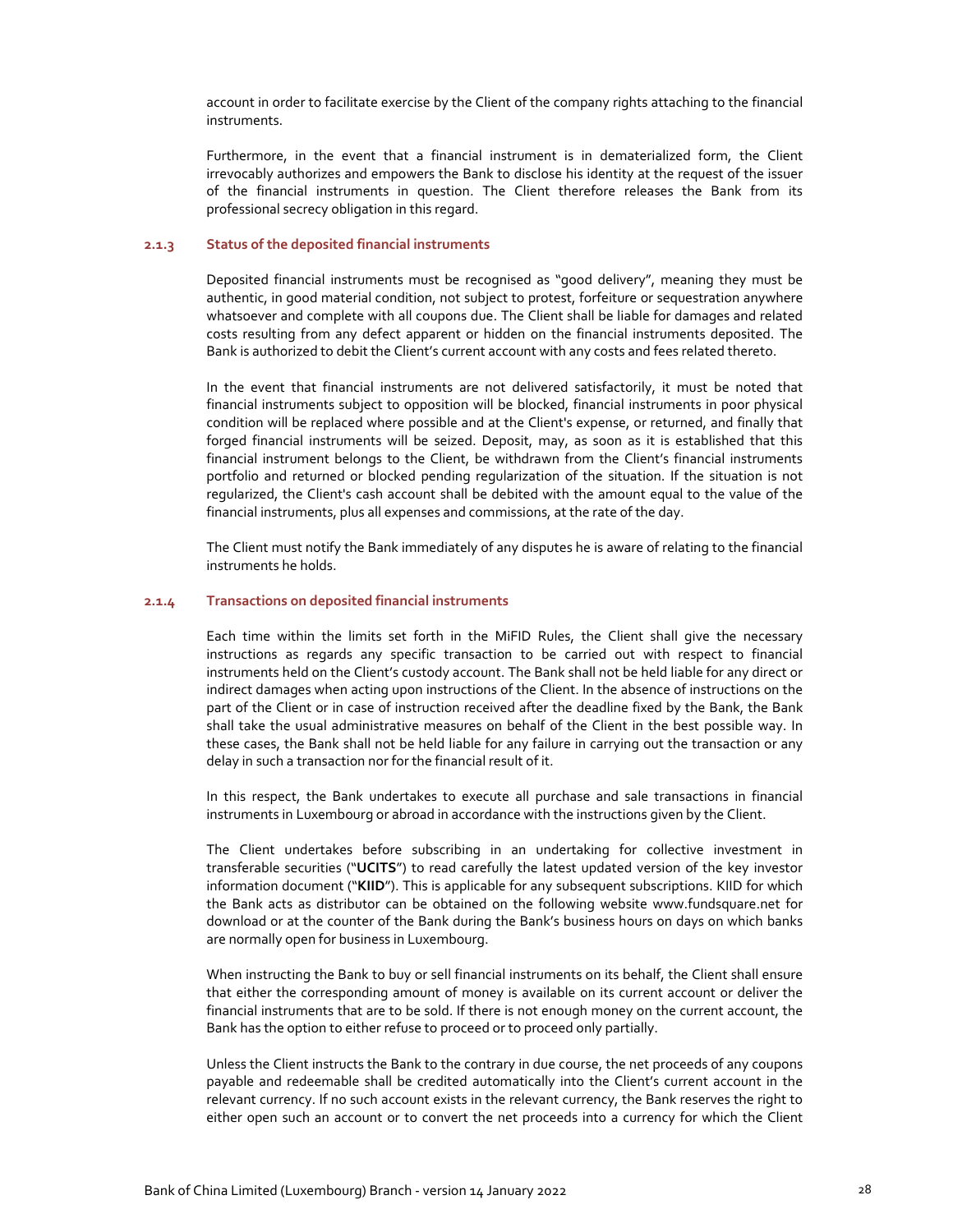holds a current account with the Bank. Should the Bank have credited the net proceeds of any coupons payable and redeemable financial instruments, which the Bank was not able to collect, the Bank is authorized to automatically debit the Client's current account.

It is the Client's own responsibility to take all necessary steps to preserve the rights attached to the financial instruments deposited with the Bank, in particular for giving instructions with respect to the execution of conversion, on the sale or purchase of subscription rights or the exercise of any option attached to the financial instruments in deposit. In the absence of instructions from the Client in the prescribed time limit, the Bank is allowed but not obliged to act as it deems appropriate, provided the Client's balance on the current account enables the transaction to be carried out.

The Bank will inform the Clients of any corporate events relating to the financial instruments in deposit with the Bank following the receipt of the relevant information from the relevant issuers of such financial instruments or from any correspondents (unless such information has been communicated directly to the Client). This information is made available to the Bank either by the relevant issuers or relevant intermediaries. Therefore the Bank is not responsible for the accuracy of the information provided and for any error that could result there from.

The investment in certain financial instruments requires, in accordance with applicable laws and regulations, the transmission of data relating to the Client or to its beneficial owner to the national or foreign authorities or correspondents. In case of investment in such financial instruments, the Client hereby authorizes the Bank to transmit the required data which may include client identifying data in accordance with the applicable laws and regulations.

### **2.1.5 Use of financial instruments by the Bank**

The Client hereby expressly agrees that the Bank may use his financial instruments in relation to securities financing transactions (i.e. stock lending or stock borrowing or the lending or borrowing of other financial instruments, a repurchase or reverse repurchase transaction, or a buy‐sell back or sell-buy back) or otherwise for its own account or for the account of another client, at the risk and for the profit of the Bank, on the condition that such transactions are carried out on markets that are generally open to professionals in the financial sector. To this end, the Client transfers legal ownership of the financial instruments to the Bank.

The foregoing notwithstanding, the Client will be deemed to have retained ownership of the financial instruments for the purposes of pay‐outs (dividends, interest, reimbursements, etc.) and for any rights, operations, or events relating to the financial instruments.

The Client may request restitution of all or part of the financial instruments at any time, subject to at least 3 (three) bank working days' notice.

If the Bank is unable for any reason to return the financial instruments or equivalent financial instruments, it will be considered to have fulfilled its restitution obligation if it credits the Client's account with an amount corresponding to the market price of the financial instruments at the end of the notice period referred to above.

The Bank may at any time discontinue the use of the financial instruments by returning the financial instruments or equivalent financial instruments to the Client, or an amount corresponding to the market price of the financial instruments on the date of restitution.

## **2.1.6 Reporting**

(i) Confirmations (for the execution of orders other than through a discretionary investment management mandate)

When the Bank has carried out an order on behalf of a Retail Client or a Professional Client (as these terms are defined hereafter in Section 2.2.1 (*Classification of Clients*)), it will (to the extent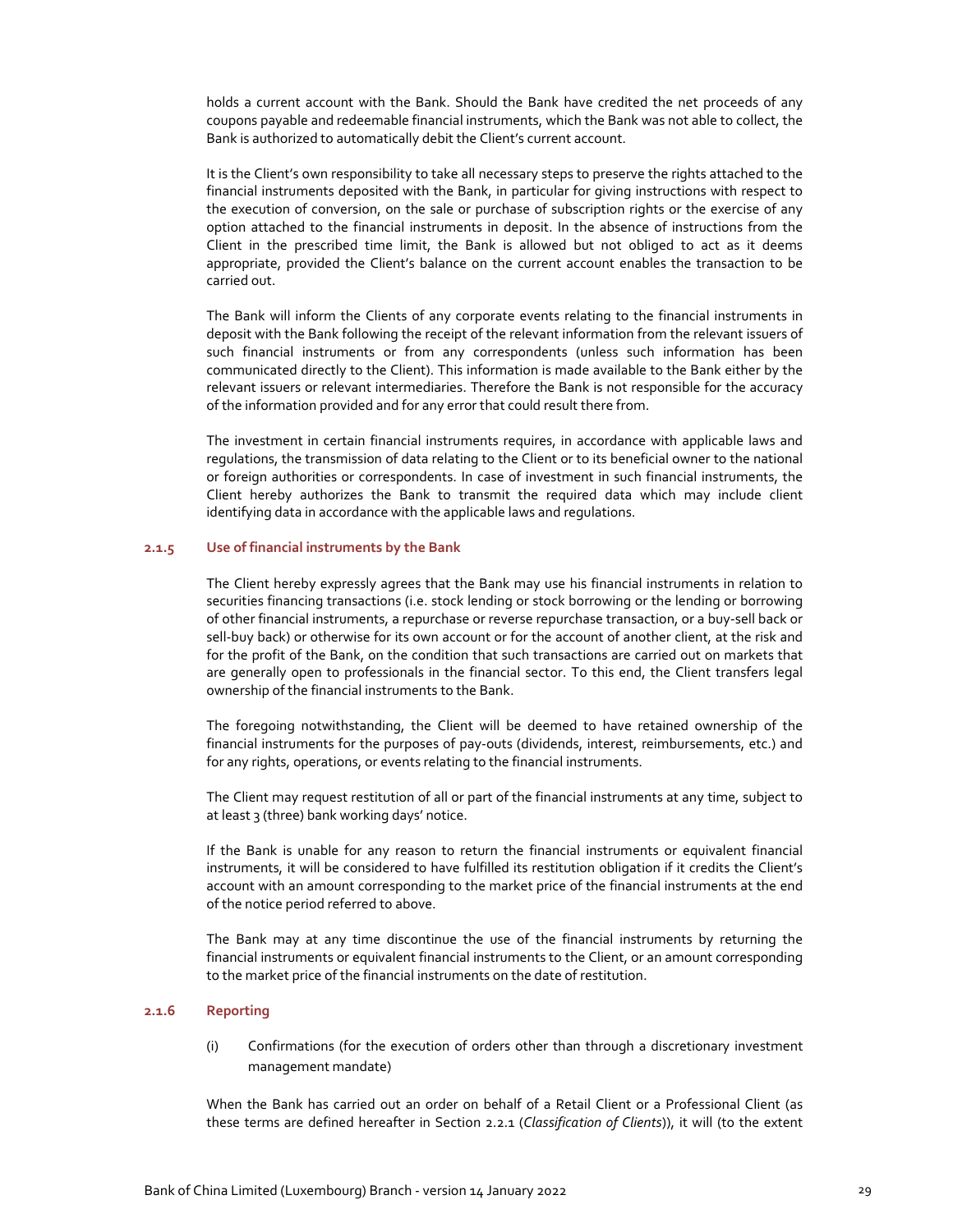required by applicable law) provide the Retail Client or Professional Client with a trade confirmation.

In addition, the Bank will send on a quarterly basis the Retail Client or the Professional Client for whom it holds financial instruments a statement of those financial instruments unless such a statement has been provided in any other periodic statement. To the extent required by and in accordance with applicable law and these General Terms and Conditions, the statements will be sent to the Retail Client or the Professional Client.

#### (ii) Periodic statements with respect to discretionary investment management

Where the Bank is managing investments for the Retail Client or the Professional Client, the Bank will either send to the Retail Client or the Professional Client or, if the Retail Client or the Professional Client specifically agrees in writing, make available on its website, a statement of the account of the Retail Client or the Professional Client. In the latter case, if the Retail Client or Professional Client has not consulted its statement at least once during the relevant quarter, the Bank will send a paper version of the statement to the Retail Client or the Professional Client.

The Bank will also send to the Retail Client a statement of the valuation and composition of his/her portfolio and/or any client assets and client money held. The Bank will do this after the end of each quarter. Alternatively, the Retail Client may either request that the Bank send him/her a statement of his/her account every three (3) months or the Retail Client may elect to receive information about transactions the Bank has executed on his/her behalf on a transaction-by-transaction basis, in which case the Bank will send him/her a statement of his/her account every 12 months and will also provide him/her with a confirmation of each trade executed on his/her behalf. If the portfolio of the Retail Client is a leveraged portfolio, the Bank will provide him/her with a statement every month.

If the Professional Client elects to receive information about transactions the Bank has executed on his/her behalf on a transaction‐by‐transaction basis, the Bank will provide the essential information concerning each transaction to him/her after the execution of such a transaction.

(iii) Reporting on portfolio losses

Where the Bank provides the service of portfolio management, it shall inform the Retail Client or Professional Client where the overall value of the portfolio, as evaluated at the beginning of each reporting period, depreciates by 10% and thereafter by multiples of 10% no later than by the end of the business day in which the threshold is exceeded or in case the threshold is exceeded on a non‐ business day, by close of the next business day, all in accordance with the applicable provisions of the MiFID Rules.

Where the Bank holds a Retail Client account that includes positions in leveraged financial instruments or contingent liability transactions, it shall inform the client, where the initial value of each instrument depreciates by 10% and thereafter at multiples of 10%. The Bank and the Retail Client agree that the related reporting should be made on a portfolio basis, and shall take place no later than the end of the business day on which the threshold is exceeded or, in a case where the threshold is exceeded on a non-business day, the close of the next business day, all in accordance with the applicable provisions of the MiFID Rules

# **2.2 Categorization of clients**

## **2.2.1 Classification of clients**

Pursuant to applicable Luxembourg Laws, the Bank shall inform the Clients to whom investment services or ancillary services (as defined in section 2.7 below) are provided of their categorization as retail clients ("**Retail Clients**"), professional clients ("**Professional Clients**") or eligible counterparties ("**Eligible Counterparties**").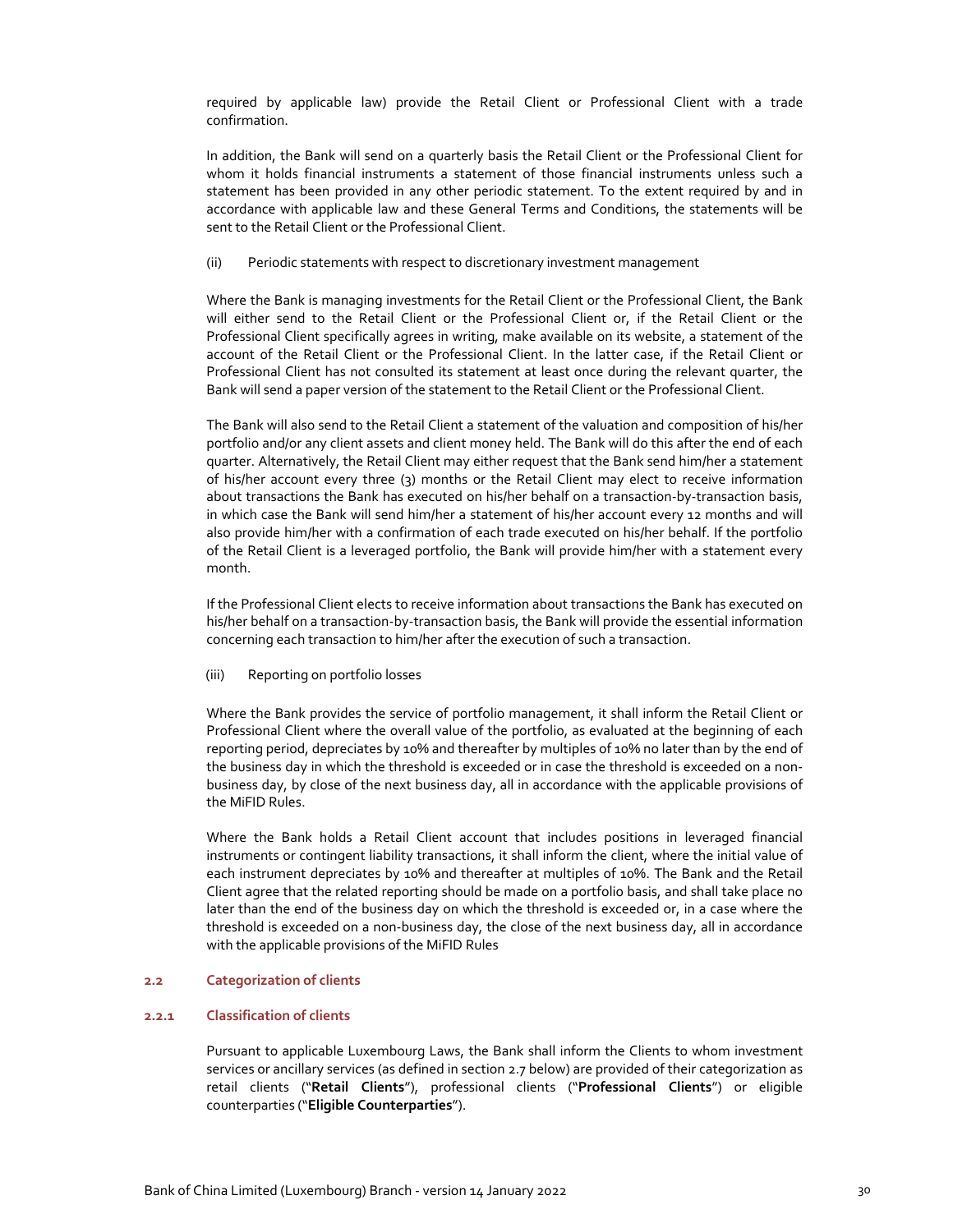## (i) Retail Clients

These clients are afforded an additional level of protection compared to Professional Clients, in particular owing to the fact that the Bank must provide detailed information on the financial services and instruments offered and owing to the obligation imposed on the Bank to assess the clients' knowledge, experience and expertise before providing investment services.

### (ii) Professional Clients

Professional Clients are supposed to have, for the types of investment services in respect of which they have been categorized as being Professional Clients, the necessary experience, knowledge and expertise to make their own investment decisions and properly assess the risks they incur.

The protection provided to Professional Clients takes into account the knowledge and experience that such clients have in general with respect to the investment services they request or are being offered. Consequently, these clients are able to decide on their own which information they need to take their decisions on an informed basis.

The category of Professional Clients includes the professionals automatically ("*per se*") considered as such, as well as the clients who may be treated as professionals on their request. The second category of professionals "on request" includes those clients that may be allowed to waive some of the protections offered by the conduct of business rules. Such categorization on explicit request may be considered valid only if the Bank has assessed that the knowledge, experience and expertise of the client gives reasonable assurance, in light of the nature of the transactions or services envisaged, that the client is capable of making his own investment decisions and understanding the risks involved.

(iii) Eligible Counterparties

Eligible Counterparty is a type of client to whom certain protections do not apply.

Institutions authorized to (1) execute orders on behalf of clients, (2) deal on own account or (3) receive and transmit orders, may bring about transactions with Eligible Counterparties or enter into transactions or any ancillary service related to those transactions between eligible counterparties. This concerns any credit institution, as well as any investment firm except for investment firms operating a multilateral trading facility ("**MTF**") in Luxembourg and investment advisors.

All investment firms without exception may however constitute an Eligible Counterparty in accordance with the provisions of Directive 2014/65/EU of 15 May 2014 on markets in financial instruments, the Regulation (EU) No 600/2014 of 15 May 2014 on markets in financial instruments, including delegated directives and regulations and any Luxembourg implementing measures, laws, regulations, including any CSSF circulars, as may be amended from time to time (the "**MiFID Rules**"). Article 37‐7(2) of the Luxembourg law of 5 April 1993 on the financial sector, as amended (the "LFS") lists the professionals that are treated as Eligible Counterparties. Third‐country counterparties equivalent to these categories may also be considered as Eligible Counterparties.

When dealing with Eligible Counterparties, the Bank may benefit from exemptions of certain provisions in accordance with the MiFID Rules. However, given the fact that Eligible Counterparties are supposed to act as clients, certain MiFID Rules remain applicable and the Bank shall act honestly, fairly and professionally when dealing with Eligible Counterparties and it shall communicate in a way that is clear, fair and not misleading

In addition, certain Professional Clients "per se" shall be considered as Eligible Counterparties in accordance with the MiFID Rules.

Clients categorized as Eligible Counterparties may request in writing the protection provided for in the applicable MiFID Rules, whether in a general form or on a trade‐by‐trade basis. This option is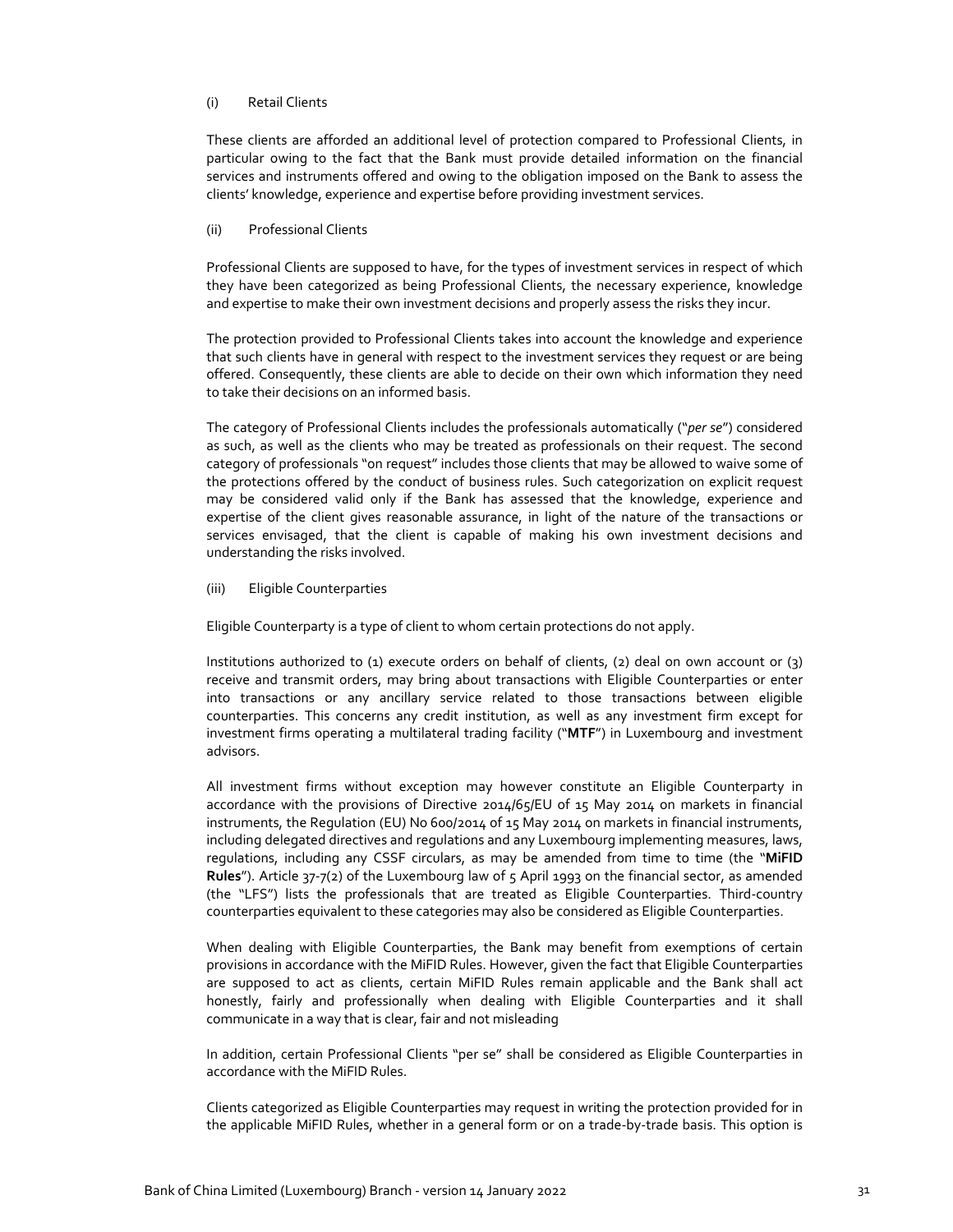particularly important for Eligible Counterparties that act on behalf of their clients and that are therefore under the obligation to act in the best interest of their clients laid down in article 37-3(1) of the LFS.

## (iv) Procedure for Change in Categories

The Bank allows for changes in categories provided that certain conditions are met. Where a client requests to be classified in another category, either generally or in respect of a particular transaction, the Bank has the choice of providing the service on this new basis. The Bank must inform the client, in a durable medium (website for example), about the right the client has to request a different categorization and about any limitations to the level of client protection that it would entail.

(v) Changes to Professional Client /Eligible Counterparty categorization

Professional Clients and Eligible Counterparties are responsible for keeping the Bank informed about any change which could affect their categorization as Professional Clients or Eligible Counterparties.

Should the Bank become aware that a Professional Client/Eligible Counterparty no longer fulfils the initial conditions that made him eligible for a Professional Client/Eligible Counterparty treatment, the Bank may take appropriate action, including re‐categorizing the Client as a Professional Client or a Retail Client.

## **2.2.2 Possibility of renouncing on protection ("***opt out***")**

A Client who has been categorized as Retail Client by the Bank may ask the Bank in writing to be treated as a Professional Client (and hence may lose certain protections and investor compensation rights), either generally or in respect of a particular service concerned or transaction, or type of transaction or product. The Bank may, at its discretion, decide not to take the request into consideration.

If the Bank agrees to take the request into consideration, upon receipt of such request it will assess whether the Client meets the objective conditions for opting for weaker protection. The Bank will further assess the expertise, experience and knowledge of the Client, and any other element that it deems appropriate, with a view to ensuring that the Client is capable of making his own investment decisions and understands the risks involved.

Professionals "on request" shall state in writing to the Bank that they wish to be treated as professionals, either generally or in respect of a particular investment service or transaction, and state in writing, in a separate document from the contract, that they are aware of the consequences of waiving protections. The Bank shall clearly state the protections that the Client may lose, such as information he will no longer receive automatically and the assessment of appropriateness that will no longer be performed.

Professional Clients "on request" should not be presumed to possess market knowledge and experience comparable to Professional Clients "per se". As a minimum, 2 (two) of the following criteria must be satisfied:

- (1) The client has carried out transactions, in significant size, on the relevant market at an average frequency of 10 (ten) per quarter over the previous  $\mu$  (four) quarters;
- (2) The size of the client's financial instrument portfolio, defined as including cash deposits and financial instruments, exceeds EUR 500,000 (five hundred thousand euros);
- (3) The client works or has worked in the financial sector for at least one year in a professional position, which requires knowledge of the transactions or services envisaged.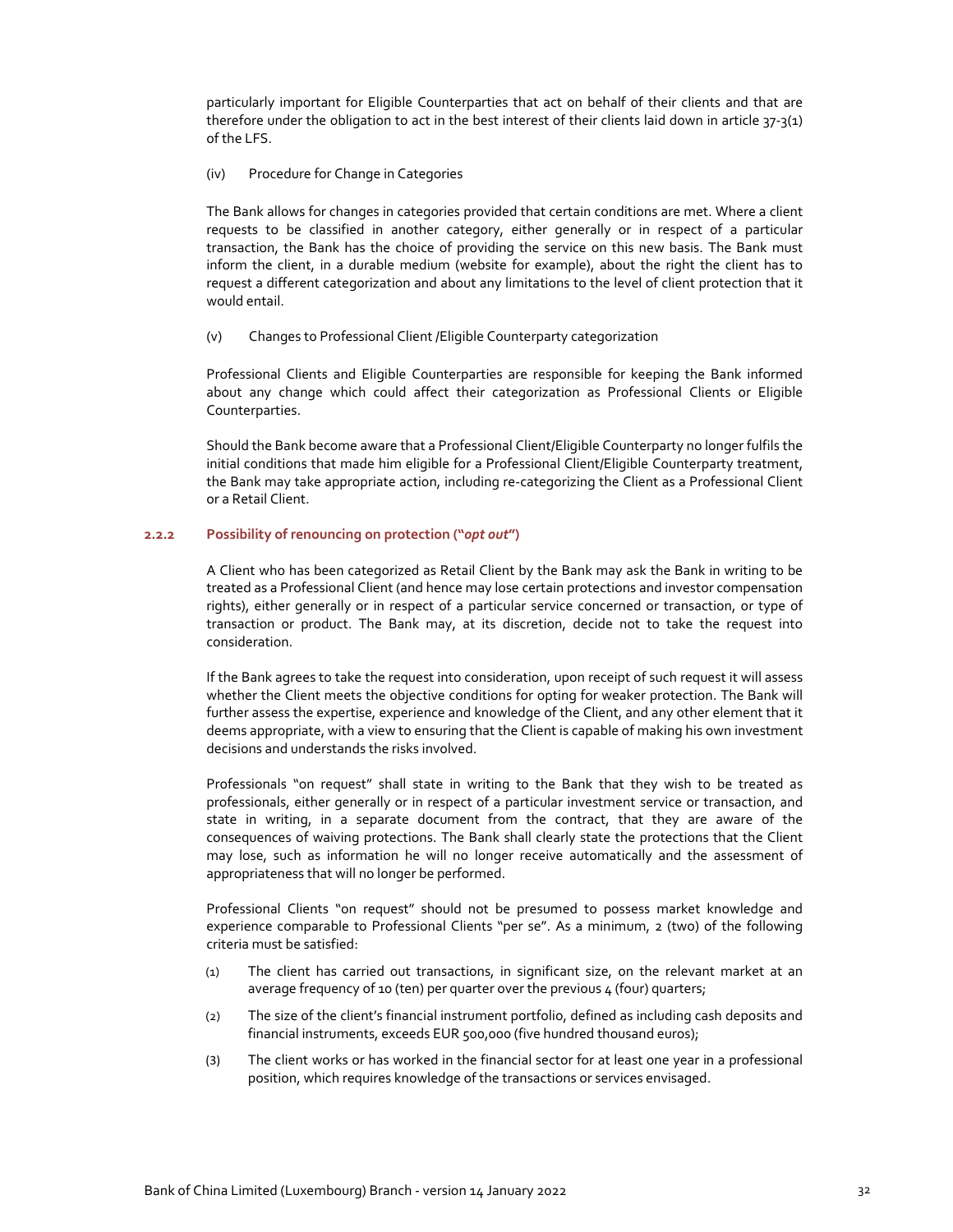## **2.2.3 Possibility of requesting enhanced protection ("***opt in***")**

The Bank may, on its own initiative or at the Client's request:

- ‐ treat as Professional Client or a Retail Client any Client who has been classified as an Eligible Counterparty by virtue of and in application of the MiFID Rules;
- ‐ treat as a Retail Client any Client considered as a Professional Client by virtue of and in application of the MiFID Rules.

#### **2.2.4 Client profile**

Before providing investment advice or portfolio management services, the Bank determines a Client profile for each Client, based on the information provided by the Client to the Bank by means of a special questionnaire or in any other form determined by the Bank, in order to assess the knowledge and experience of the Client in the investment field and to assess the Client's ability to bear losses and his risk tolerance, his financial situation and his investment objectives so as to recommend, where applicable, to the Client the investment services and financial instruments that are suitable to him.

If the investment service provided is a service other than investment advice or portfolio management, the Bank shall assess whether the Client has the appropriate experience and knowledge to understand the risks inherent in the product or investment service offered or requested.

If the Client does not provide enough information or if the information is not correct, the Bank will not be able to assess the profile of the Client. In that case, the Bank will warn the Client and will not bear any responsibility should the financial instrument not suit the Client's particular situation. The Bank is entitled to rely on information provided by the Client without further enquiry.

On the basis of the information provided by the Client to the Bank (including in case of incomplete information or conflicting information) and of the Client profile determined by the Bank, the Bank reserves the right not to provide or to restrict services concerned (as the case may be, with respect to certain financial instruments).

It is the responsibility of each Client to inform the Bank immediately of relevant changes to the information provided to the Bank. The Bank is fully entitled to rely on information provided by a Client. Incorrect or incomplete information may lead the Bank to establish a Client profile that does not suit the Client's particular situation and may thus have adverse consequences for the Client for which the Bank does not accept liability. The Bank reserves the right to modify, at any time, the profile of a Client following any change to the information provided by the Client.

#### **2.3 Transactions and transfers**

The Bank undertakes to execute orders for the purchase or sale of financial instruments in the form of securities (stocks and bonds) and derivatives in accordance with the instructions given by the Client and in conformity with the laws, customs and practices of the place where they are executed. The signing of a Brokerage Application Form and the related derivatives application form is a prerequisite to execute the orders.

When placing orders, the Client must provide sufficient funds to cover the securities or derivatives to be purchased. In the absence of sufficient funds, the Bank may, at its option, either (i) refuse to carry out the purchasing of orders or either (ii) partially execute them. When the Bank receives from the Client several orders which total an amount exceeding the funds available to such Client, the Bank may execute such orders as it deems fit, regardless of the date they bear or the date on which they were received by the Bank, which is acting in the best interest of its Client.

The Client remains entitled to choose the regulated market and the execution of orders with or without limits. In any event, orders to be transmitted to brokers will only be executed if such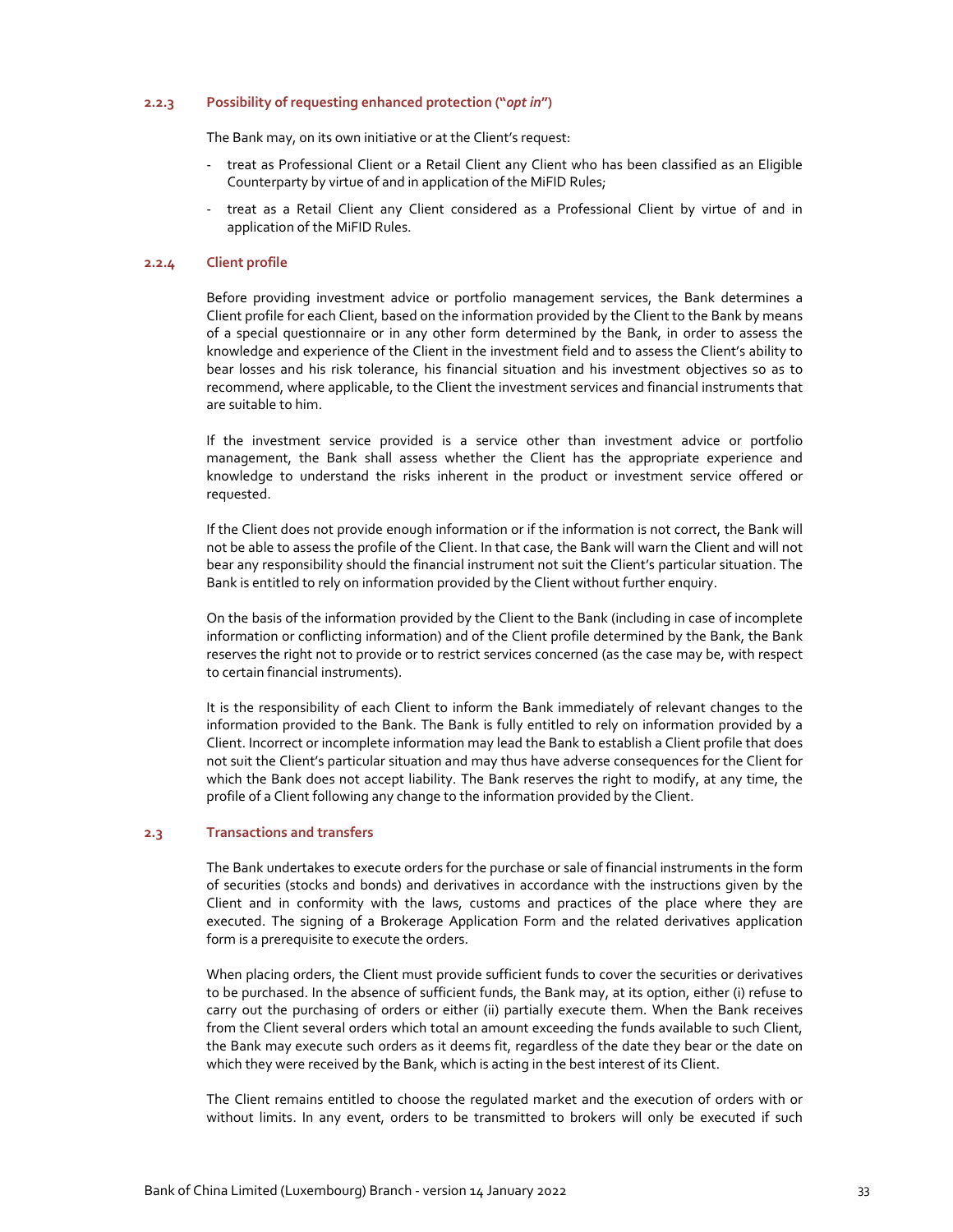transmission is physically possible in time, taking into account local customs and practices applicable in this respect. The Bank shall act with its best endeavour to forward the instructions received from the Client as quickly as possible.

Any amendment or cancellation of instruction must expressly refer to the initial instruction. In the case of absence of such a reference, the Bank shall not be liable for any negative consequences incurred.

Money or securities transfers may be subject to taxes, duties, restrictions and other measures imposed by the authorities of the country of the currency or of the correspondent's residence. The Bank bears no responsibility, nor makes any commitment towards the Client resulting from the above‐mentioned events or any other events beyond the control of the Bank.

## **2.4 Execution policy**

## **2.4.1 Scope**

The provisions of this clause outline the Best Execution Policy (the "**Policy**") of the Bank. Set out below is an overview of the order execution arrangements for instruments covered by the best execution requirements of the MiFID Rules.

This Policy is only applicable to Retail Clients and Professional Clients, as defined by the MiFID Rules and any reference in this Policy to a Client refers to these categories. Where best execution requirement applies, the Bank will take all reasonable steps to obtain the best possible result for its Clients taking into account the best execution criteria.

Acceptance of these General Terms and Conditions shall indicate express acceptance of the order execution policy for the various categories of financial instruments. It is expressly agreed between the parties that, to enable the Bank to ensure best execution within the meaning of the MiFID Rules, the Client authorises the Bank to execute certain individual orders, or orders in certain financial instruments, outside the regulated markets or outside an MTF (Multilateral Trading Facility), that is over-the-counter or on any OTF (organised trading facility, meaning a multilateral system which is not a regulated market or an MTF and in which multiple third party buying and selling interests in bonds, structured products, emission allowances or derivatives are able to interact in the system in a way that results in a contract). Any order given by the Client following receipt of the appropriate information concerning the Bank's order execution policy shall signify express consent of such policy.

## **2.4.2 Best execution elements and criteria**

Where best execution applies, the Bank will take all sufficient steps to achieve the best possible execution result on a consistent basis. Ordinarily, the best possible result shall be determined in terms of total consideration, representing the price of the financial instrument and the costs related to execution. The Bank may use its commercial experience and judgement to give precedence to other factors such as speed, likelihood of execution and settlement, size, nature of the order, its market impact and implicit transaction costs, but only insofar as they are instrumental in providing the Client with the best possible result in terms of the total consideration.

Notwithstanding the above, when executing a Client's order, the Bank will also take into account other criteria such as the characteristics of the Client including the categorisation of the Client (as retail or professional), the characteristics of the Client's order, the characteristics of the financial instruments that are subject to the order, the characteristics of the execution venue to which the order may be directed.

For Retail Clients, the best possible result shall be determined in terms of the total consideration, representing the price of the financial instrument and the costs relating to the execution, which shall include all expenses incurred by that retail client which are directly relating to the execution of the order including execution venue fees, clearing and settlement fees and any other fees paid to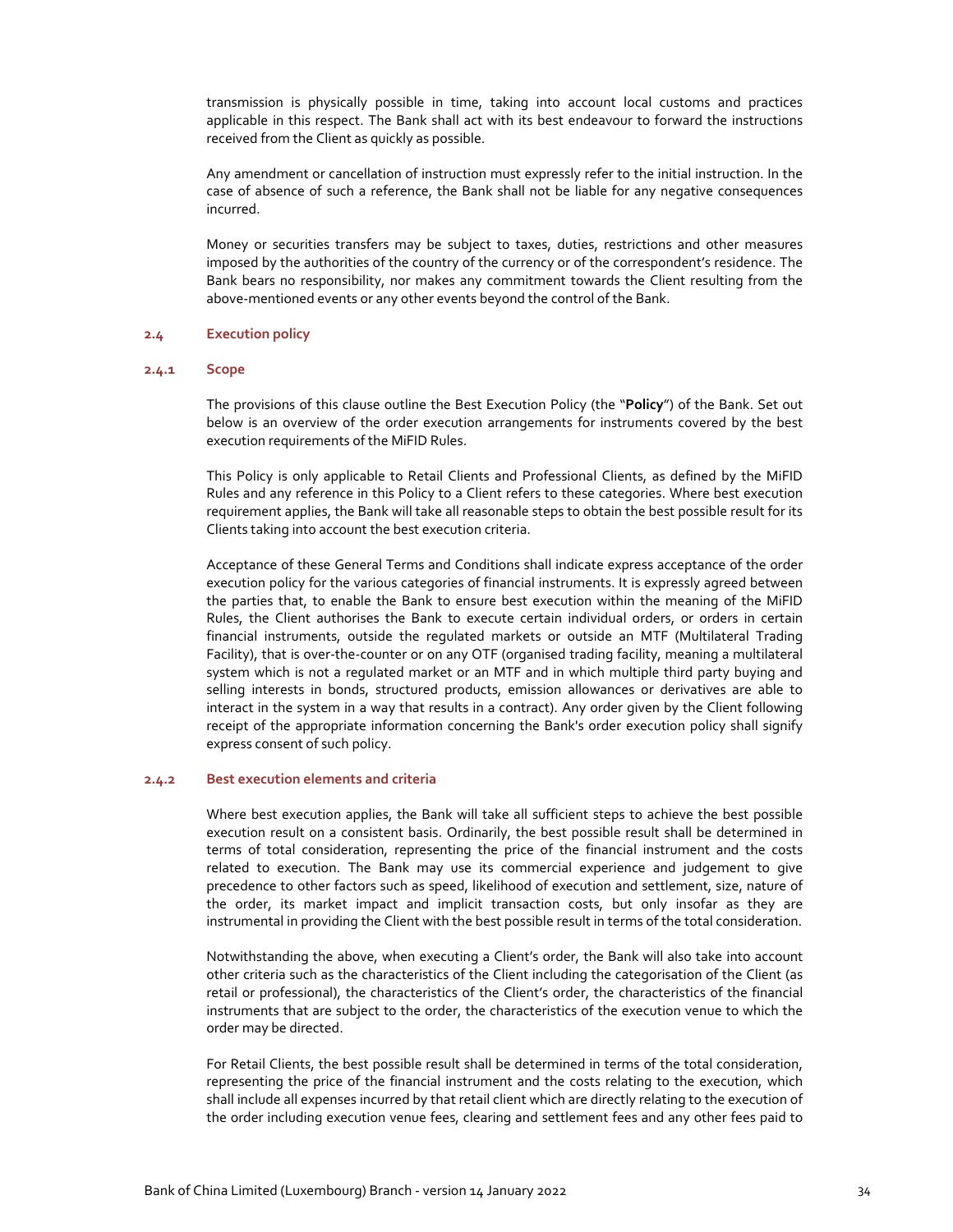third parties involved in the execution of the order. This applies in particular to securities such as shares and bonds, subscribed by Retail Clients.

For financial market products, such as foreign exchange forward, foreign exchange swap, foreign exchange option, interest rate swap, cross currency swap, structured products, the Bank will execute the order following specific instructions from the Client only. However, the Bank, acting honestly and professionally, undertakes to check the fairness of the price proposed to the Client, by gathering market data used in the estimation of the price of the relevant product and, where possible, by comparing with similar or comparable products.

## **2.4.3 Execution venues**

Detailed below is a list of the execution venues that the Bank places significant reliance on, as it believes they offer the best prospects of affording the Client the best possible result on a consistent basis, taking into account price, cost, speed of execution, likelihood of execution and size of the order. This list is not exhaustive and the Bank may use other execution venues from time to time.

Execution venues for shares and bonds:

BOCI Securities Limited UBS Switzerland AG (Zurich, Switzerland) Bloomberg MTF (EMSX, TSOX)

Execution venues for financial market products, such as foreign exchange forward, foreign exchange swap, foreign exchange option, interest rate swap, cross currency swap, structured products, etc:

Bank of China Limited Bank of China (Luxembourg) S.A. (In other words, the Bank acts as a counterparty to its client).

Execution arrangements will vary depending on whether the Client asks the Bank to buy or sell a financial instrument on its behalf (i.e. where the Bank acts as agent) or if the Bank provides the Client with a quote as a price at which the Bank is willing to trade (i.e. where the Bank acts as principal).

The Bank will publish on its website the top five execution venues on an annual basis.

## **2.4.4 Trading Venues**

For the purposes of this Policy, the Bank will ensure that each Client order will be executed on a Trading Venue (as defined in the MiFID Rules) as long as the Client's order relates to financial instruments being subject to trading obligation. The Bank will obtain prior express consent from its Clients before proceeding to execute their orders outside a Trading Venue.

#### **2.4.5 Specific Client instructions**

Where the Client provides the Bank with a specific instruction as to how to execute an order the Bank shall, where possible, endeavour to carry out Client's instruction. However the Client should note that if the Bank acts on the Client's specific instruction, the Bank may be prevented from executing the order in accordance with the Bank's Best Execution Policy. If a Client provides the Bank with specific instruction(s), the Bank will be treated as having satisfied its obligation to take all reasonable steps to obtain the best possible result for the Client.

The Bank undertakes to promptly inform Retail Clients of any material difficulties that would prevent the Bank from properly carrying out any such Clients' orders upon becoming aware of such difficulty. Whilst this obligation only applies to Retail Clients, the Bank will endeavour to similarly inform Professional Clients on a best efforts basis.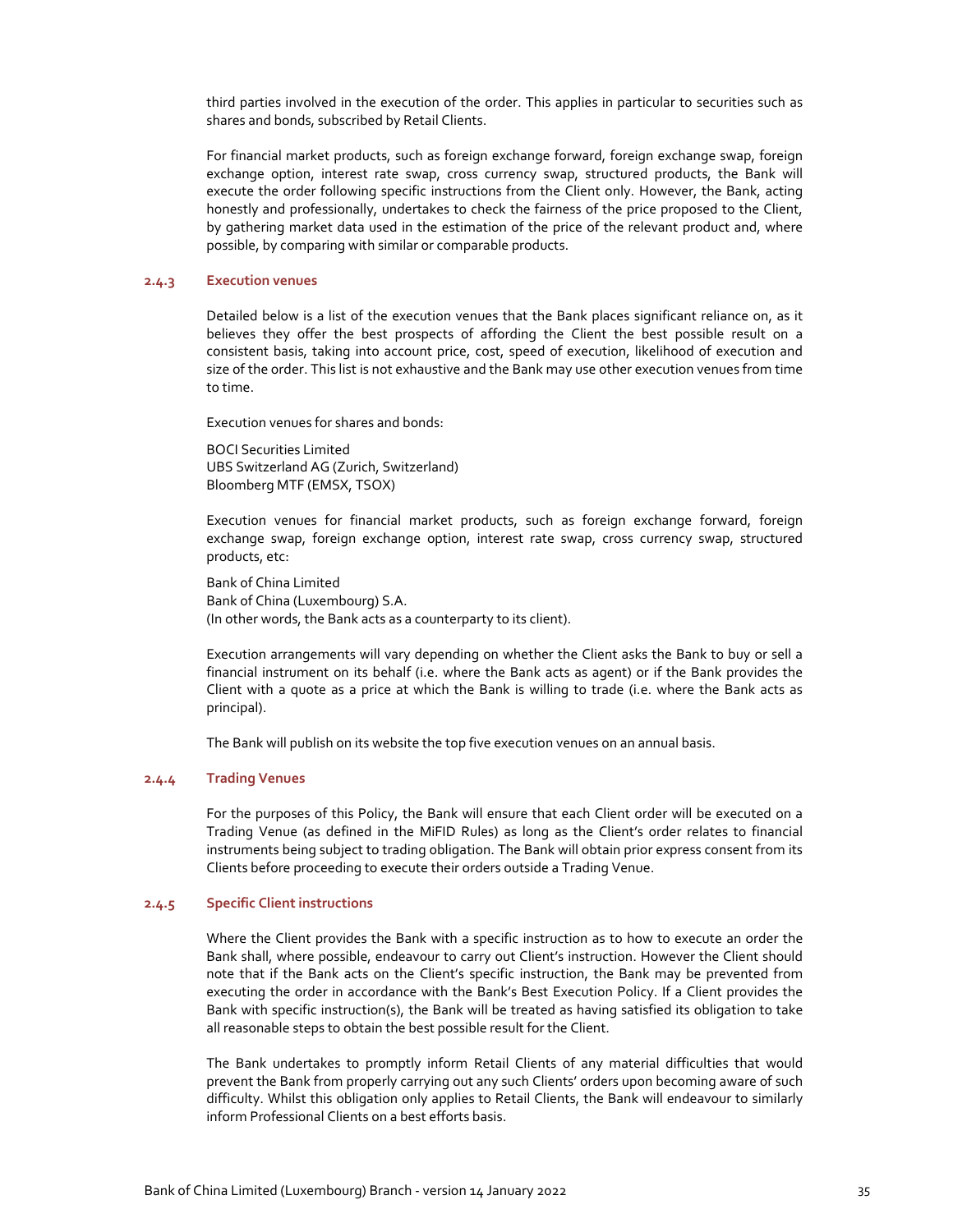## **2.4.6 Quoted prices**

Where the Bank offers a quote to a Client on his request, and which the Client accepts, the present Policy will in principle not apply. The Bank will consider the following factors when providing a quote in a financial instrument:

- (1) The credit risk that the Bank will enter into when transacting with the Client;
- (2) The positions that the Bank or its affiliates hold in the financial instrument the Client wishes to transact in, or related instruments;
- (3) The cost of capital that the Bank incurs as a result of the transaction;
- (4) The level of service provided to the Client;
- (5) The need for the Bank to ensure that the price quoted allows it to recoup its costs as well as to generate a profit for its shareholders;
- (6) The nature of the market and/or the instrument in question.

It is impossible to quantify the relative contribution of each of these execution factors to the price quoted in advance as they will vary transaction by transaction.

## **2.4.7 Monitoring and review**

The Bank will monitor the effectiveness of its execution arrangements and Policy and assess on a regular basis whether the execution venues, that the bank has selected, to determine whether existing venues continue to provide for the best possible result for clients and also to review the suitability of new execution venues. In making this assessment the Bank will use information derived from its internal best execution monitoring tools and processes as well execution quality data reported by execution venues.

This will include the following factors:

- (1) Price;
- (2) Liquidity;
- (3) Execution and clearing costs;
- (4) Clearing arrangements such as settlement reliability;
- (5) Execution venue trading controls; and
- (6) Scheduled actions.

In executing client orders, the Bank does not receive any remuneration, discount or nonmonetary benefit for routing client orders to a particular execution venue which would infringe any conflicts of interest or inducement requirements.

The Bank will review this Policy and its execution arrangements at least annually or on an ad hoc basis in case of significant market events. The Bank will also notify its Clients of any material changes to its execution arrangements or this Policy.

#### **2.4.8 Amendment to this Policy**

The Bank may amend this Policy at any time as it deems necessary in accordance with the provisions of Article 8 (*Amendment of the General Terms and Conditions*) which apply to the amendment of this Policy. Where there is a material change to the Bank's execution arrangements which could impact the execution factors, this will be communicated to the Clients via updating of the Policy.

## **2.5 Conflicts of interests**

The Client acknowledges having been informed of the Bank's *Conflicts of Interest Policy* (prepared pursuant to the MiFID Rules) that identifies, as far as investment services and activities are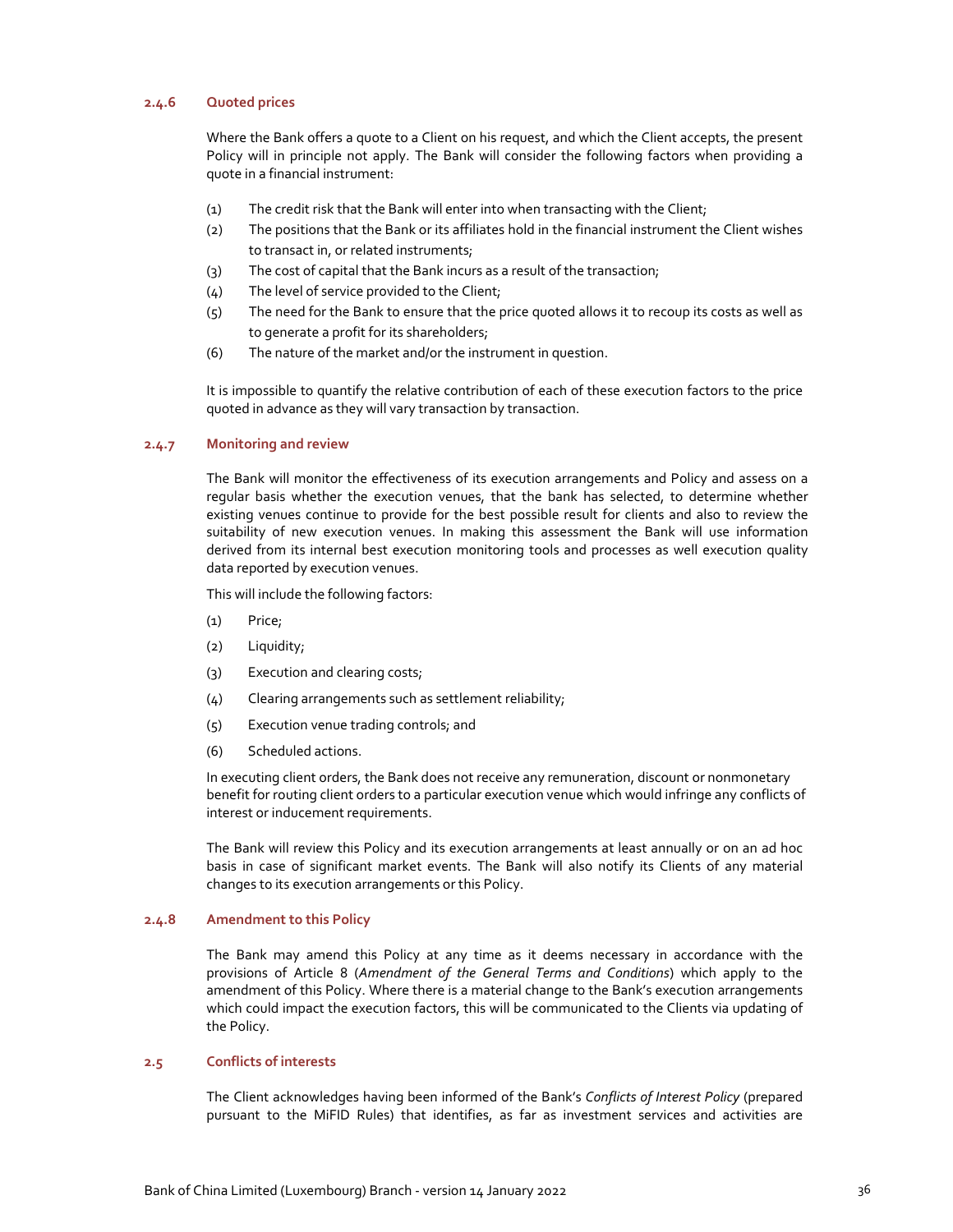concerned, circumstances that may generate a conflict of interest such that the Bank's interests may conflict with the Client's interests. This policy contains the procedure and measures to be taken in view of managing these potential conflicts of interest. Nevertheless, the Client acknowledges and accepts that the Bank is not responsible for situations of conflicts that the Bank cannot reasonably foresee or detect.

The Bank's Conflicts of Interest Policy can be provided to the Client upon written request. It is designed to inform the Client of the Bank's policy regarding conflicts of interest that could arise in the provision of services and substantially, it describes:

- (1) Situations that could give rise to a conflict of interests;
- (2) The system in place for identifying such situation; and
- (3) The methods of management, resolution and disclosure of such conflicts once they have arisen.

#### **2.6 Inducements**

As a matter of principle and in accordance with the applicable MiFID Rules, the Bank does not receive any inducement.

Should the Bank pay or receive any fees, commissions or other non‐monetary benefits from any third parties when providing the service to the Clients, the payment or receipt of such fees, commissions or other non‐monetary benefits shall be designed to enhance the quality of the service provided to the Client and must not impair compliance of the Bank's duty to act honestly, fairly, professionally and in the best interests of the Client. In addition, relevant Clients shall be accurately informed in advance of the nature and the amount (or the calculation method) of any inducement, including retrocession, paid to or received by a third party. For good practice, the Bank shall request the approval in writing from the relevant Clients before conducting the corresponding business operations.

#### **2.7 Investment services**

#### **2.7.1 General terms**

The General Terms and Conditions constitute the contractual framework between the Bank and its Clients for the provision of investment services and ancillary services in relation to financial instruments.

For the purpose of this Article 2.7, "*investment services*" means:

- Receipt and transmission of orders in relation to one or more financial instruments.
- Execution of orders on behalf of Clients.
- Portfolio management, i.e. the discretionary and personalized management of portfolios (where such portfolio includes one or more financial instruments) in accordance with a mandate given by the Client.
- Investment advice, i.e. the provision of personalized recommendations to Clients with respect to one or more transactions relating to financial instruments.
- Underwriting of financial instruments and/or placing of financial instruments on a firm commitment basis.
- Placing of financial instruments without a firm commitment basis.

For the purpose of this Article 2.7, "ancillary services" means:

- Safekeeping and administration of financial instruments for the account of Clients, including custodianship and related services such as cash/collateral management.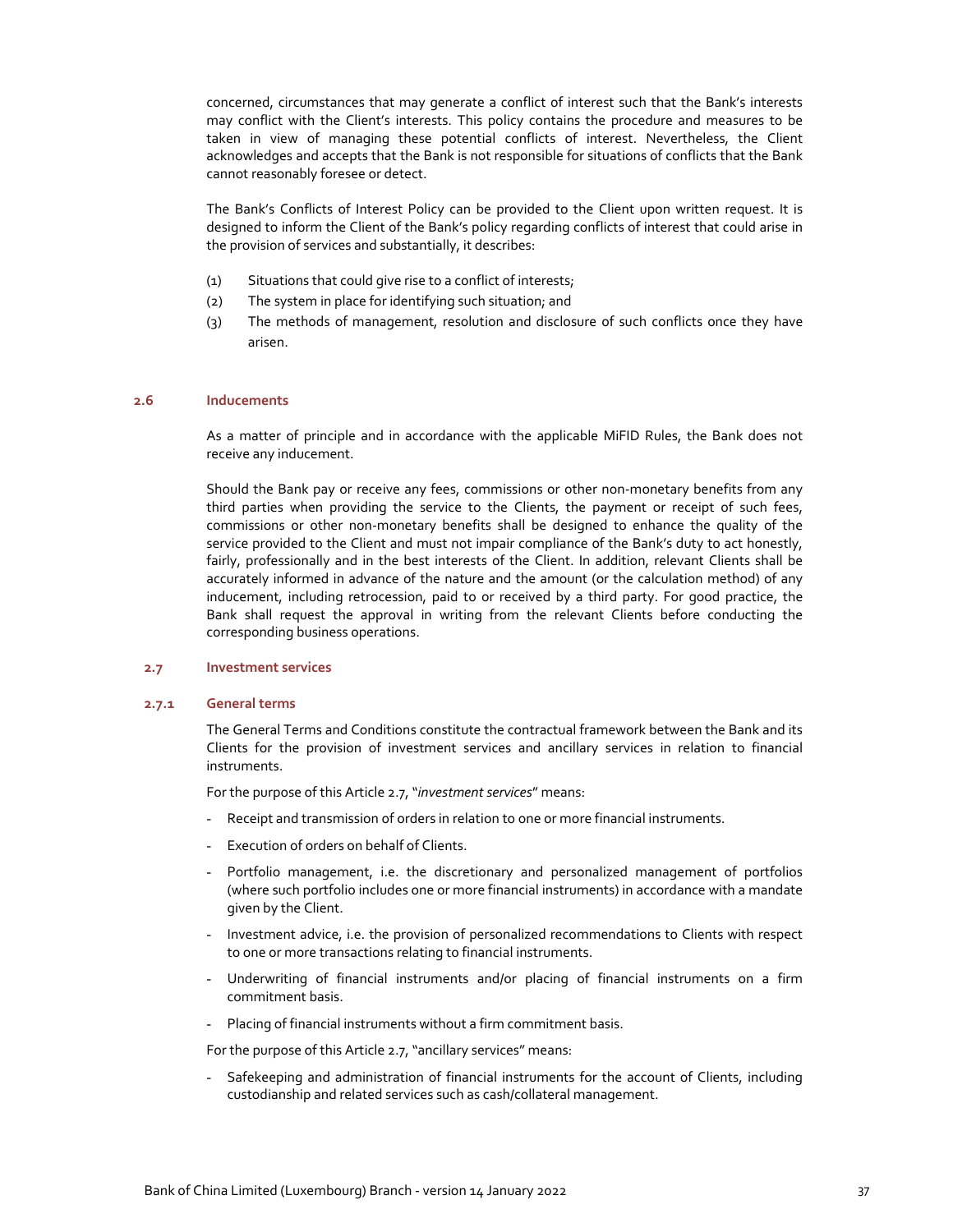- Granting credits or loans to an investor to allow him to carry out a transaction in one or more financial instruments, where the Bank is involved in the transaction.
- Advice to undertakings on capital structure, industrial strategy and related matters and advice and services relating to mergers and the purchase of undertakings.
- Foreign exchange services where these services are connected to the provision of investment services.
- Investment research and financial analysis or other forms of general recommendation relating to transactions in financial instruments.
- Services related to underwriting.
- Investment or ancillary services relating to commodities and other elements such as climatic variables, freight rates, emission allowances or inflation rates when used as underlyings of certain derivatives and when connected to the provision of other investment or ancillary services.

In some instances the Bank and a Client may enter into a specific agreement which specifies the investment services and/or ancillary services provided to such Client. In case of discrepancy between the General Terms and Conditions and that specific agreement, the latter shall prevail.

#### **2.7.2 Investment advice**

Before providing any service or advice, the Bank undertakes to provide the Client with the following preliminary information:

- whether the advice to be provided is independent or non-independent;
- whether advice is based on a broad or restricted range of financial instruments; and
- whether it will provide the Client with a periodic assessment of the suitability of the financial

instruments recommended to that Client.

(i) Provision of investment advice

In the context of these General Terms and Conditions, investment advice shall mean the provision of personalised recommendations to the Client, whether at the Client's request or at the Bank's initiative, concerning one or more transactions in financial instruments as listed by the MiFID Rules.

For any transaction in financial instruments executed without the provision of investment advice as defined above, and thus at the Client's sole initiative, the Bank shall not be required to verify that the instrument or service provided is suitable for the Client's investor profile.

The Bank shall not perform automatic controls on the composition of the Client's portfolio and the compliance with the Client's investment policy defined with the Bank.

The Bank expressly agrees with the Client that the Bank shall analyse the suitability of the Client's portfolio in relation to his/her/its investor profile only when the Client directly requests the Bank for its investment advice or when such advice is provided at the Bank's initiative.

(ii) Investment policy

The Bank has classified financial instruments into four product types, i.e. money‐market instruments, equities, bonds and other financial instruments.

For each of the investor profiles, the Bank recommends a minimum and maximum weighting for each of the four product types in relation to the Client's assets. The greater the emphasis in the investor profile on returns, the more the percentage of financial products presenting an exposure to high risks will be over‐weighted, and vice‐versa.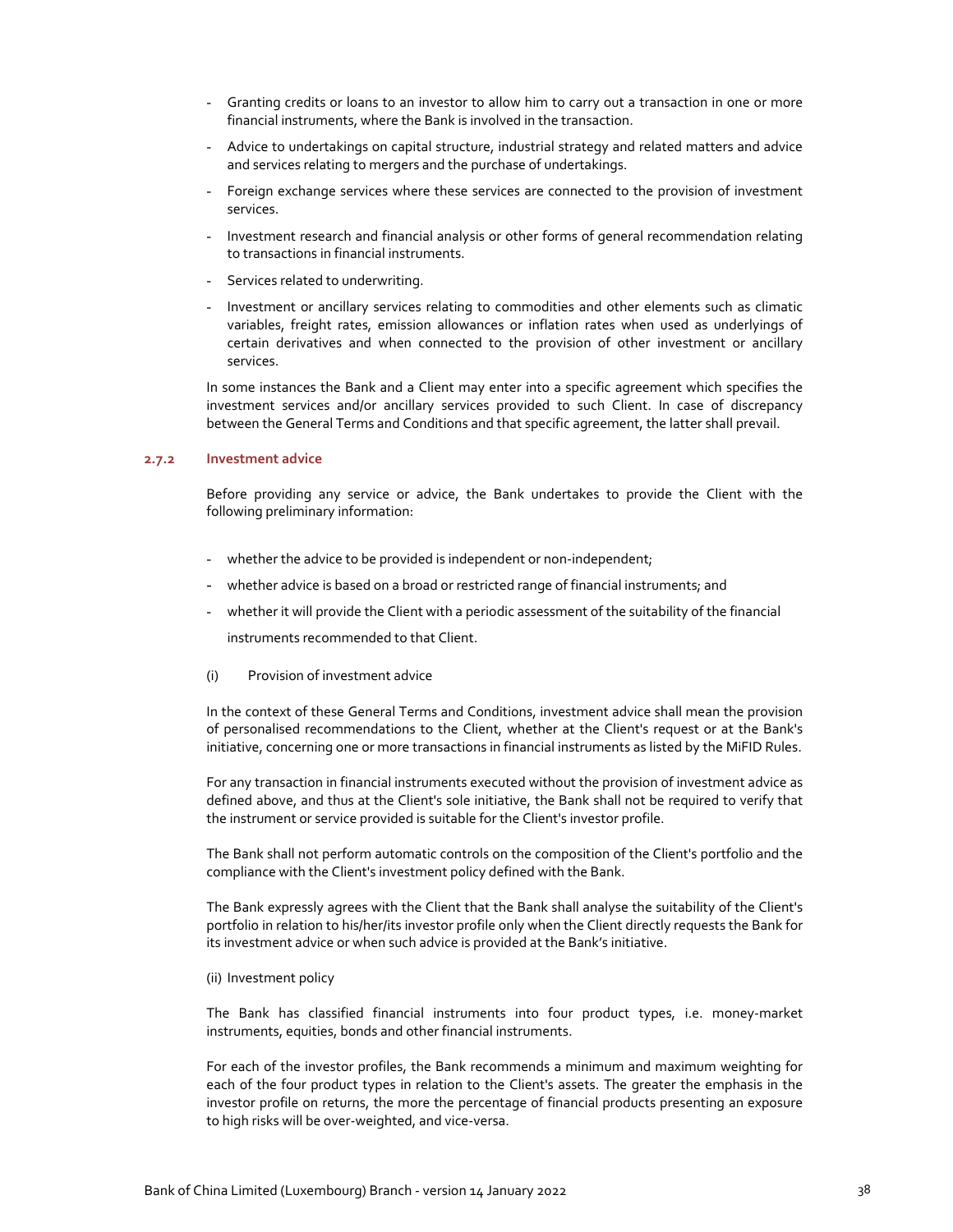The Bank recommends for each investor profile, the reference currency of which is the Euro, a predetermined maximum exposure to other currencies.

The proportion of UCI-type financial instruments shall be a function of the assets underlying the UCI.

The Bank reserves the right to periodically modify the weightings and maximum and minimum thresholds, taking into account the Bank's analysts' forecasts or general trends in the financial markets.

## **2.7.3 Advisory and discretionary portfolio management**

(i) Scope of advisory portfolio management agreement

Advisory management is a management mandate and is subject to a specific agreement between the Bank and the Client, pursuant to which the Bank gives recommendations to the Client. The Bank shall have the task of managing the Client's assets in cooperation with the Client, i.e. all management decisions are to be taken jointly by the Bank and by the Client in accordance with the investment policy described above.

The Bank shall subject the portfolio to a periodic review, taking into account the Client's investor profile, the current political, social, financial and economic situation and the Client's guidelines as regards the management of his/her/its portfolio. Where the Bank has requested the Client to provide it with information regarding the Client's investment objectives, financial status and knowledge and experience in the investment field relevant to the product or services provided to the Client for the purpose of assessing suitability, it is the Client's responsibility to ensure that such information is kept up to date.

(ii) Discretionary portfolio management services

The Bank shall be responsible for managing the Client's assets by virtue of the specific discretionary portfolio management contract. This specific agreement sets out the terms and conditions as well as the liability connected with discretionary portfolio management mandates, together with the Client's investor profile.

(iii) Scope of discretionary portfolio management mandate

In the context of a discretionary portfolio management agreement, the Bank shall be entrusted with the Client's assets and shall have the task of managing them at its discretion.

Thus, it shall be authorised to carry out on the Client's behalf all the operations that it considers to be in the Client's interest and in accordance with his/her/its investor profile, notably the purchase and sale of securities, the opening and closing of cash deposits, and generally all transactions that it shall deem appropriate in the context of the management mandate, each time subject to any applicable limit including with respect to potential intragroup deposit of Client's funds which may be limited to a maximum amount of 20% of such funds, in accordance with the applicable provisions of the MiFID Rules.

Throughout the term of the agreement, the Client may neither take action with regard to the assets under management nor interfere in said management, without the Bank's express agreement.

Thus, the Client waives any right in particular to have access to the assets under management by means of electronic or remote banking systems.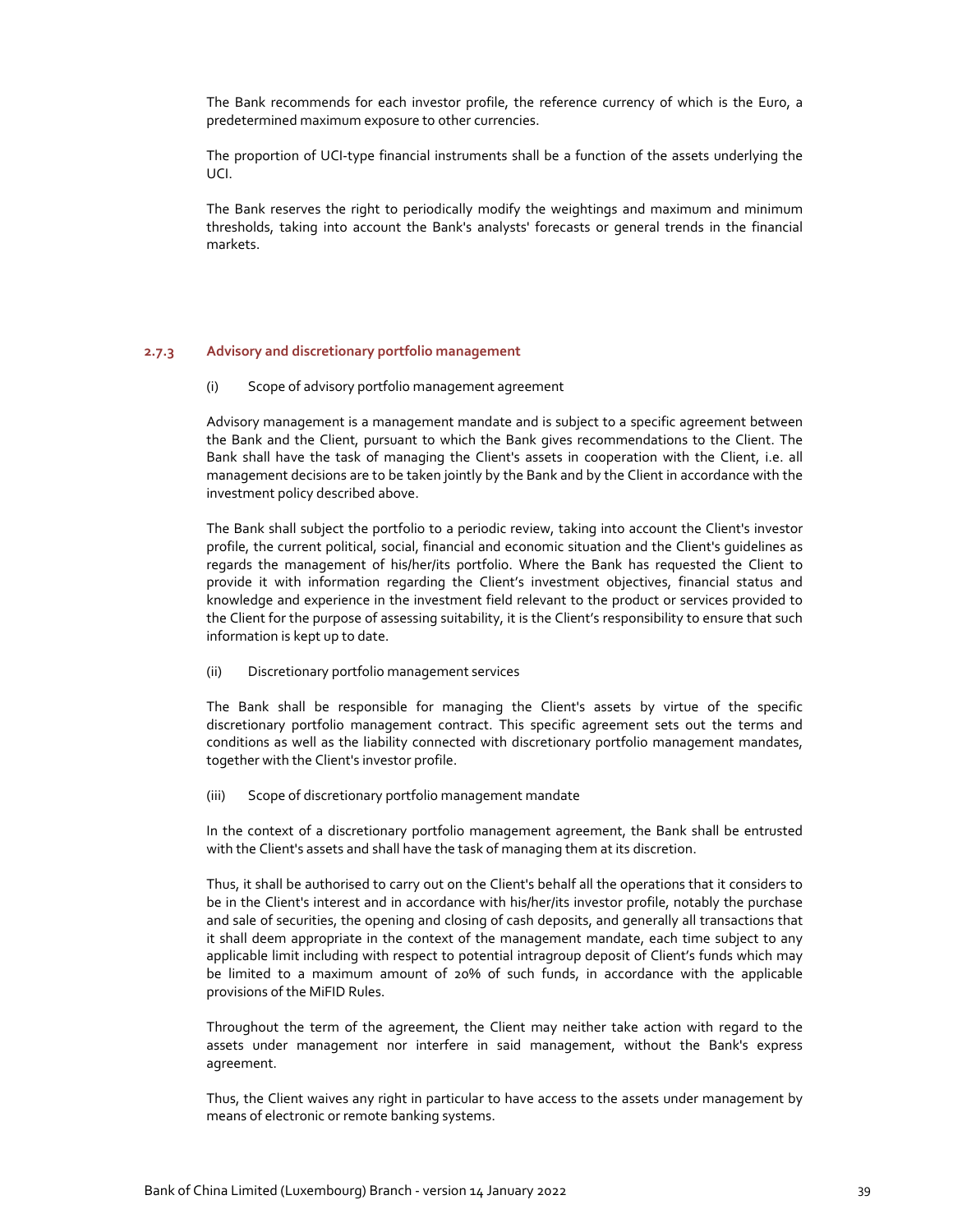### (i) Investment policy

The discretionary portfolio management agreement sets out the financial instruments eligible to be used in the context of discretionary portfolio management.

As a function of the investor profile, determined jointly with the Client, an investment strategy is defined for management of the Client's portfolio. A detailed description of the investor profile and of the strategy forms an integral part of the discretionary portfolio management contract.

(ii) Responsibility and obligations

The Client shall be fully and completely responsible for operations that the Bank shall carry out in the context of any management mandate.

The Bank undertakes to carry out its mandate with care and diligence.

The Bank shall be obliged to provide the Client with a report on its management once a year.

The Bank shall be authorised to represent the Client vis‐à‐vis third parties. In the event a special power of attorney is required, it will be drafted, reviewed and agreed between the Client and the Bank on a case‐by‐case basis. Once in agreed form, it will be submitted to the Bank.

Concerning the discretionary management of his/her/its portfolio, the Client shall be informed in writing, by telephone or any other means agreed between the parties, of any loss affecting the portfolio that exceeds a threshold determined in advance with the Bank on the basis of a 52‐week period. Notification shall be made on the basis of a daily evaluation of the portfolio.

In the event that the investment profile is changed, the loss threshold applicable to the new profile shall be applied. In the event that a Client's strategy is changed to a less aggressive strategy, over a given 52‐week historical period the relevant loss threshold shall be calculated by weighting over time the strategies concerned.

Concerning the discretionary management of his/her/its portfolio, the Client shall be given a benchmark so that he/she/it can monitor the Bank's performance as compared to the financial markets generally. The Client may obtain further information on the benchmark from his/her/its usual branch of the Bank.

(iii) Term of mandate

The Client shall be entitled to terminate the mandate at any time by registered letter.

Termination shall take effect as from receipt of said registered letter by the Bank. However, any transactions under way at the time of termination shall not be cancelled.

The Bank may terminate the agreement by registered letter provided 30 days' notice is given.

The agreement shall remain in effect in the event of the death or legal incapacity of the Client and until it has been terminated in writing by the Client's beneficiaries or by his/her/its legal representatives.

## **2.7.4 Other services in relation to financial instruments**

(i) Services other than investment advice, advisory or discretionary portfolio management

When the Bank provides services other than investment advice, advisory or discretionary portfolio management, it is legally obliged, other than in the case of the simple execution of an order concerning a non‐complex instrument, as referred to in the MiFID Rules, to enquire as to the Client's investment knowledge and experience in relation to the specific type of product or service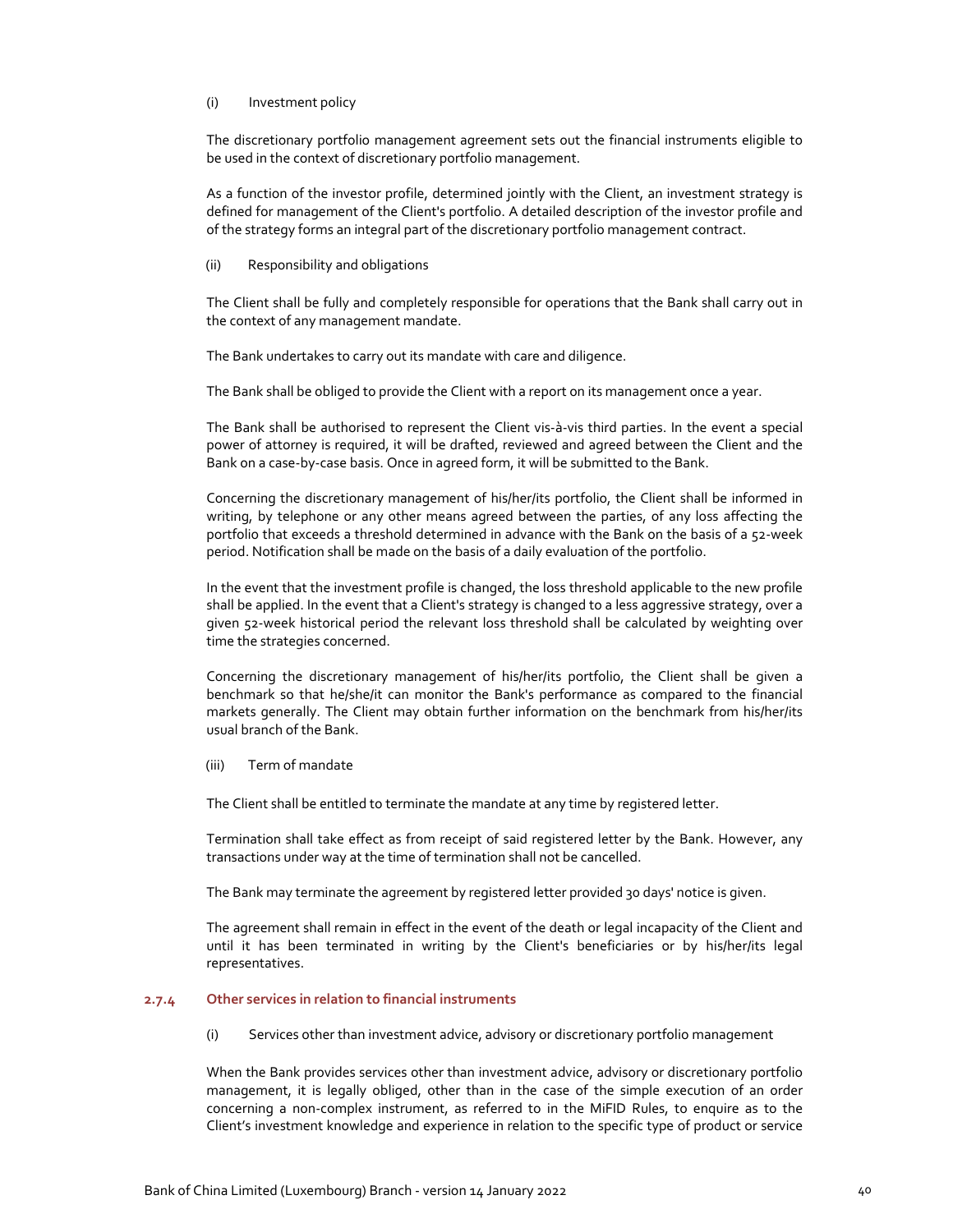requested to enable it to assess whether the investment service or product is appropriate for the Client.

If the Client decides not to provide the information on its knowledge and experience, or if the information provided is inadequate, the Bank shall execute the orders and advise the Client that it is not in a position to determine if the service or product is appropriate for the Client.

If the Bank considers, on the basis of the information received from the Client as to his/her/its investment knowledge and experience, that the product or service is not appropriate for the Client, the Bank shall notify the Client prior to execution of any transaction in such a product.

(ii) Provision of investment services comprising solely the execution and/or receipt and transmission of Clients' orders concerning non‐complex products.

When the Bank provides the Client with services comprising solely the execution and/or receipt and transmission of his/her/its orders, with or without ancillary services, the Bank is not required to obtain the information or carry out the assessment provided for in the paragraph above, if:

‐ the services relate to securities admitted to trading on a regulated market or an equivalent market in an equivalent third country, money-market instruments, bonds and other forms of securitised debt, shares or units in UCITS and other non‐complex financial instruments as referred to in the MiFID Rules;

‐ and the service is provided at the Client's request.

The Client shall be informed at the time of provision of such services that the Bank is not obliged to evaluate whether the instrument or service provided is appropriate for the Client, and that he/she/it does not benefit from the corresponding protection under the relevant rules of conduct.

#### **2.8 Transactions on derivative instruments**

Any Client who instructs the Bank to enter into derivative instruments or transactions under any form whatsoever is hereby informed of the high level of risk and significant risk of loss of such instruments or transactions, and acknowledges that he has been warned by the Bank in this respect.

The Bank is never obliged to take any initiative in respect of the developments that may occur with respect to such derivative instruments or transactions unless the Bank received express instructions from the Client.

The Client further undertakes to comply with its obligations under Regulation (EU) No 648/2012 of the European Parliament and of the Council of 4 July 2012 on OTC derivatives, central counterparties and trade repositories, as amended from time to time ("**EMIR**") and the Commission Delegated Regulation (EU) No 149/2013 of 19 December 2012 ("**EMIR RTS**"). In particular and without limitation, the Client undertakes:

- to notify the Bank whether it qualifies as a financial or non‐financial counterparty under EMIR, if it exceeded any of the clearing thresholds under EMIR and EMIR RTS, whether it is subject to any clearing obligation under EMIR;
- to comply with any risk management techniques and/or exchange of collateral applicable, as the case may be, to him under EMIR and cooperate in good faith with the Bank in this respect;
- to comply with any reporting obligations applicable to him under EMIR.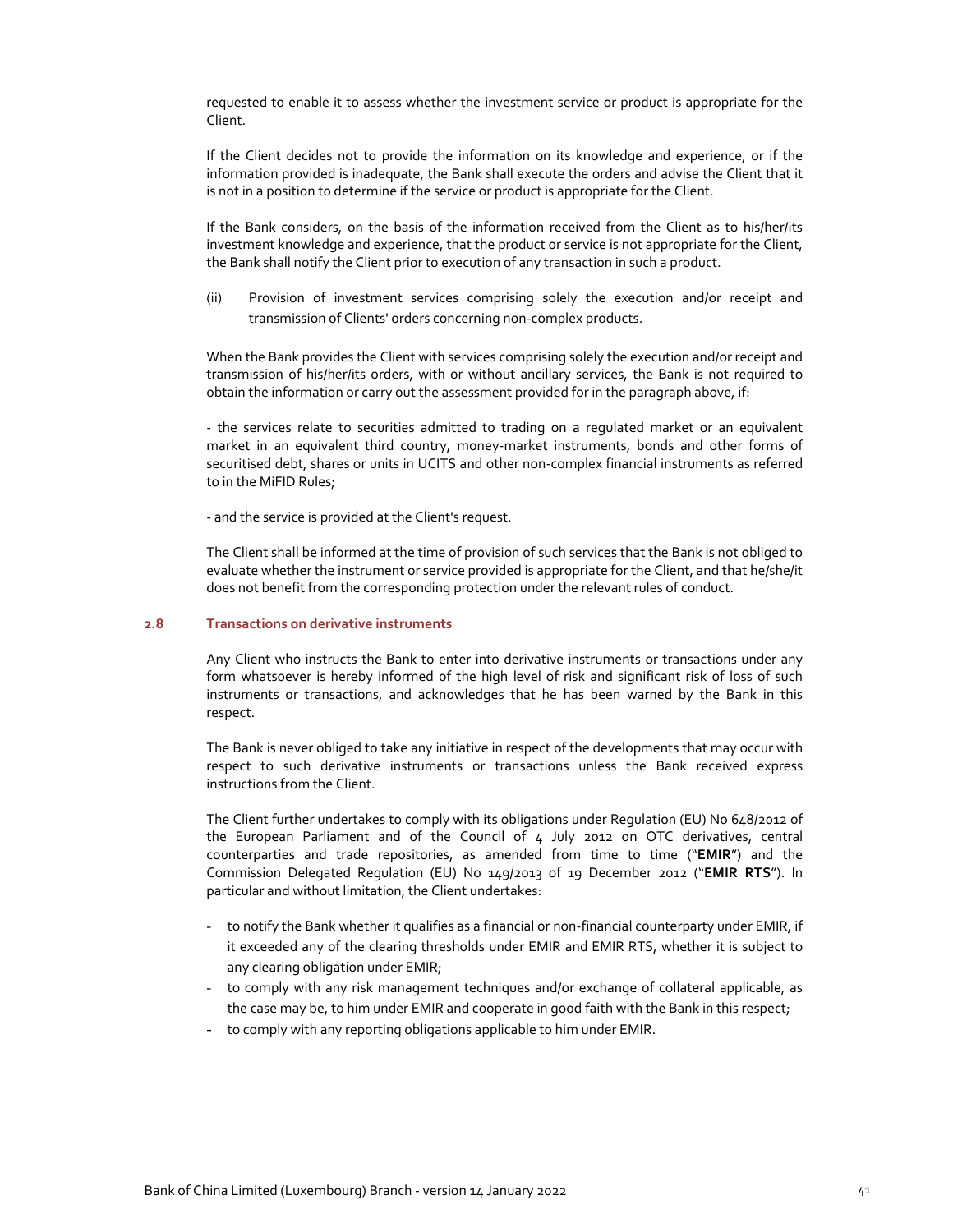# **3 Payment services**

## **3.1 Cash withdrawal**

The Client shall personally come to the Bank for cash withdrawal from either Term or Current Deposit Account, unless otherwise expressly specified between the Bank and the Client.

A withdrawal may be made by a third person other than the Client, provided that an authorized letter validly signed by the Client is produced to the Bank, along with (i) a copy of a valid identity certificate of the third person and (ii) the exact amount to be withdrawn.

The Client shall notify the Bank of the amount to be withdrawn at least five (5) business days before the date of withdrawal, unless the withdrawal amount remains under EUR 10,000.00‐ (ten thousand Euros).

If a Client who is a natural person intends to withdraw money from the Term Deposit Account before Maturity Date, the Bank may authorize an early repayment with interest being paid on the amount withdrawn at the current account interest rate. In case of partial withdrawal, the interest rate applying to the remaining amount will be set in accordance with the interest rate of the original value date and on the basis of the remaining amount.

In the case of corporate Clients, no interest will be paid in such circumstances.

Verification of the account balance should be conducted within one month after the date of any transaction; otherwise the balance indicated on the Bank's records would be treated as approved as stated in Article 1.11.

## **3.2 Transfers**

Where a transfer is made by the Client, the value date for debiting the account of the Client giving the instruction must not predate the transaction for payment done in any currency whether inside or outside the EU and EEA.

Funds in any currency transferred by the payer in favour of the Client as payee shall be credited to the Client's account with the value date equivalent to the date on which the Bank effectively receives the amount in question. The Bank shall ensure that the amount of the payment order is at the Client's disposal immediately after the amount is credited to the Client's account where, on the part of the Bank, there is (a) no currency conversion or (b) a currency conversion between the Euro and a Member State currency or between two Member State currencies.

The Bank has the right to postpone the execution of the payment instruction if further information is required and in such case, the value date will be the date on which such information is received. In this context, in case of error or negligence by a third party or a Client, the Bank cannot be held responsible.

The Bank has the right to return the funds transferred by the payer back if and when the Client does not provide information on the origin of the funds received in a manner satisfactory to the Bank or because of its legal obligations to fight money laundering and terrorist financing more generally.

## **3.3 Payment instruments**

The payment instruments issued or offered by the Bank may be subject to special terms and conditions. The Bank will inform the Client upon his request about the payment instruments offered by the Bank. The Bank may also inform its clients about the payment instruments offered by the Bank on its official website.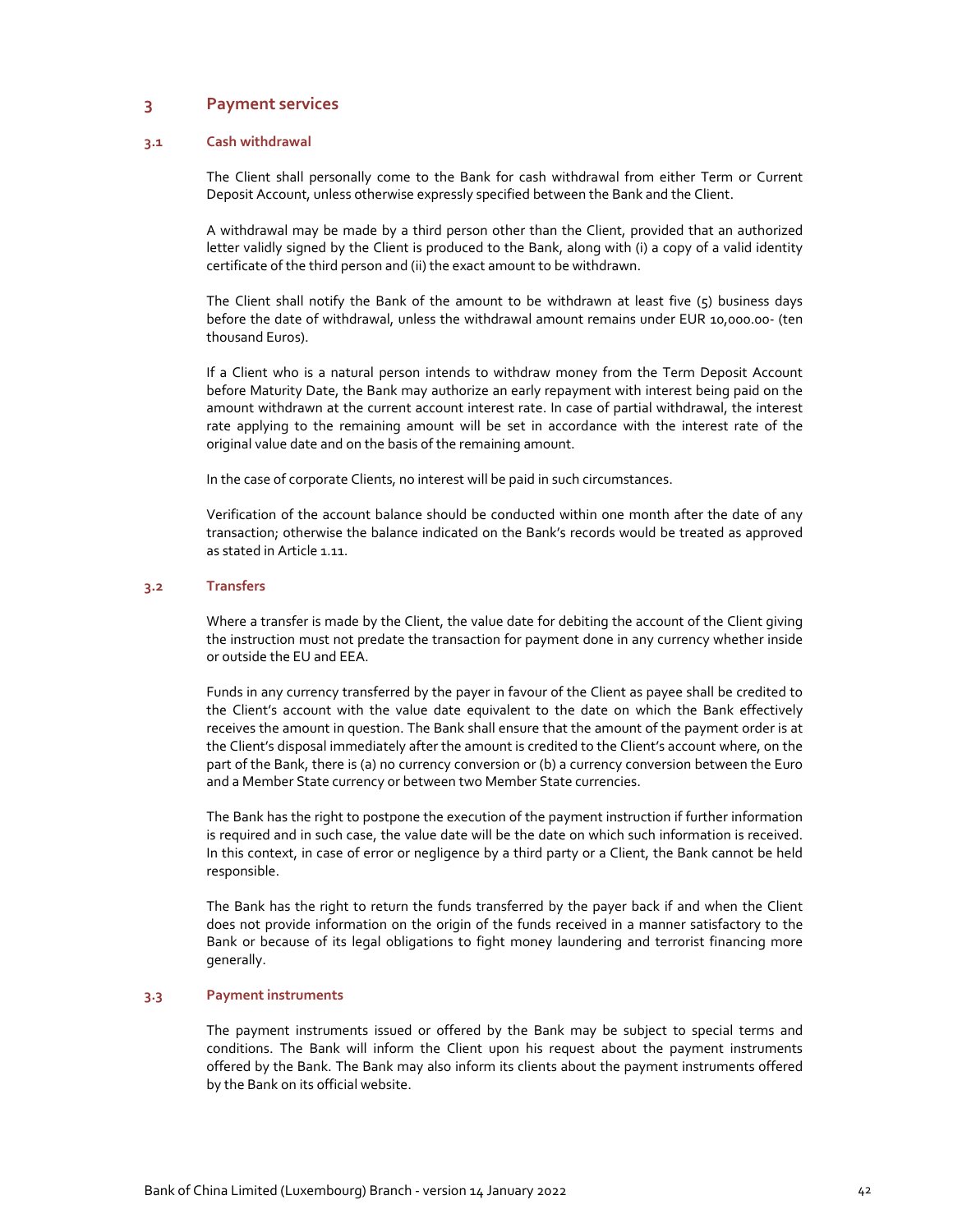The Client must take all reasonable steps to protect the payment instruments from loss, theft, misappropriation or fraudulent use. Clients using the Bank's personal internet banking website must adhere to specific security obligations mentioned therein relating to the safeguarding of their online payment instruments, mentioned in the terms and conditions for personal online banking, as such terms and conditions may be amended from time to time.

As soon as the Client is aware of the loss, theft, misappropriation or fraudulent use of a payment instrument (including, without limitation, credit cards), the Client undertakes to immediately and in any case without undue delay inform the Bank. The Client suffers all consequences which may result from any loss, theft or fraudulent use of such payment instruments. The Client will be liable for losses resulting from any unauthorized payment order using a lost, stolen or misappropriated payment instrument before the Bank receives notification thereof, as well as in the event of fraudulent use or gross negligence on his part.

For the Consumer Client:

- (1) losses resulting from an unauthorized payment order using a lost or stolen payment instrument and for which he is liable shall not exceed EUR 50 (fifty Euros)
- (2) the immediately preceding sub‐paragraph (1) above shall not apply if (a) the loss, theft or misappropriation of a payment instrument was not detectable to the Consumer Client prior to a payment except where the Consumer Client has acted fraudulently or (b) the loss was caused by acts or lack of action of an employee, agent or branch of the Bank or of an entity to which its activities were outsourced;
- (3) the Consumer Client shall bear all of the losses relating to any authorized payment orders if they were incurred by the Consumer Client acting fraudulently or failing to fulfil one or more of its obligations with intent or gross negligence. In such cases, the maximum amount referred to in paragraph (1) above shall not apply. All payment instruments delivered to the Client remain the ownership of the Bank and have to be returned upon first demand.

The Bank reserves the right to entrust the administration of credit cards to third parties of its choice.

By entrusting the Bank with the collection of drafts, cheques or other instruments for his account, the Client guarantees to the Bank the actual payment of such instruments including the case where the Bank, having already credited the Client's account, does not subsequently receive the funds or, having received them, has returned them for whatever reason. Pending full repayment of any debit balance on the Client's account(s), the Bank shall retain against any obligor all rights under the instruments for the total amount of such instruments increased by its ancillary rights under the applicable law of bills of exchange, the law of cheques or other applicable laws. In all such cases, the Bank shall have a recourse against the Client and shall be entitled, but not obliged, to proceed at the Client's expense with protest ("*protêt*") and other formalities, even after expiry of the legal time‐limits. In addition, the Bank is at any time entitled to counter‐pass ("*contrepasser*") and/or re‐ debit unpaid bills of exchange, checks and other instruments previously discounted or credited.

The Bank shall not be liable for presentation of cheques and draft within the required time period and it does not guarantee that protest ("protêt") is notified within the legal time period.

#### **3.4 Payment orders**

#### **3.4.1 Account number and bank code**

For the execution of payment orders, the Client must indicate the account number in the international bank account number ("**IBAN**") format, and/or any specific information requested by the Bank in accordance with the relevant remittance application form, together with the relevant bank identifier code ("**BIC**").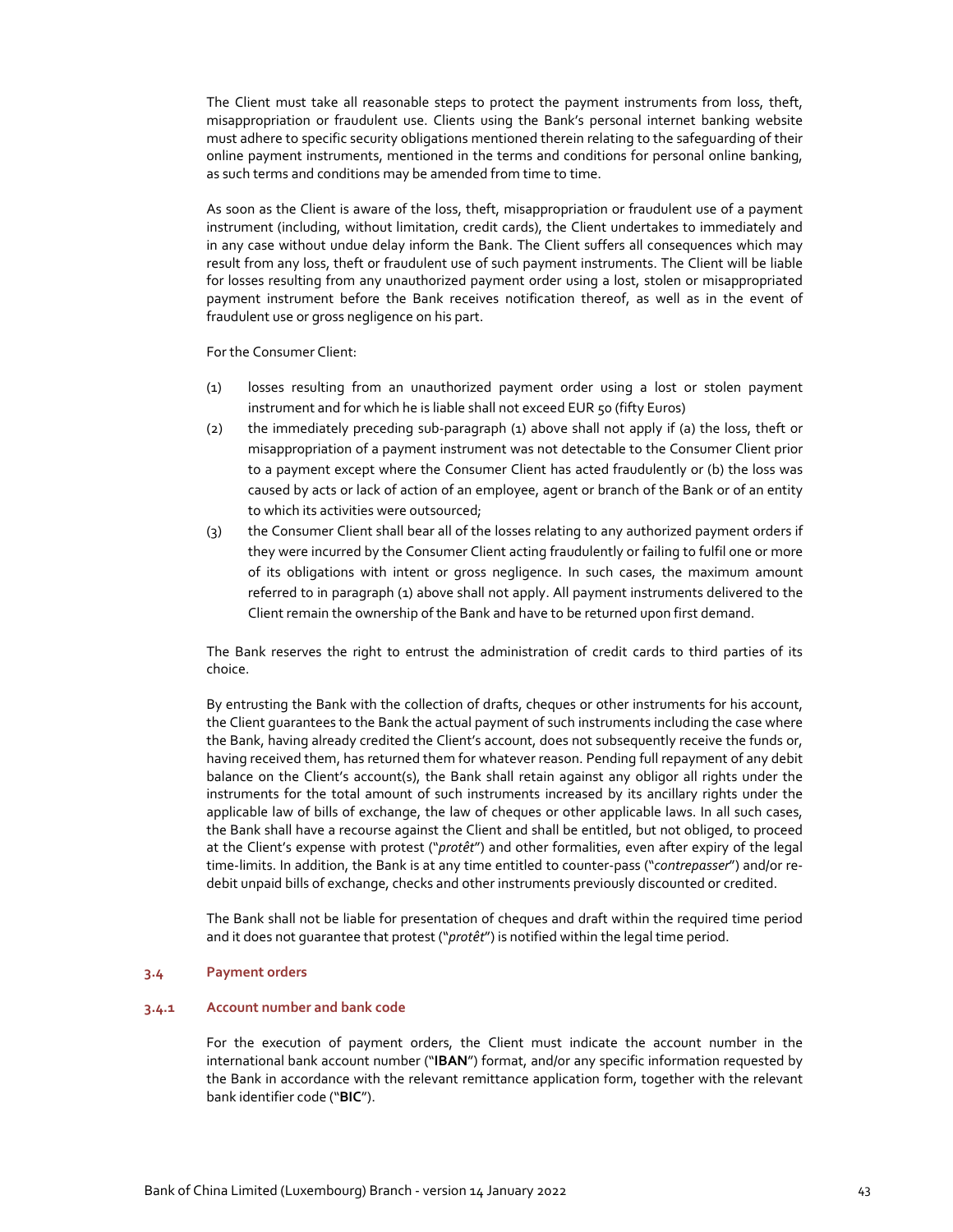For the execution of payment orders for which the account number is indicated in a format other than IBAN or for which the account number does not exist in the IBAN format, the BIC and the society for Worldwide Interbank Financial Telecommunication ("**SWIFT**") code of the beneficiary bank or any other number or information allowing this bank to be identified must be supplied, as well as any other account identification code or number, to the extent applicable, under the Client's responsibility.

Payment orders submitted without the account number in IBAN format may lead to delays and additional fees charged at the relevant rates in effect in accordance with the Bank's Standards of Charges and Commission.

### **3.4.2 Time of receipt**

A payment order or series of payment orders shall not be deemed to have been received by the Bank unless it has been duly authorized, consented by the Client and contains all the information required for its correct execution. In the absence of an express consent from the Client, the payment order shall be considered as being unauthorised.

Unless otherwise agreed between the Bank and the Client, any payment order shall be consented prior to execution and may be withdrawn at any time until the order becomes irrevocable (i.e. once the payment order is received by the Bank).

Consent on series of payment orders may also be withdrawn, in which case any future payment order shall be considered unauthorised.

The time of receipt of each payment order without a scheduled execution date is the time at which the payment order is received by the Bank. If the time of receipt is not a bank working day, the payment order shall be deemed to have been received on the next bank working day on which the Bank carries on the activities required to execute the payment order.

The Bank is also authorized to set out in its tariff a cut‐off time after which any payment order shall be deemed to have been received or provided on the following bank working day. Such cut‐off time is 4 pm (Luxembourg time) on each working day.

Subject to the request being addressed in the agreed manner and being compatible with the type of payment order in question, the Client may agree with the Bank for the payment order to start on a given date or on expiry of a specific period or on the date on which the payer made the relevant funds available to his bank, in which case the time of receipt shall be deemed to be the pre‐agreed day. If the agreed day is not a bank working day the payment order shall be deemed to have been received on the next bank working day.

### **3.4.3 Execution time for payment order**

For payment done in EUR, or payment done in any currency inside EU and EEA, the time limit for execution of a transaction will be not more than  $D+1$  ("D" being the day on which the payment order is received by the Bank, which must be a bank working day). This time limit may be increased by one more bank working day if the order is presented in paper form. The execution days are bank working days. The Bank can refuse to execute a payment order when there are insufficient funds in the account to be debited at the reception date. The Bank reserves the right to charge a fee for notifying the Client of its refusal to execute the order.

### **3.4.4 Revocation of a payment order**

Payment orders may not be revoked once they have been received by the Bank.

Payment orders for which the Client has indicated an execution date that falls after the receipt date may be revoked by the Client no later than 1 (one) bank working day before the execution date.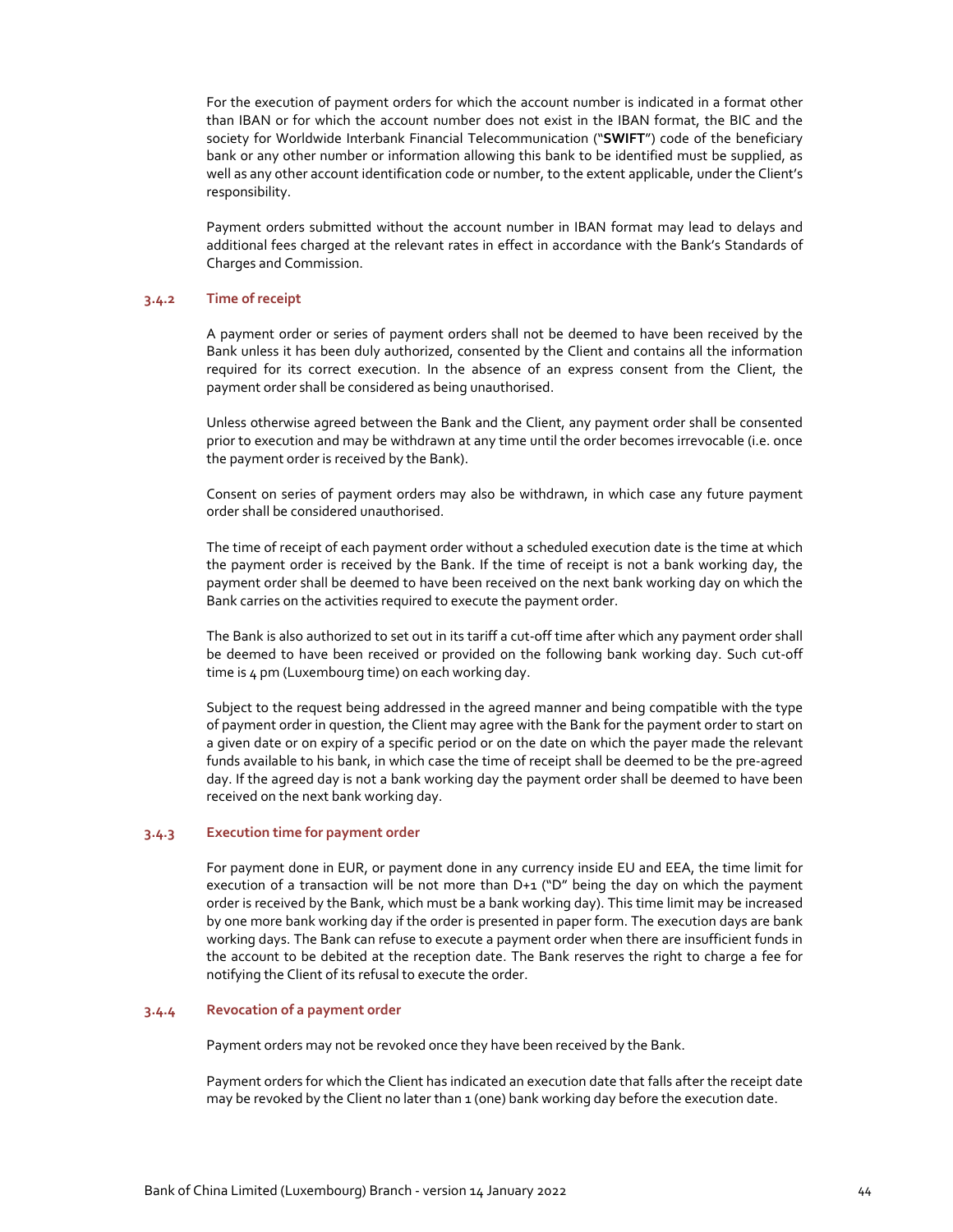The Bank may charge fees for revoking a payment order on the basis of the rates in effect.

## **3.4.5 Notification of unauthorized or incorrectly executed payment orders**

Executed payment orders must be contested to the Bank in writing.

The Client shall inform the Bank without undue delay on becoming aware of any unauthorized, fraudulent or incorrectly executed payment order, and in any case no later than thirty (30) days after dispatch of the statements of account, unless the Bank has failed to provide or make available the information on that payment order.

The Consumer Client will have 13 (thirteen) months from the date his account is debited to contest the payment.

The Client has no right to request rectification by the Bank of the transaction in case of failure by the Client to notify the Bank within the delays and forms.

### **3.4.6 Notification of Fraud by the Bank**

In the event of suspected fraud, the Bank will notify the Client using the usual appropriate means of communication and may also take any appropriate measures to safeguard the Client's interests, such as blocking the Client account.

## **3.4.7 Evidence on authentication and execution of payment orders**

Where the Consumer Client denies having authorized an executed payment order or claims that the payment order was not correctly executed, it is for the Bank to prove that the payment order was authenticated and accurately recorded, entered in the accounts and not affected by technical breakdown or some other deficiency of the service provided by the Bank.

Where a Consumer Client denies having authorized an executed payment order, the use of a payment instrument recorded by the Bank shall in itself not necessarily be sufficient to prove either that the payment order was authorized by the Consumer Client or that the Consumer Client acted fraudulently or failed with intent or gross negligence to fulfil one or more of its obligations. The Bank shall provide supporting evidence to prove fraud or gross negligence on part of the consumer Client.

#### **3.4.8 Individual payment orders**

#### **3.4.8.1 Information before execution of individual payment orders**

In case of an individual payment order initiated by the Client, the Bank will, at the written request of the Client, ensure to provide information on (i) the maximum execution time for the initiated payment order, (ii) the amounts of any charge to be payable by the Client and, where applicable, (iii) a breakdown of any charge.

#### **3.4.8.2 Information for the Client on individual payment orders**

After the amount of an individual payment order is debited from the Client's account, or, where the Client does not use a payment account, after receipt of the payment order, the Bank shall provide the Client, on paper or another durable medium and without undue delay and in easily understandable words and in a clear and comprehensive form, with all the following information:

- (1) Reference enabling the Client to identify each payment order and information of the payee (where applicable);
- (2) Amount of the payment order and currency;
- (3) Amount of charges for the payment order and where applicable, a breakdown of charges or interest payable by the Client;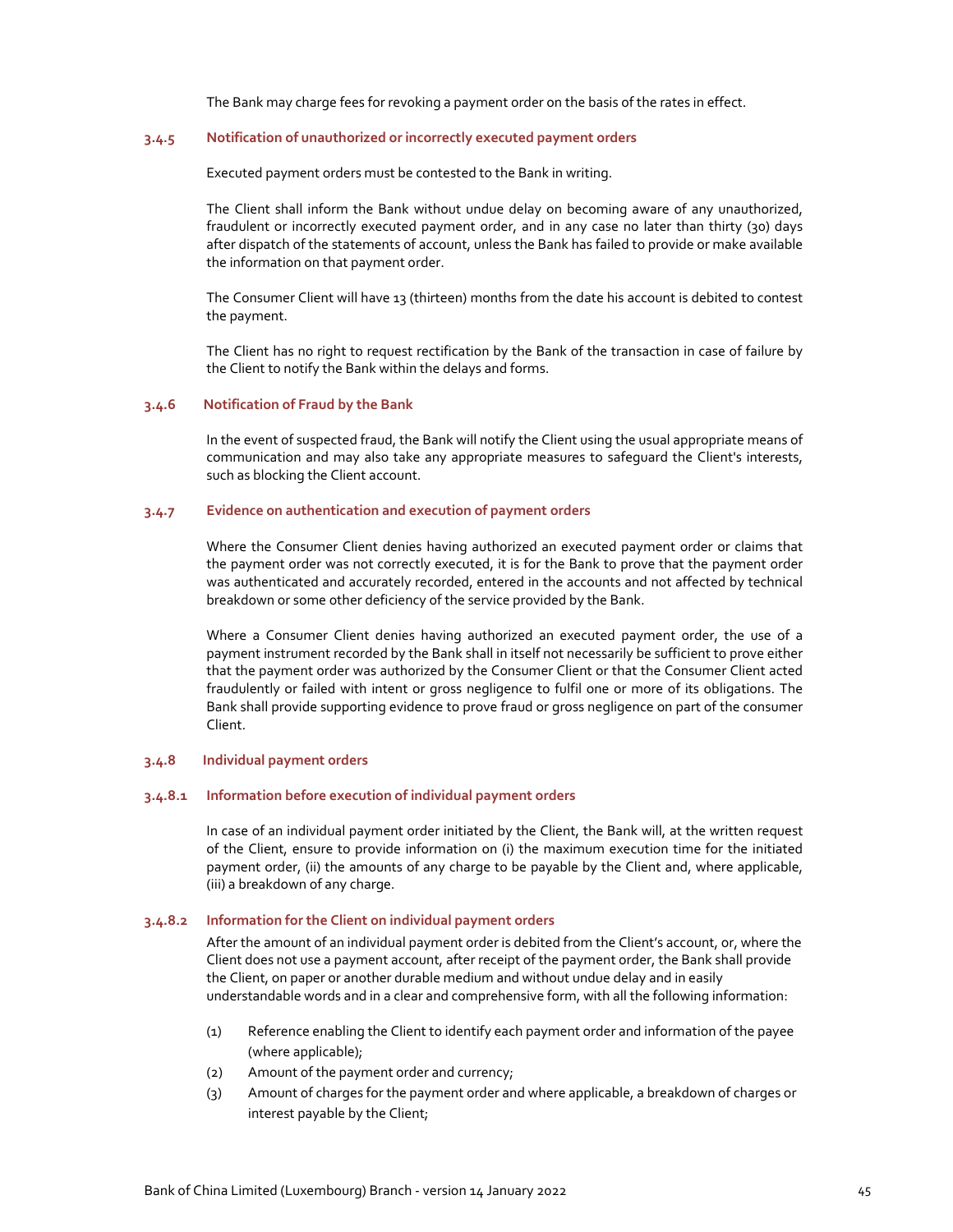- (4) If applicable, the exchange rate used in the payment order by the Bank; and
- (5) The debit value date.

## **3.4.9 Client's liability**

A payment order executed according to the account number indicated is considered properly executed as regards the designated beneficiary.

If the account number indicated by the Client does not correspond to the designated beneficiary, the Client is liable for the incorrect execution of the payment order and shall bear the financial loss.

This is also the case for payment orders outside the EEA when the account number or any other information provided by the Client for the purpose of identifying the beneficiary does not correspond to the beneficiary.

At the Client's request, the Bank will try to recover the funds paid out, but it has no obligation to successfully do so. It reserves the right to charge the Client search and recovery fees on the basis of the rates in effect.

## **3.4.10 Liability of the Bank in case of unauthorized payment**

In the case of an unauthorized payment order, the Bank shall immediately refund to the Client the amount of the unauthorized payment order and, where applicable, restores the debited payment account to the state in which it would have been had the unauthorized payment order not taken place.

A/ Where the Client is a Consumer

The Client who is a Consumer Client shall, however, remain liable for any loss resulting from an unauthorised payment order under the following circumstances and subject to the following conditions:

- $\checkmark$  Until notification to the Bank pursuant to the rules on notification of an unauthorized payment order under these General Terms and Conditions, of the loss or theft of a payment instrument or misuse of a payment instrument which was made possible because the Consumer Client was unable to preserve the security of its personalised security features: the Consumer Client remains liable up to an amount of fifty euros (EUR 50);
- $\checkmark$  Notwithstanding the above, the Consumer Client shall bear the entirety of the losses incurred before the aforementioned notification has been sent to the Bank if, intentionally or as a result of a gross negligence:
	- (1) he/she has failed to satisfy to his obligation to use the payment instrument in accordance with these General Terms and Conditions; and/or
	- (2) his/her notification was sent to the Bank with undue delay;
- $\checkmark$  In any case, the Consumer Client shall bear the entirety of the losses resulting from an unauthorised payment order in the event that he has acted fraudulently, irrespective of the notification of an unauthorised payment order, the loss or theft of a payment instrument or misuse of a payment instrument, sent to the Bank.
	- B/ Where the Client is not a Consumer

The non‐Consumer Client shall bear all the losses incurred before the notification to the Bank of the loss, theft or misappropriation of a payment instrument. After such notification, the non-Consumer Client shall not bear any loss.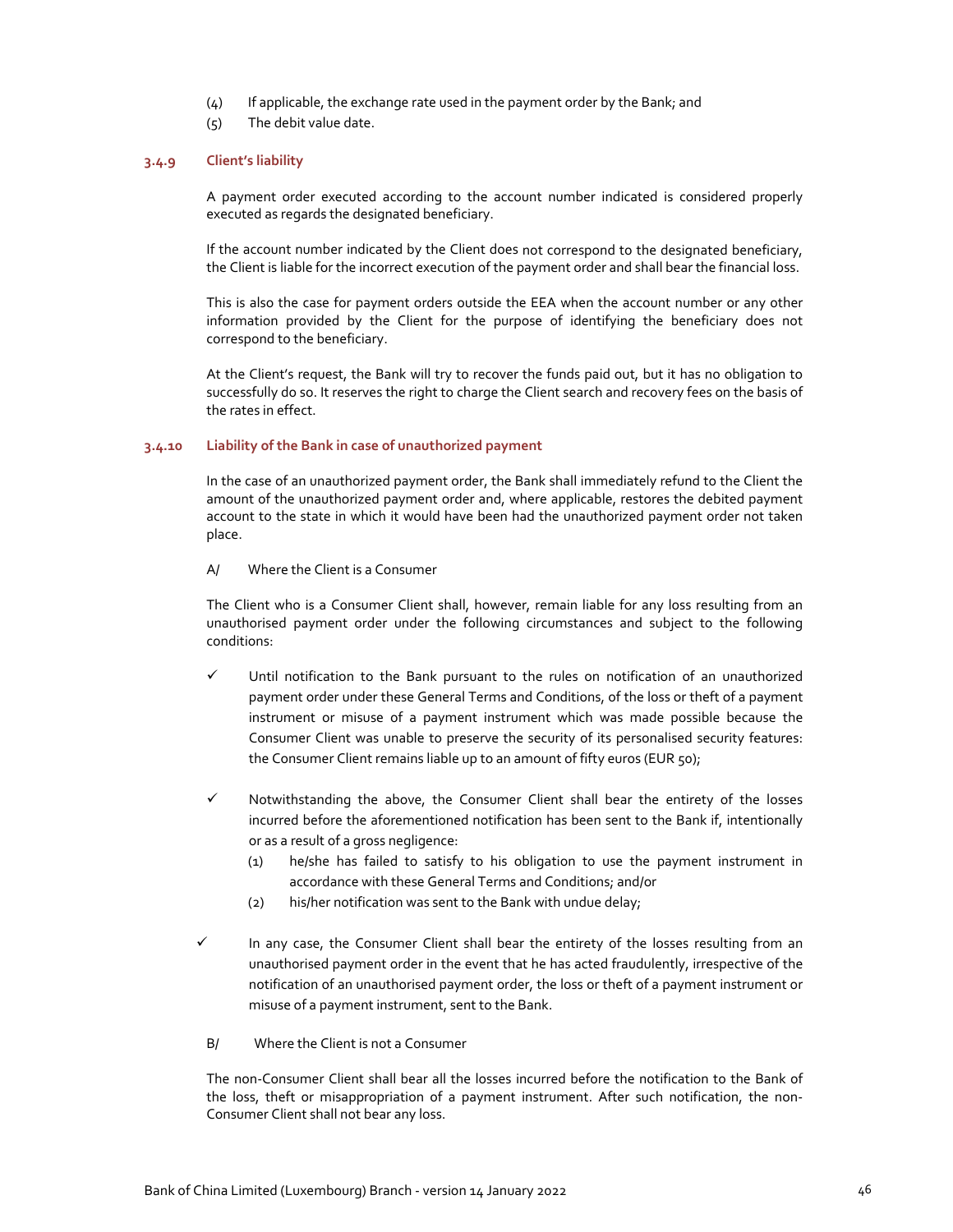Notwithstanding the preceding paragraph, the non‐Consumer Client shall bear all losses relating to any unauthorised payment orders, even after notification, if it is established, except in case of loss, that the non‐Consumer Client acted negligently or fraudulently.

#### 3.4.11 Liability of the Bank in case of non-execution, defective or late execution of payment order

Where a payment order is initiated directly by the Client, the Bank shall, notwithstanding any other provisions contained in these Terms and Conditions, be liable to the Client for correct execution of the payment order, unless it can prove to the Client and, if applicable, to the payee's payment service provider, that the payee's payment service provider received the amount of the payment order by the end of the following business day.

In case the Bank is responsible for any such non‐execution, defective or late execution and that the payee's payment service provider is not liable for any such non-execution, defective or late execution, the Bank shall without undue delay, refund to the Client the amount of the nonexecuted or defected payment order and, where applicable; restore the debited payment account to the state in which it would have been had the defective payment order not taken place and the credit value date shall be no later than the date on which the amount was debited from the Client's account.

#### **3.4.12 Internet banking services**

The Bank may provide its Clients with an online banking service accessible via the transactional part of its website which is governed by specific terms and conditions in relation to this service.

Mobile access to the website may be provided by the Bank through its IT systems and is intended for use by Clients using computer systems compatible with any system chosen by the Bank and which grants the Clients access to the transaction section of the Bank's website.

When the Client remotely accesses the Bank's services, he must ensure that his telecommunication equipment and subscriptions allow him to access the features offered. The information required to use remote financial or banking services is available to the Client on request.

The Client agrees to use the software, programmes and applications made available to him by the Bank, in accordance with the Bank's instructions and recommendations. He may not, in any form or manner, make them available to third parties or copy, decompile, adapt or alter them.

The electronic means of identification and authentication which the Bank may make available to the Client are personal and non-transferable.

Any transaction carried out electronically allowing identification and/or authentication of the Client is deemed to be initiated by the Client.

The Client agrees to notify the Bank immediately of the loss or theft of his means of identification and authentication so that measures may be taken to block them. Failure to immediately notify the Bank will constitute gross negligence by the Client, incurring his liability where relevant.

## **4 Companies and undertakings for collective investments**

The Bank may provide assistance for the purpose of the incorporation of holding companies or financial holdings, commercial companies, undertakings for collective investment or other forms of legal entities provided for by law.

It shall agree to the domiciliation and administrative management of companies on the basis of special agreements.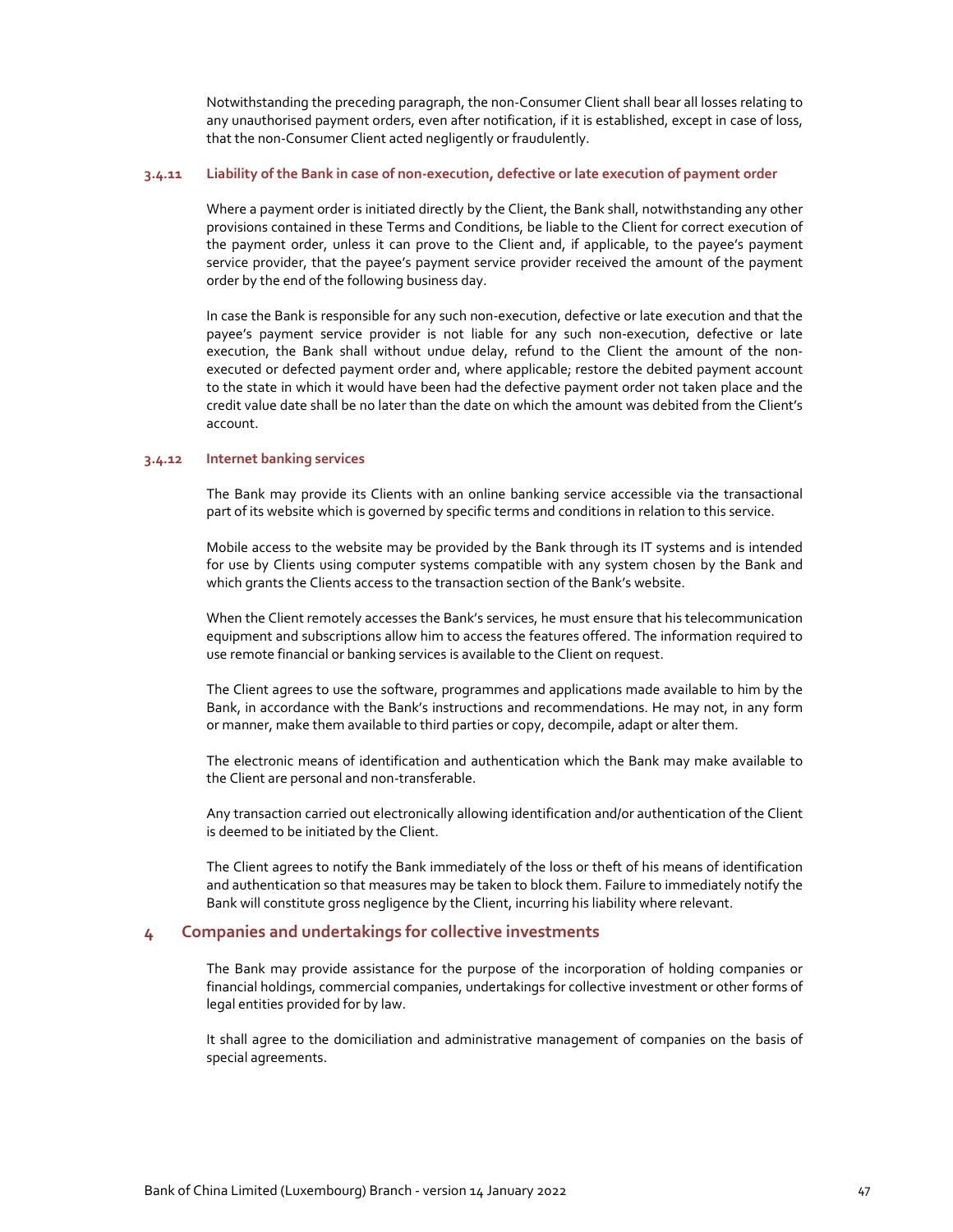# **5 Loans and Credits**

## **5.1 Type of loans and credits**

The Bank may grant the Client personal loans with or without guarantees, short‐term loans with or without the setting up of non-personal guarantees, loans for housing, loans for investment and, if applicable, any other type of loan to be agreed between the parties.

The Bank may grant credit facilities to the Client, generally in the form of credit facilities on a current account, cash facilities, cash credits, discount credits for Clients and suppliers, direct credit facilities "subject to collection", documentary credits, bank guarantees and sureties.

The Bank may ask the Client to provide guarantees and/or security interests over assets in order to guarantee or secure the repayment of the loans and credits.

#### **5.2 General terms and conditions for loans and credits**

All loans and credit facilities shall be governed by clauses and conditions signed in the context of agreements for loans and credit facilities entered into by the parties, without prejudice to the provisions of these General Terms and Conditions.

If the loan or the credit facility is granted in the name of several natural persons or legal entities or of a de facto association, the joint borrowers or partners shall be jointly, severally and indivisibly liable for the payment of the debit balance. They may not claim the right of discussion or of division regardless of their capacity as traders or non-traders.

The debt to the Bank shall be stipulated to be indivisible and may be claimed in part or in whole from each of the contracting parties or their beneficiaries.

Any loans, credit facilities and advances granted by the Bank and guarantees, pledges, pledge agreements and mortgages granted in favour of the Bank and signed at the time of these operations shall be evidenced by notarial deeds and / or Bank instruments, one copy of each shall be deposited as an official record in the Bank's files.

## **5.3 Interest, charges and costs**

Stipulations as regards interest, charges and costs of the various types of loans and credit facilities shall be governed by special agreements entered into by the Client and the Bank and by the provisions of these General Terms and Conditions.

Unless otherwise provided, the Bank shall be entitled to decide, as a general measure, to change debit interest rates, if necessary.

If a Client overdraws one of his accounts without approval, such overdraft shall be liable for the following charges without formal notice:

‐ debit interest fixed by the Bank on the basis of current market conditions and that may be adjusted in accordance with general trends affecting interest rates, overdraft interest calculated *pro rata temporis* on the balance that exceeds the overdraft limit previously approved.

This provision may not be interpreted as authorising the holder of an account or the joint holder of a collective or joint account to have an overdraft.

Unless otherwise provided, debit interest, overdraft interest, costs and charges shall be debited from the Client's account and capitalized at the end of each quarter, i.e. on 31 March, 30 June, 30 September and 31 December of each year for corporate Clients, and on a monthly basis for Clients who are natural persons.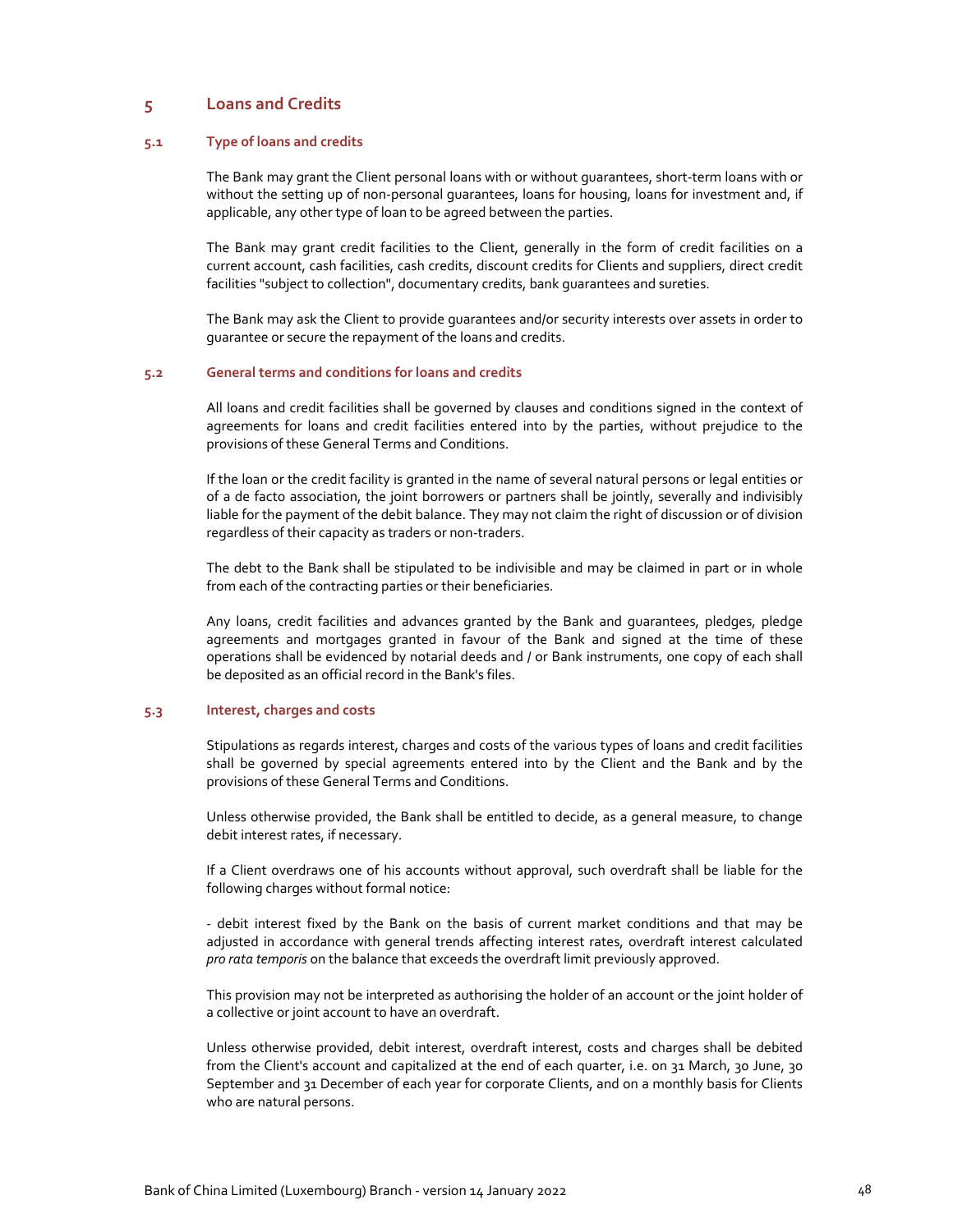## **5.4 Documentary credits and collection**

Unless agreed otherwise, documentary credits shall be governed by the "Uniform Customs and Practice for Documentary Credits" <UCP 600> published by the International Chamber of Commerce and by the clauses of these General Terms and Conditions.

The commercial terms shall be interpreted in accordance with the <Incoterms 2000> drawn by the International Chamber of Commerce.

All charges and commissions debited on the Client's Account shall not be repaid in the event of cancellation or non‐utilization of the credit.

Unless otherwise agreed with the Client, the documentary collection is governed by the "Uniform Rules for Collections" <URC 522> published by the International Chamber of Commerce, and the trade terms are defined according to the "International rules for the Interpretation of the Most Commonly Used Trade Terms in Foreign Trade <Incoterms 2000> drawn by the International Chamber of Commerce.

## **6 Commercial Paper**

## **6.1 General information about the collection and discounting of commercial paper**

After the Bank has accepted a Client's application, it shall be responsible for collecting and discounting all commercial paper, documents giving entitlement to a payment, both in Luxembourg and abroad, such as cheques, bills of exchange, promissory notes, receipts, etc.

The Bank shall not be liable for the consequences of the incorrect execution of the order where the remitter's instructions were unclear, incomplete or incorrect. Equally, it shall not be liable for the consequences of a correspondent's incorrect interpretation of instructions received. Furthermore, its shall not be liable in any way if the correspondent suspends payments.

The Bank shall not be liable for the authenticity of the information and signatures shown on the documents remitted for collection.

The Bank and its correspondents shall only be obliged to carry out the formalities and allow the time periods laid down by law to preserve the rights attached to the paper submitted for collection within the scope of their material possibilities. Therefore, the Bank shall not be liable for failure to comply with the time periods laid down for the submission for acceptance or payment, for the protests to be made, for notice of non‐acceptance and non‐payment or for the carrying out of corresponding formalities abroad.

## **6.2 Discounting**

The net amount of remittances shall only be credited to the remitter's account or paid to him after effective collection.

The remitter's account may nonetheless be credited, subject to reserve, after the Bank has received advice of collection from the correspondent. The Bank shall always have the possibility of automatically debiting the equivalent of the remittance from the account if it remains unpaid.

All advances granted by the Bank, increased by bad debt expenses, shall be borne by the remitter.

Bills denominated in foreign currencies that are not part of the Euro Zone and the amount of which must be converted into euros, shall be discounted at the applicable buying price, within the scope of the regulations in force. If the bill cannot be collected through the intermediary of a bank, it will be discounted in the best possible way. Any rectification due to a change in the exchange rate may always be made to the account subsequently.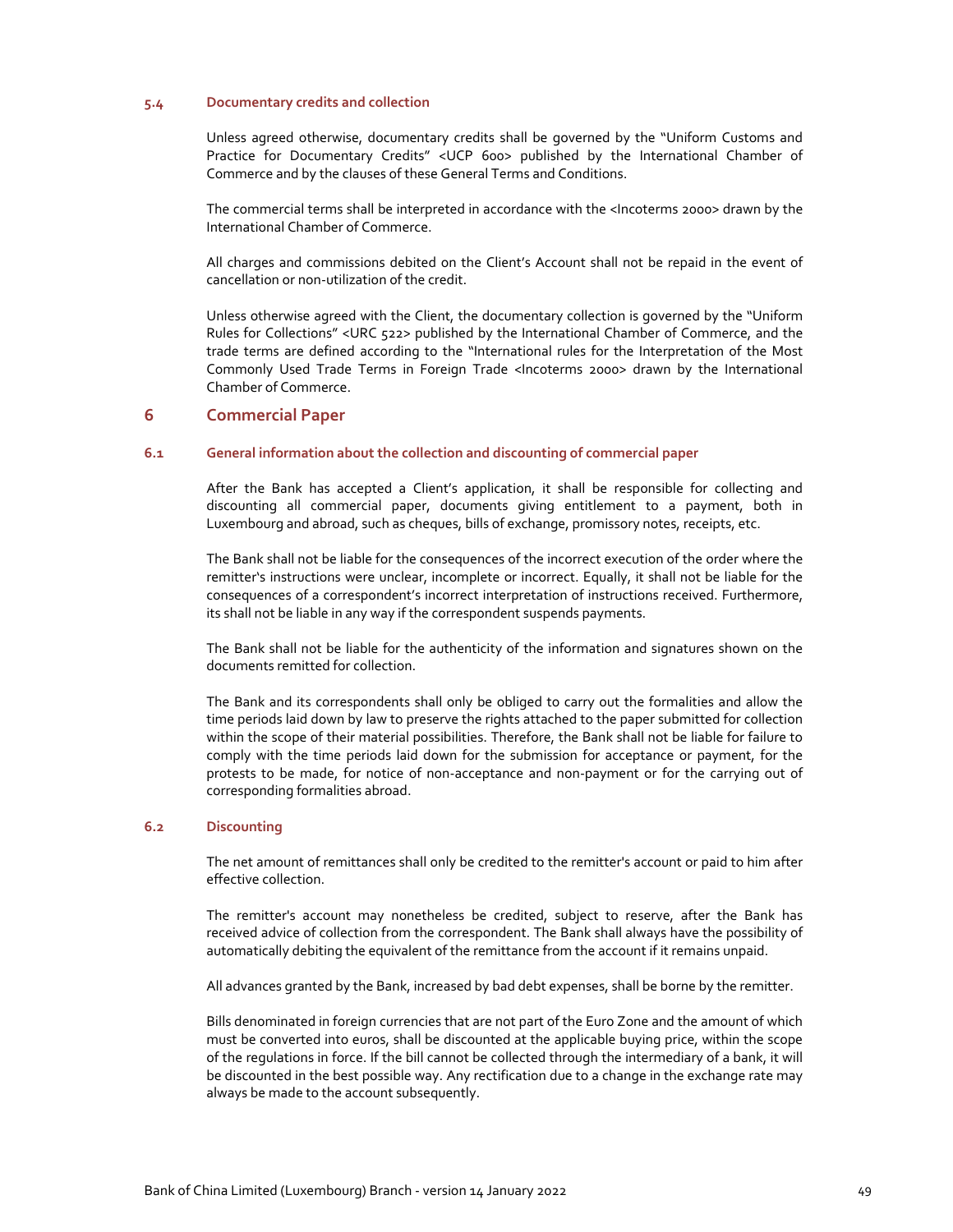Collections abroad shall take place at the remitter's risk. The Bank shall not be liable in the event of restrictions or measures which the Luxembourg or foreign authorities involved may introduce or impose.

This shall also be the case for repayments to which the remitter of the cheques or the bills of exchange may be bound pursuant to foreign statutory provisions relating to fraudulent imitation or falsification of signatures or information shown on these bills. The amount of bills returned in these conditions, increased by all costs generated by this remittance, may be debited from the remitter's account without said remitter's prior agreement.

The Bank reserves the right to accept cheques or other payment instruments in payment of the bill to be collected, without incurring liability if the cheques or other payment instruments are not honoured.

## **6.3 Amounts outstanding linked to a credit "subject to collection"**

The remitter shall bear the amount of any advances granted by the Bank on commercial paper remitted for collection (direct credit "subject to collection"), with the costs incurred if the paper is returned unpaid.

In addition, the Bank shall be entitled to hold the paper and to exercise all the rights relating thereto for the purpose of clearing any debit balance.

Late notice of non‐payment shall only give the right to damages provided both that the remitter furnishes proof that the Bank has committed a serious fault and that the remitter suffered specific prejudice due to this fault.

In addition, the Bank shall be entitled to hold the paper and to exercise all the rights relating thereto for the purpose of clearing any debit balance.

#### **7 Lombard Credits**

A Lombard credit consists of a temporary provision of cash.

It is intended either to finance investment in securities with the Bank or to finance other assets or activities outside the Bank.

The parties' rights and obligations shall be governed by a special Lombard credit agreement.

A Lombard credit shall be granted in consideration for the assets deposited with the Bank by the party or parties to which the loan is granted on the basis of a special agreement which shall determine the terms, conditions and specific features of this operation.

A Lombard credit may be granted in the form of a loan or a credit line. The amount of said credit shall be fixed on the basis of the value of the asset deposited with the Bank as security, exchange rates and risks, and the investments planned by the Client.

The Client shall pledge in favour of the Bank all eligible assets which are or shall be in the Bank's possession, for the purpose of guaranteeing the repayment of the principal, interest, costs and incidental expenses of any current or future receivable that the Bank holds or shall hold on the party or parties to which the credit is granted. This pledge shall include in particular titles representing property rights, debts or securities and receivables for sums of money that belong or will belong to the Client and with regard to which the Bank is or shall be the holder or the Client's debtor.

Repayment(s) shall be made in the currency in which the Lombard credit was granted.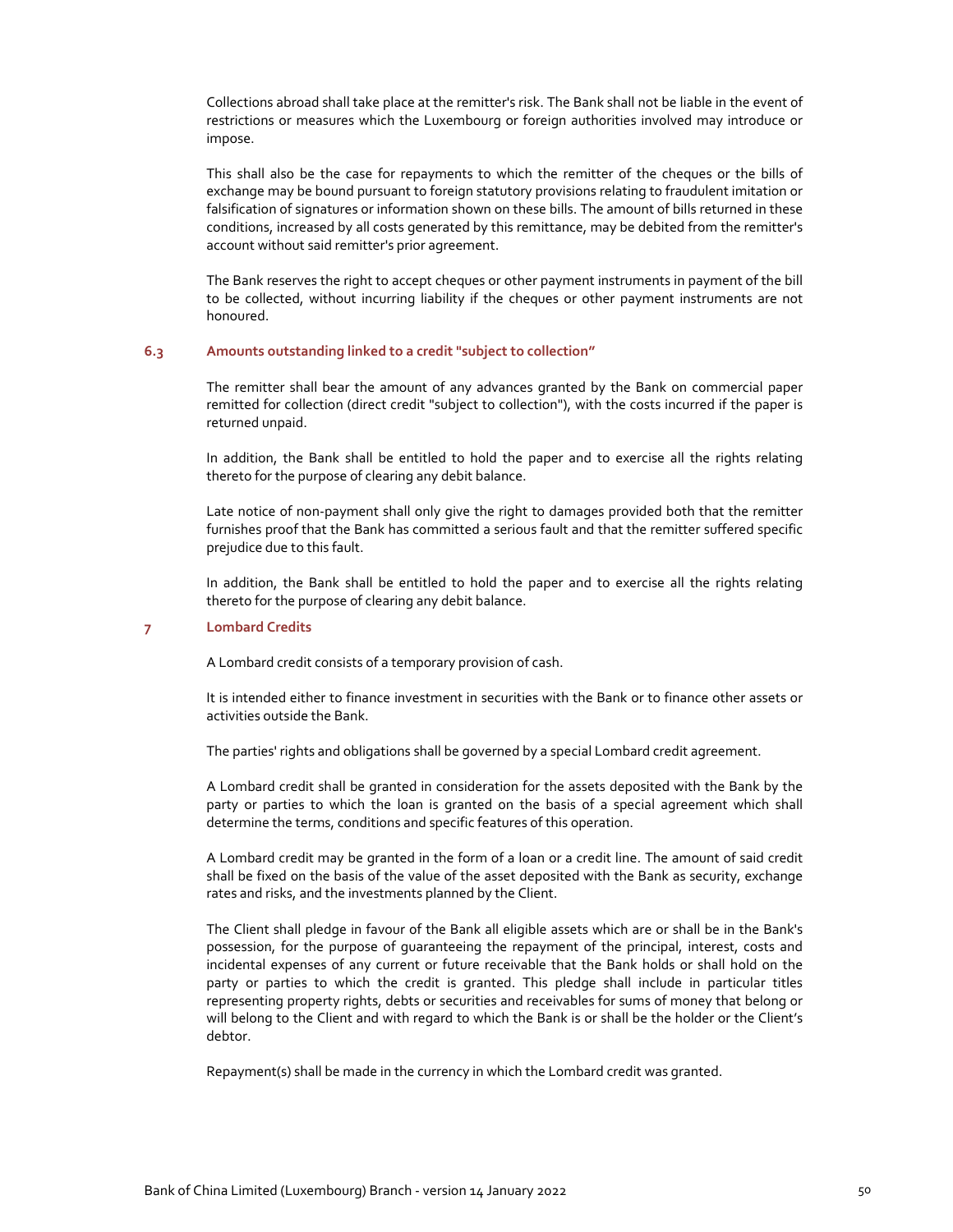## **8 Amendment of the General Terms and Conditions**

We may amend the General Terms and Conditions at any time but subject to a prior notice of at least thirty (30) days, or sixty (60) days in respect of a Consumer Client, by serving you a proper notification (including e‐mail containing a pdf version of the revised terms and conditions and a hyperlink to the document available on our website and/or notification on the website and/or any other durable medium) in order to take into account any amendment to the legislation or regulations, changes in practices of financial institutions and changes in the market. We may also amend the General Terms and Conditions to take into account any additional services or to improve the services offered. We may unconditionally and irrevocably consider any amendment approved if we do not receive any written objection before the entry into force of any such amendment. If the Client does not agree with the proposed amendments, the Bank may have the right to terminate the contractual relationship with the Client.

By exception to the principles above:

- when informing you of any change in the collection or processing of your Personal Data, the Bank shall provide you the details required by articles 13 and 14 of the GDPR (both as defined below in Paragraph 1.17 of these General Terms and Conditions); and
- with respect to the collection or processing of your Personal Data which are carried out by the Bank on the lawful basis of your consent (as the case may arise), the changes will be subject to your express consent.